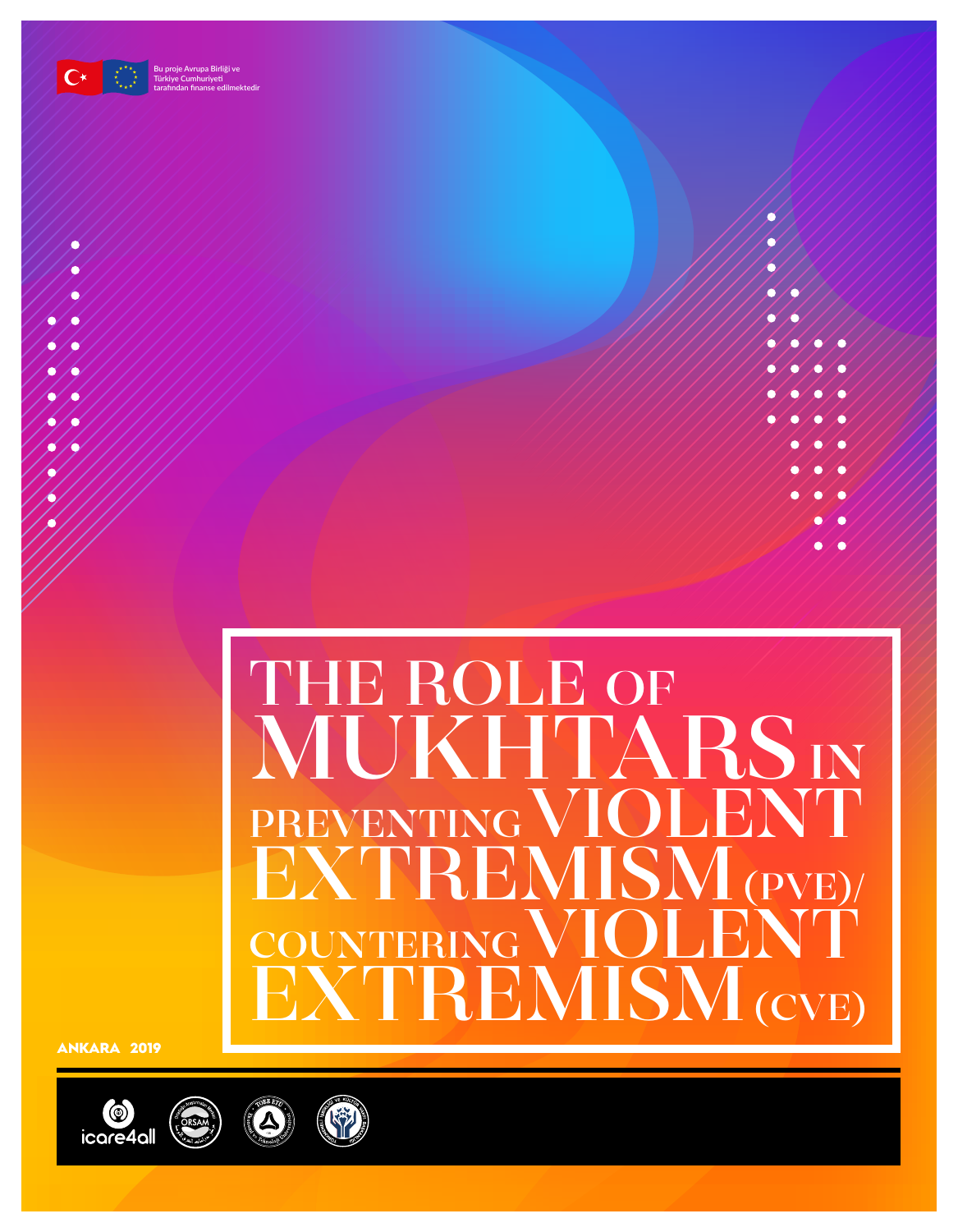The Role Of Mukhtars in Preventing Violent Extremism (PVE)/ Countering Violent Extremism (CVE)



# **Ankara - TÜRKİYE icare4all © 2019**

**Bu çalışmaya ait içeriğin telif hakları icare4all'a ait olup, 5846 Sayılı Fikir ve Sanat Eserleri Kanunu uyarınca kaynak gösterilerek kısmen yapılacak makul alıntılar dışında, hiçbir şekilde önceden izin alınmaksızın kullanılamaz, yeniden yayımlanamaz. Bu çalışmada yer alan değerlendirmeler yazarına aittir; icare4all'ın kurumsal görüşünü yansıtmamaktadır.**

**Ortadoğu Araştırmaları Merkezi Adresi : Mustafa Kemal Mah. 2128 Sk. No: 3 Çankaya, ANKARA Telefon: +90 850 888 15 20 Faks: +90 (312) 430 39 48 Email: orsam@orsam.org.tr**

**Tasarım: beyzaerden.com**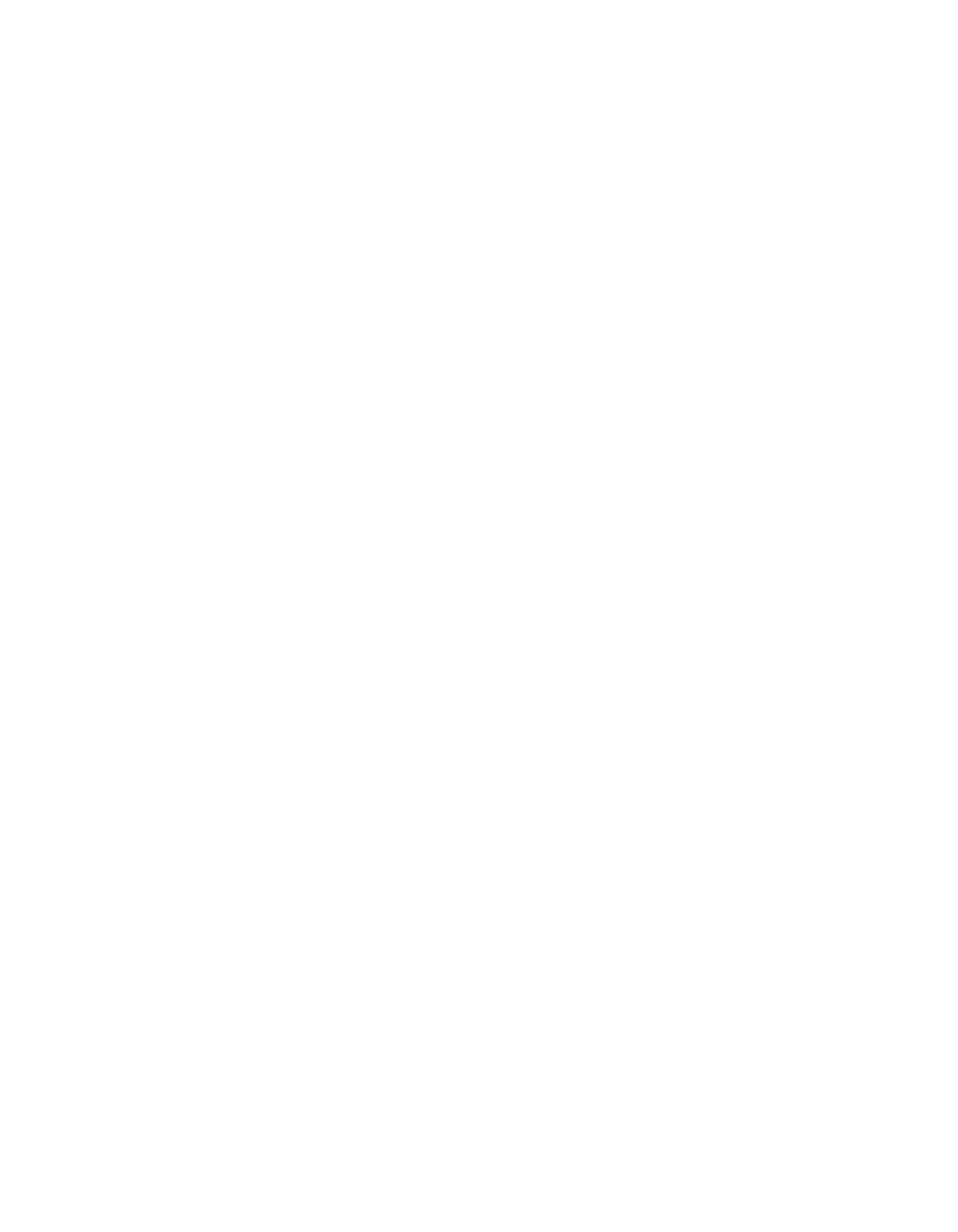terrorist groups for not less than 4 decades make studying on radicalization, violent extremism, foreign terrorist fighters an inevitable need for Turkey.

Within the context of the project titled "Improving Effectiveness of Measures to Tackle the Foreign Terrorist Fighters and Radicalization Threat" which funded by European Union, this research report will focus on the interviews conducted with mukhtars regarding their awareness about radicalization, violent extremism, and foreign terrorist fighters and would provide recommendations due to their quite important role as gatekeepers.

The interviews conducted with the mukhtars in the project were carried out with the snowball method, which is frequently applied in the scientific researches, starting with a key question and people who can have the most reliable information about this subject which would in turn channels us to other interlocutors to reach the right people and information in a more detailed manner.

The selection of the mukhtars to be interviewed was made primarily by taking into consideration the criteria such as whether there was a terrorist, foreign terrorist fighter or refugee violence in their neighborhoods as well as any major economic, social or political potential for tension.

There are 11 cities in the project. Various criteria are considered for selection of the cities:

- **Adıyaman**: The city was chosen as the existence of ISIS cell called Dokumacılar in Adıyaman, Alagöz Brothers who were part of ISIS militant cadre, and heterogeneous and moderate nature of the city.
- **Ankara**: Due to the metropolitan, both the terrorists and foreign terrorists have the demographic heterogeneity necessary to hide the warriors, as well as the terrorist organization PKK and ISIS in the last few years.
- **Bursa**: One of the biggest cities in Turkey, an industrial city, due to high migration movements social mobility is easy. The multiethnic culture of the city provides opportunity for hiding options especially for foreigners.
- **Diyarbakır**: Terrorist organization PKK's most important given that in the city located in Diyarbakır, but also because it is the city that has taken the organization a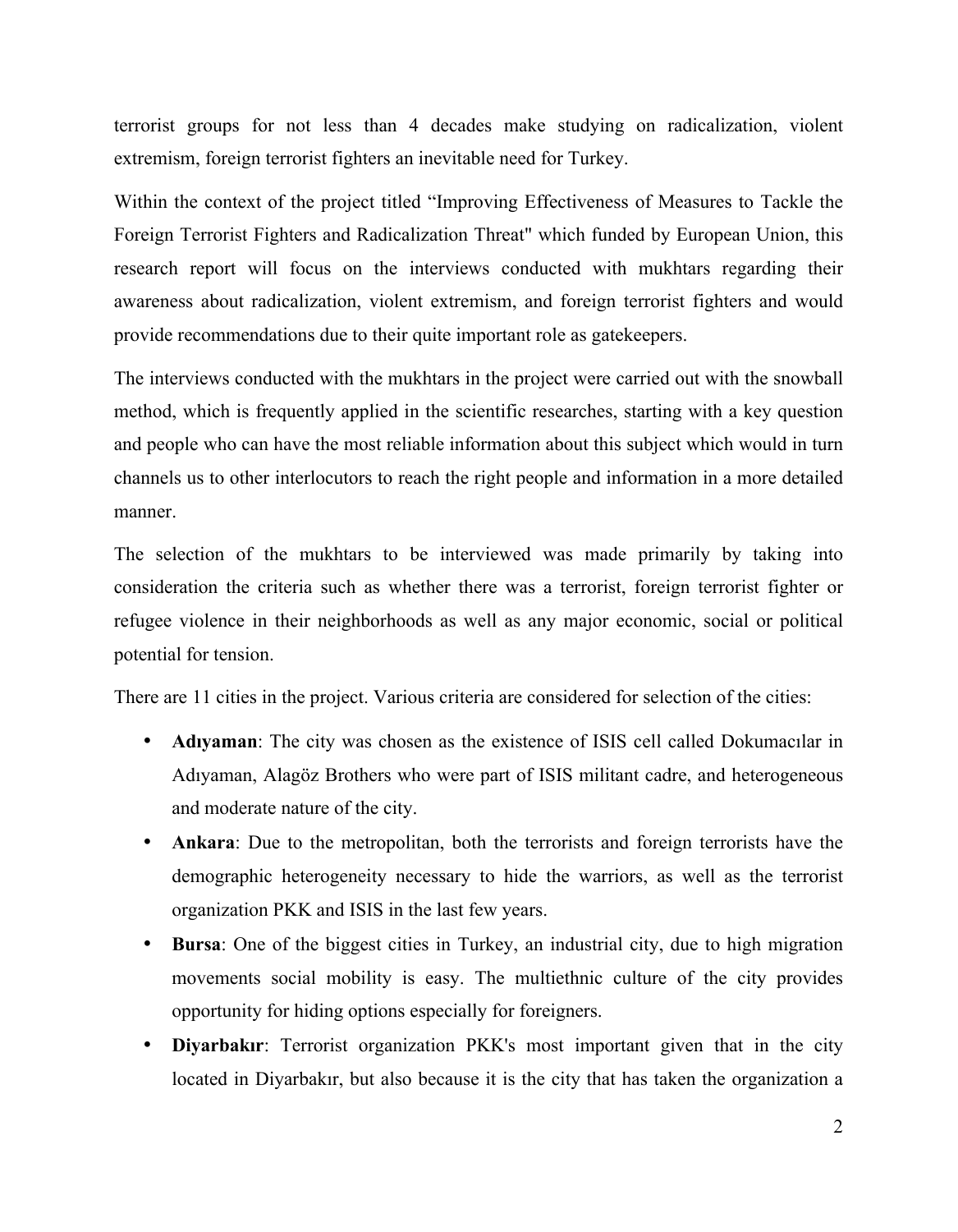terrorist organization and throughout the 1990s, Turkey's Hezbollah has been one of the cities given the importance of the terrorist organization.

- **Erzurum**: The city was chosen as the transportation hub for the eastern region in Turkey. Also, several counterterrorism operations conducted against ISIS in the city, and the southern part of the city close to the area where PKK active.
- **Gaziantep**: It was chosen as the border town where ISIS was attacked and affected by Syrian refugee mobility with the start of the war in Syria.
- **Hatay**: It was chosen as the border town where ISIS was attacked and affected by Syrian refugee mobility with the beginning of the war in Syria.
- **Istanbul**: The city with its very complex demographic nature provides safe havens for radicals and terrorist to hide them among this heterogeneous population. Also, the international airport in Istanbul (Atatürk Airport) was a transportation hub for both domestic and international flights that all passengers arrived at firstly this city to reach city located along Syrian borders. Besides, a terrorist organization with different background uses the city as a recruitment pool from different universities and marginalized neighborhoods.
- **Izmir**: The city, which is seen as escape point to Europe by especially from different countries of asylum seekers/refugees but also in Turkey, stands out as a city also had an impact on migration movements within its borders. For this reason, it is important to examine whether the differences triggered a radicalization in the context of violent extremism and foreign terrorist fighters.
- **Konya**: The city was chosen being as the moderate and religious city with its social structure. Also, several ISIS-connected cells detected, and then counterterrorism operations conducted in the city.
- **Şanlıurfa**: It was chosen as the border town where ISIS was attacked and affected by Syrian refugee mobility with the beginning of the war in Syria.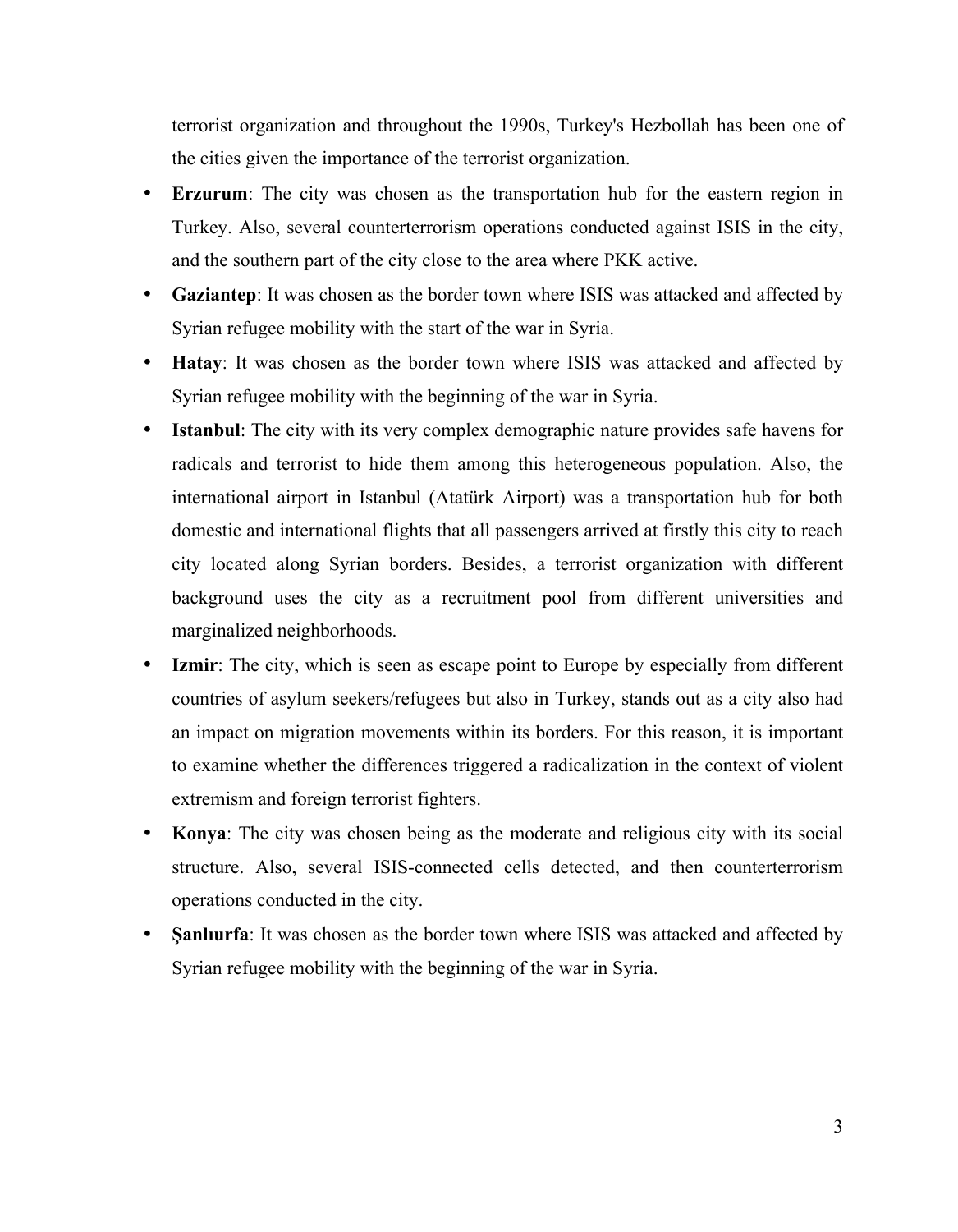#### **2 Radicalization and Violent Extremism**

Radicalization, which is one of the most controversial concepts of international security, refers to the "transformation of the individual, the group or the mass as long as it participates in the legal, political process or uses it for political purposes."<sup>1</sup> The concept of radicalization refers to a process of cognitive transformation. This transformation of the individual, the group, or the community can be triggered by many reasons from personal traumas to collective economic and social marginalization and to the lack of sense of belonging to an individual's search for an adventure. This transformation, even though not following a linear or deterministic line, might lead to terrorism or violent extremism.<sup>2</sup>

In a document published by the European Commission, it has been referred to as "a phenomenon of people embracing opinions, thoughts, and ideas that may result in acts of terror". Radicalization is defined as "the process in which an individual's beliefs are no longer the mainstream and sought a radical change in society" within the study published by RUSI.<sup>3</sup> In the study titled *Radicalization, Violent Extremism and Turkey's Fight*, written by Sönmez, it is defined as the "expression of opposing views or attitude and the discourse of freedom and these opinions and the individuals have the attitude situated on the extreme tip of an opinion on the level of conspiring to life in freedom". 4

In order to understand the process of radicalization and its merger with violence, it is necessary to analyze the individual's life, intergroup relations and the social, economic, cultural and political conditions of the communities. In the process of radicalization of the individual, the group, or a community, there may be different factors that push or pull them. Push factors can be defined as structural causes, and pul factors can be defined as individual

<sup>&</sup>lt;sup>1</sup> Chuck Crossett & Jason A. Spitaletta, (2010), Radicalization: Relevant Psychological and Sociological <sup>2</sup> Asta Maskaliünaite, (2015), Exploring The Theories of Radicalization, Interdisciplinary Political and Cultural Journal, Vol. 17, No. 1, p. 12

<sup>&</sup>lt;sup>3</sup> European Commission, (2018), Preventing and Countering Violent Extremism: Regional Training Curriculum, p. 8

<sup>4</sup> Göktuğ Sönmez, (2017), Radicalisation, Violent Extremism, and Turkey's Fight, ORSAM Analysis No: 209, p.9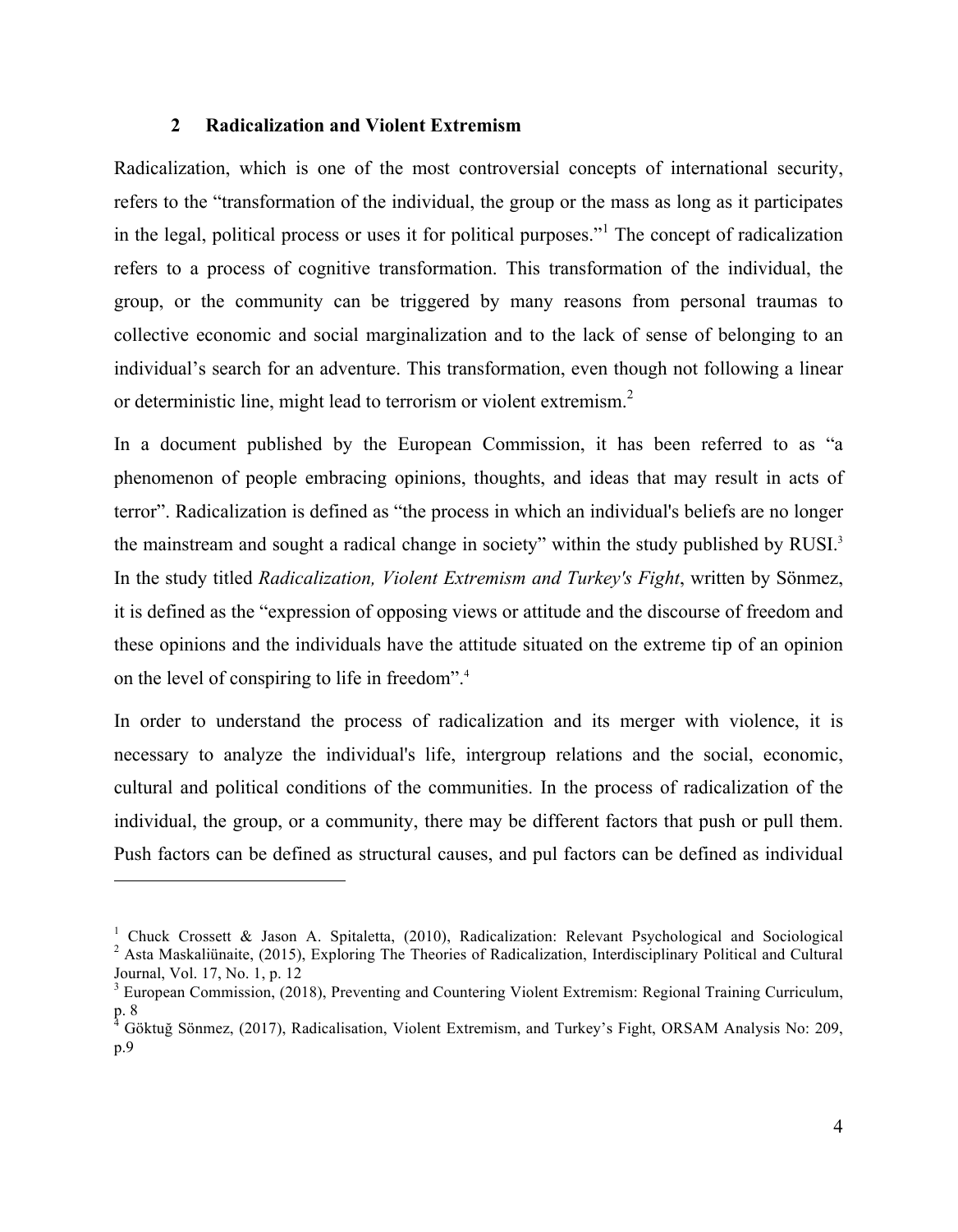causes.5 The push and pull factors, according to Magnus Ranstorp's *The Root Causes of Violent Extremism, are:*<sup>6</sup>

*Push Factors*: Social, political and economic problems; personal problems and tragedies, disappointment, alienation, admiration of violence, search for answers to the meaning of life, identity crisis, social exclusion; marginalization, the frustration of the democratic process, polarization.

**Pull Factors:** Ideology or social network; power and control, commitment and sense of attachment, excitement, and sense of adventure, romanticized ideology, and purpose, the possibility of heroism.

When we look at the process of radicalization, it is possible for the individual to be concerned with the interruption of the routines that have an important place in the flow of daily life. The rise of concerns is a trigger in the emergence of different processes in terms of the identity of the individual.7 Because everyday life has countless social action chains that shape individual identity.<sup>8</sup> The breaks experienced in these chains are an important factor in the radicalization process of the individual.

Individuals may be looking for other alternatives, following a disappointment or a breakdown of belief in something.<sup>9</sup> When frustration occurs due to inequality and if that inequality is perceived as directing at a certain group for a particular reason, the individual may resort to political violence due to the difficulties experienced.<sup>10</sup> Also, the inability to access equal opportunities in the political sphere is also considered as an important motivation in the acts

<sup>&</sup>lt;sup>5</sup> Ibid., p.8<br><sup>6</sup> Magnus Ranstorp, (2016), "The Root Causes of Violent Extremism", RAN Issue Paper <sup>7</sup> Giddens, 2016: 99).

**<sup>8</sup>** Berger & Luckmann, 2015: 24

<sup>&</sup>lt;sup>10</sup> Talip Küçükcan, (2010), "Terörün Sosyolojisi: Toplumsal Kökenleri Anlama İmkânı", Uluslararası İlişkiler Dergisi, Cilt 6, Sayı 24, s. 46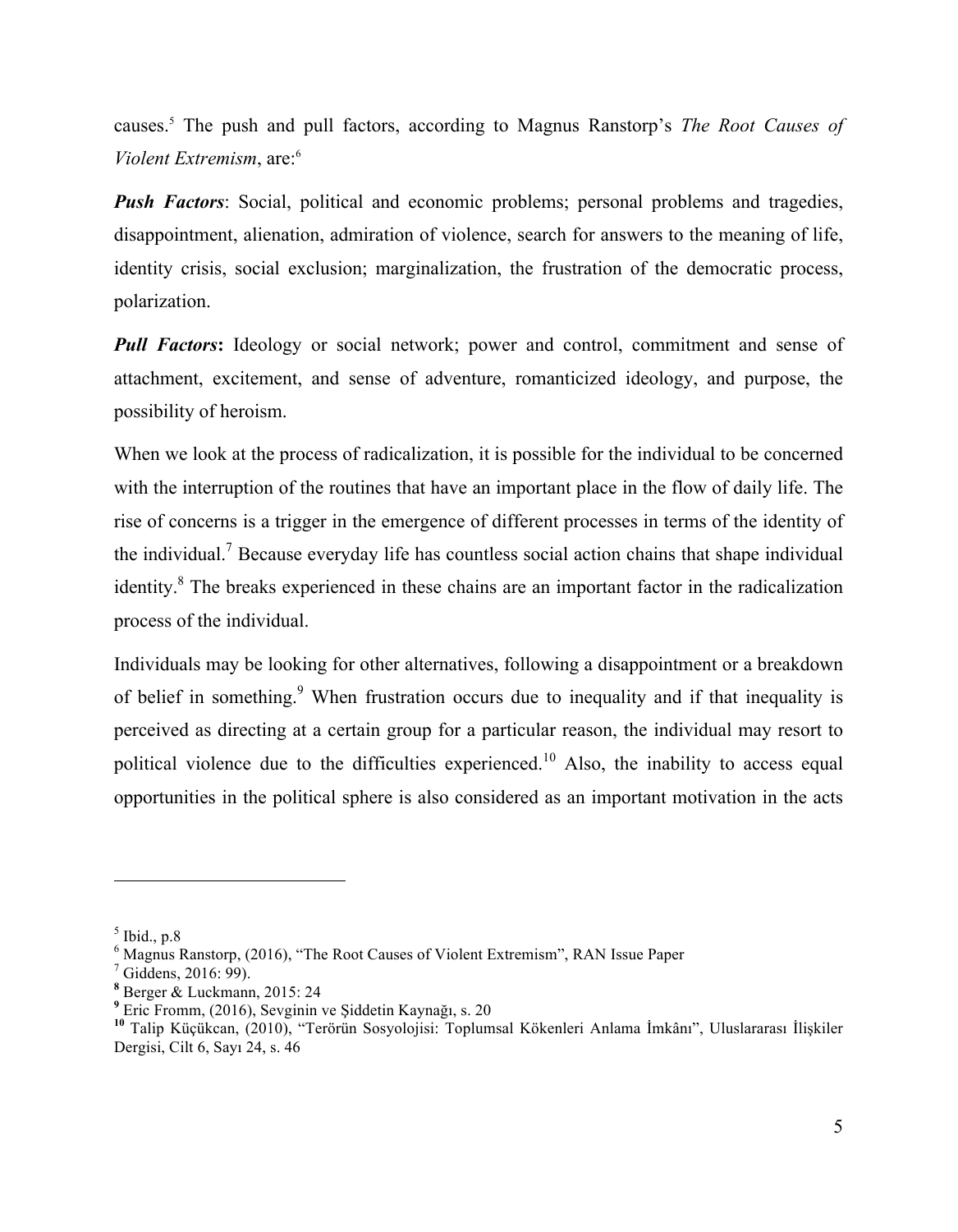of violence and terror.<sup>11</sup> Relatedly, Hoffer said that we were not reluctant to connect the causes of our success and failure to our environment; "Those who think that they live in a good world want to preserve this world, and if they are disappointed, they want to change this world fundamentally".<sup>12</sup>

According to Giddens, violence "usually arises from conflicts of interest and embracing arms for the sake of power; therefore, there are many material conditions that must be changed to counter violence and to reduce violence."<sup>13</sup> Fromm argues that people resort to violence because of jealousy. Because according to Fromm, "people can display hatred and enmity because they do not own it, but because of what other people have."<sup>14</sup>

In the researches, conducted by the Federal Bureau of Investigation (FBI), it is mentioned that radicalized individuals misinterpreted the environment, in which they live, and then they begin to think that they suffered unfair as a result of this misinterpretation, and therefore blame and enmity another group.<sup>15</sup>

As a result, in the process of radicalization, the individual can go through a cognitive radicalization process depending on the circumstances in which he/she lives in. Therefore, providing the individual with a preferable socio-political and economic ecosystem is regarded as one of the most important steps to combat the radicalization that leads to violence. This also shows the importance of tailor-made policies carried out and by and applied to the right people and designing effective intervention policies. Relatedly, the next section will focus on how to counter and prevent these phenomena and elaborate on the concepts of PVE and CVE.

**<sup>11</sup>** Küçükcan, (2010), "Terörün Sosyolojisi: Toplumsal Kökenleri Anlama İmkânı", p. 46 **<sup>12</sup>** Eric Hoffer, (1993), Kesin İnançlılar: Kitle Hareketlerinin Anatomisi (The True Believer: Thoughts on the Nature of Mass Movements) Akran Yayıncılık: p. 12

<sup>&</sup>lt;sup>13</sup> Giddens, 2009: 26<br><sup>14</sup> Eric Fromm, (2016), Sevginin ve Şiddetin Kaynağı, p. 20<br><sup>15</sup> Randy Borum, (2003), ''Understanding the Terrorist Mindset,*'' FBI Law Enforcement Bulletin*, p. 7–10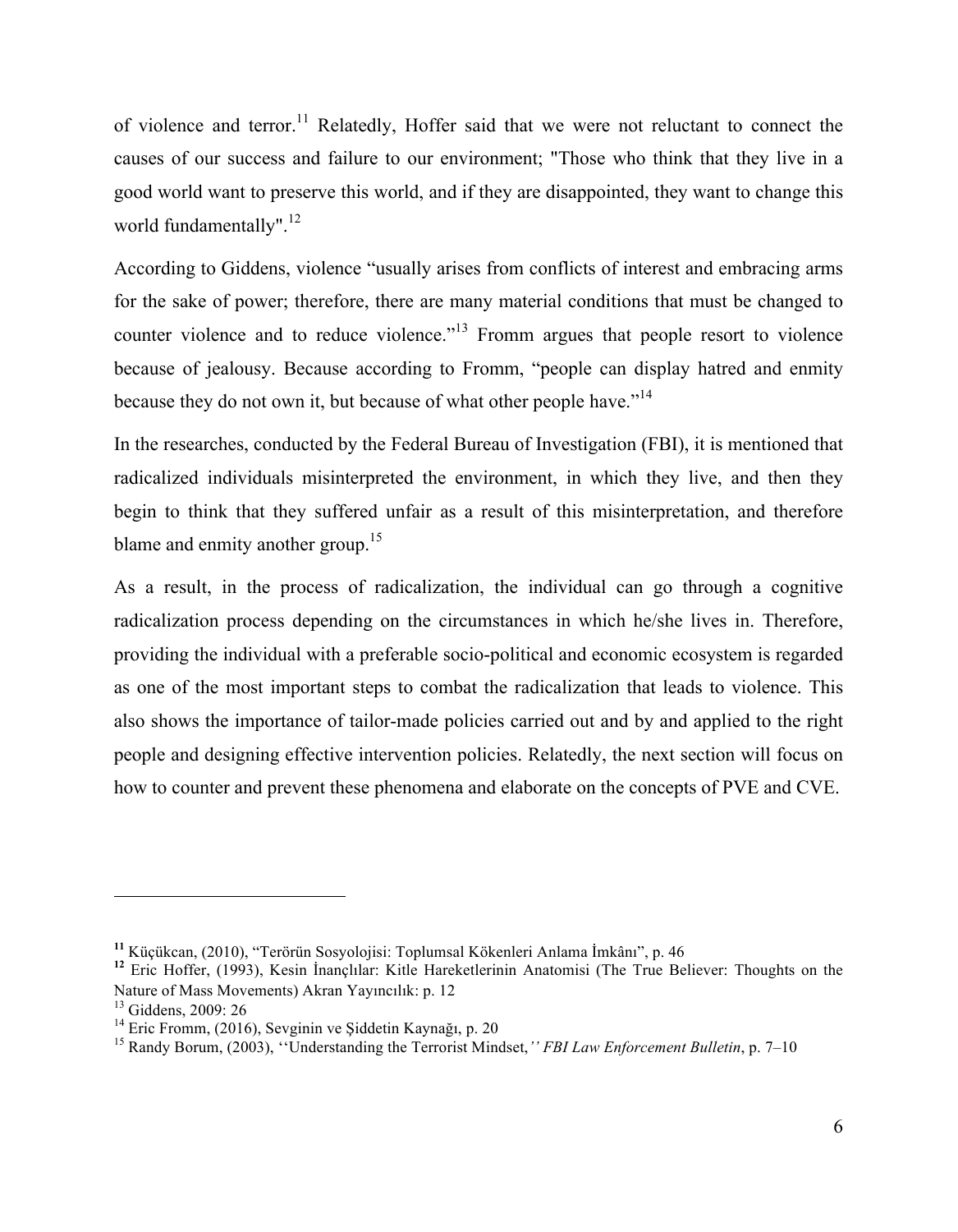# **3 Preventing Violent Extremism (PVE) and Countering Violent Extremism (CVE)**

After the September  $11<sup>th</sup>$  attacks, the increasingly popular line of argumentation has been that steps taken in the context of the fight against terrorism could not be achieved only by applying military methods. Rather, the fight against terrorism needs to be strengthened with the policies in education, development, economy, social and cultural areas besides law enforcement and military elements.<sup>16</sup> At this point, the concepts of PVE (Preventing Violent Extremism) and CVE (Countering Violent Extremism) emerged. In spite of the occasional interchangeable uses of the concepts, mainly the concept of PVE is preferred by the European Union,<sup>17</sup> whereas the US prefers CVE which also covers elements of counter-terrorism.<sup>18</sup>

PVE focus on the process before radicalization and the process of radicalization, while it is stated that CVE is a policy that focuses on the process after radicalization. In a study entitled "Exploring CVE policy and practice in Australia," it is seen that the CVE approach is handled in close proximity to the PVE approach. In this study, the adaptation of a method known as The Public Health Model to CVE is adopted, consisting of three stages in the fight against violent extremism. Here, there are three different stages in the CVE, as in PVE, the process before radicalization, the process of radicalization, and the process after radicalization. In

<sup>&</sup>lt;sup>16</sup> Anne Aly, (2014), "Countering violent extremism: Social harmony, community resilience and the potential of counter- narratives in the Australian context", Counter Radicalization: Critical Perspective, Christopher Baker-Beall, Charlotte Heath- Kelly and Lee Jarvis (Eds), Routledge, p. 71<br><sup>17</sup> European Commission, (2018), Preventing and Countering Violent Extremism: Regional Training Curriculum,

p. 5

<sup>&</sup>lt;sup>18</sup>European Commission, (2018), p. 5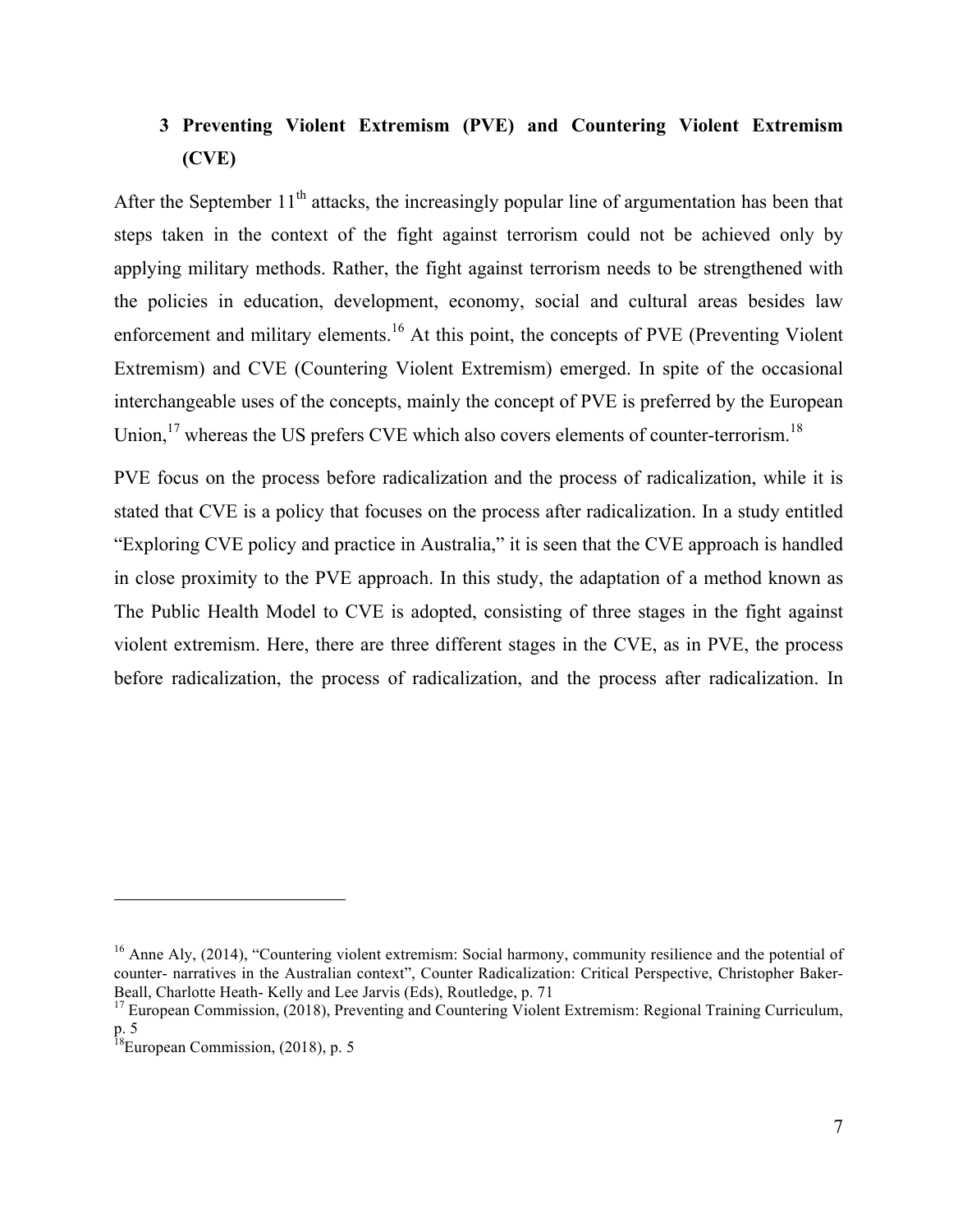these stages, the way of intervention requires different tools and methods.<sup>19</sup> Similarly, there are also approaches that consider CVE as a combination of hard and soft tools, unlike PVE.<sup>20</sup>

Some substances come to the fore when fighting against violent extremism. These can be listed, such as education, making youth more active and strengthening them.<sup>21</sup> Considering that these items should be taken into consideration not only by the state institutions but also by the non-governmental organizations, it will be seen that the P/CVE process represents a hybrid model.

While the methods of the monopoly of the state in terms of the use of violent means are subject to strict state control, there is no state monopoly in terms of P/CVE efforts. In that light, some particular individuals and institutions can quite effectively take part in P/CVE processes. The individuals who can play a role here are referred to as "gatekeepers". Gatekeepers can be guidance counselors, school teachers, sports coaches, religious figures, parents etc. These people have the ability to act as early detection points, too, since they share the same environment with targeted vulnerable audiences. Here, *mukhtars* or reeves, who are the administrators of the neighborhood, has a direct access to the people and groups in their neighborhoods and can touch the people on the ground quite easily. For this reason, the close contact of the reeves with the families and social centers in the neighborhoods can play a role in solving the problem by contacting the local governors and law enforcement agencies in the neighborhood, in any threat they perceived is growing in their particular area.

<sup>&</sup>lt;sup>19</sup> Shandon Harris-Hogan, Kate Barrelle ve Andrew Zammit, (2016), "What is countering violent extremism? Exploring CVE policy and practice in Australia", *Behavioral Sciences of Terrorism and Political Agression*, Vol. 8, No 1, p. 9<br><sup>20</sup> Anne Aly, Anne-Marie Balbi & Carmen Jacques, (2015), "Rethinking Countering Violent Extremism:

Implementing the Role of Civil Society", *Journal of Policing, Intelligence and Counter Terrorism*, Vol. 10 No: 1, p. 8 21https://en.unesco.org/preventing-violent-extremism (Date of Access: 15.02.2019)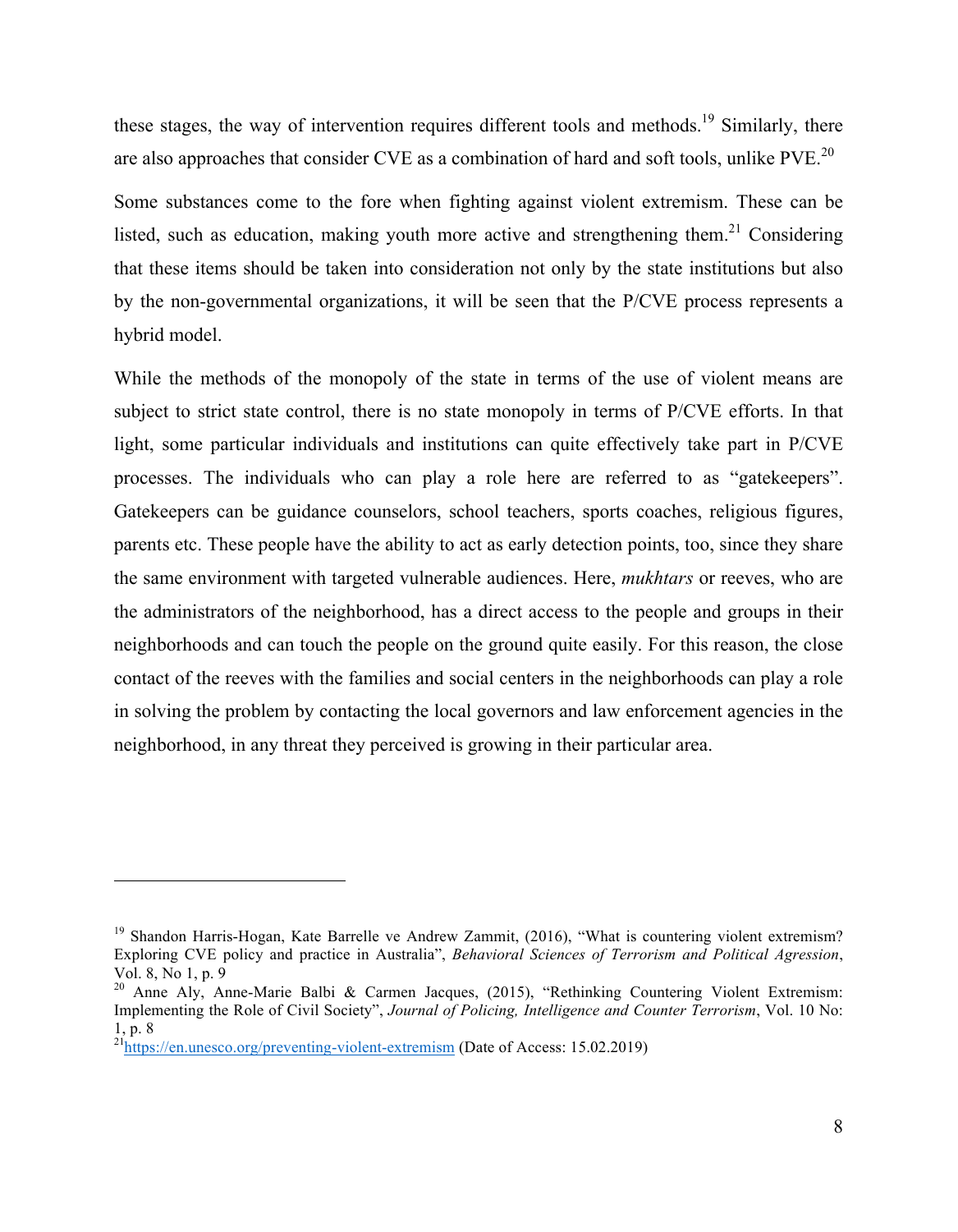#### **4 Mukhtars**

 $\overline{a}$ 

The role of the mukhtars as an institutionalized administrative position, has been present since the Ottoman era, and still has an important role within the current Turkish Administrative System, even though they are the lowest tier of the Turkish Administrative System. Neighborhood residents accept that mukhtar is the first point of contact for the solution of the problems encountered by themselves, due to mukhtars' administrative role in the system since they can point to those problems during their contacts with other officials and institutions as a bridge between the people and the higher-levels of administrative system. Even though mukhtars, to some extent, lost their influence both socially and administratively due to e-Government applications, in many areas, it would be valid to argue that this role is still respected.

In 1829, for the first time in Istanbul, the mukhtar mechanism was established. However, the mechanism found its legal basis in 1864 with the "Regulation on the Formation of Provincial Governorates." Then, in 1876, the "General City Administration Law" described their roles in more detail as the text is an upgrade of its predecessor.<sup>22</sup> In 1913, the "General City Administration Law", including the mukhtar mechanism was annulled.<sup>23</sup> However, despite the legal elimination of the mukhtar mechanism, it continued to exist due to its role in practice. In 1933, with the law no. 2295, the mechanism of mukhtar was totally eliminated. With Law No. 4541 on the Establishment of District Mukhtar and Elderly Committees in the City and Towns, which was issued in 1944, it gained a legal basis once again.<sup>24</sup>

When we go beyond the legal debates in the development of the *mukhtarship* mechanism, we see that there have been significant changes. Since the 1950s, Turkish people in a gradually increasing way, started to move from rural areas to urban areas. Hence, mukhtars' workload

<sup>22</sup> Rasim Akpınar, (2017), "Halka En Yakın Birim Olan Muhtarlık Müessesesi: İzmir Karşıyaka İlçesinde Nitel Bir Araştırma", *Yalova Sosyal Bilimler Dergisi*, Year 8, No 13, p. 101<br><sup>23</sup> Hikmet Kavruk, (2018), Mahalle Yerleşimi ve Yönetimi, Nobel Kitap: Ankara, p. 121<br><sup>24</sup> Erbay Arıkboğa, (1999), "Yerel Yönetim Açısından Mahalle M

*Dergisi*, Volume 8, No 3, p. 108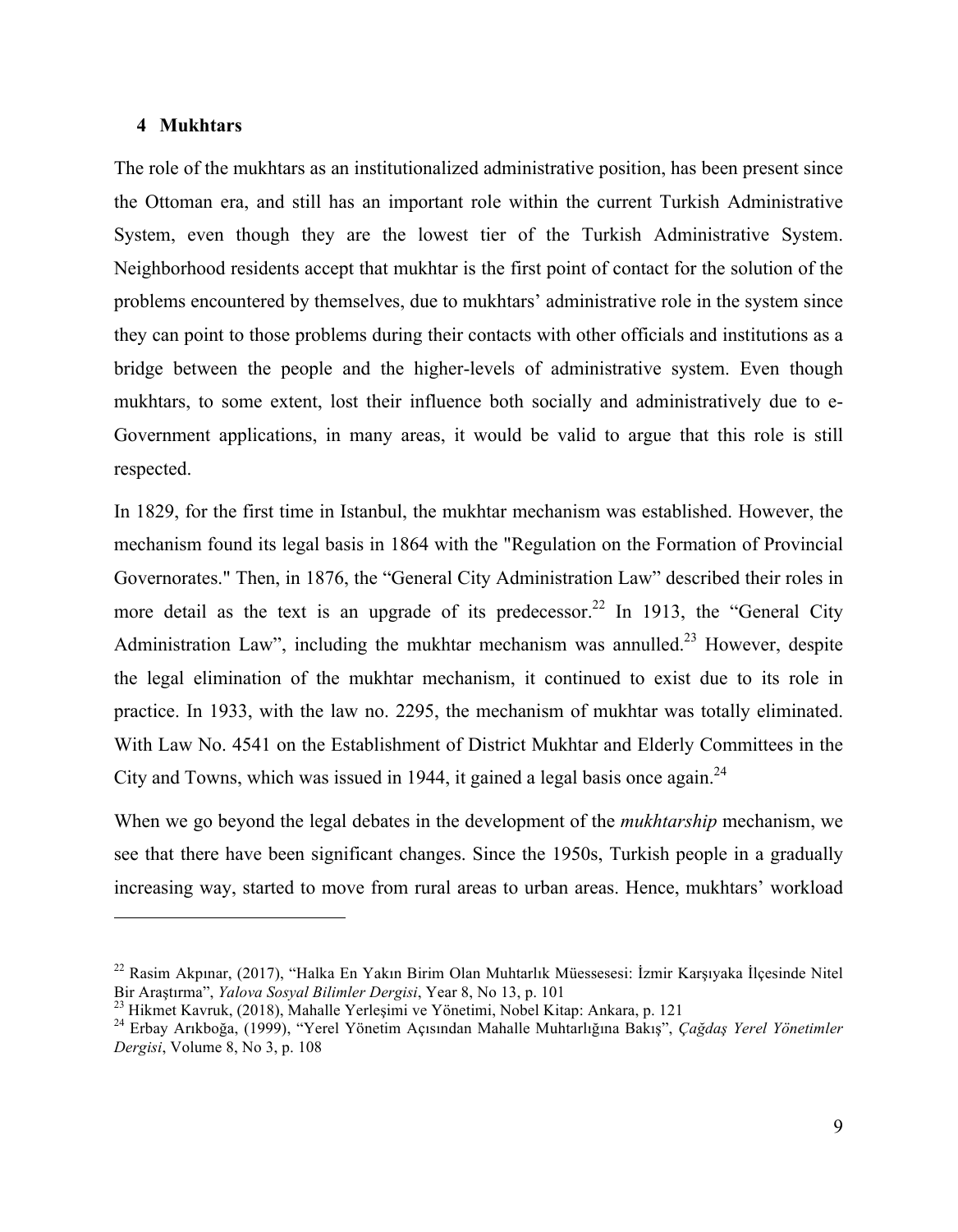started to increase because of the rapid change in economic, cultural, and administrative circumstances.

The internal migration from rural to urban areas can take place within the current province as well as to other provinces. As a result, neighborhoods, which are the most basic unit of urban life, underwent significant demographic changes. Thus, in many cases heterogeneous areas became more heterogeneous or homogenous areas turned into heterogeneous ones. It is easier for the mukhtars, who work in more homogeneous neighborhoods, to recognize the residents of the neighborhood, while the newcomers resulted in a more time and effort-demanding atmosphere. In this process mukhtars could play an important role in the social and cultural problems that arise in the neighborhoods. by taking on the role of a bridge in the solution of problems in their neighborhoods in many areas such as education, public order, social assistance, and health by contacting the relevant authorities.

For this reason, interviews with mukhtars are of great significance. Mukhtars, as the first contact point in the solution of the problems in their responsibility area, and mostly are respected state representatives who have direct access to the neighborhood residents can plan a major role in C/PV efforts. Thus, raising their awareness as well as offering recommendations to give a more effective fight at their capacity is essential.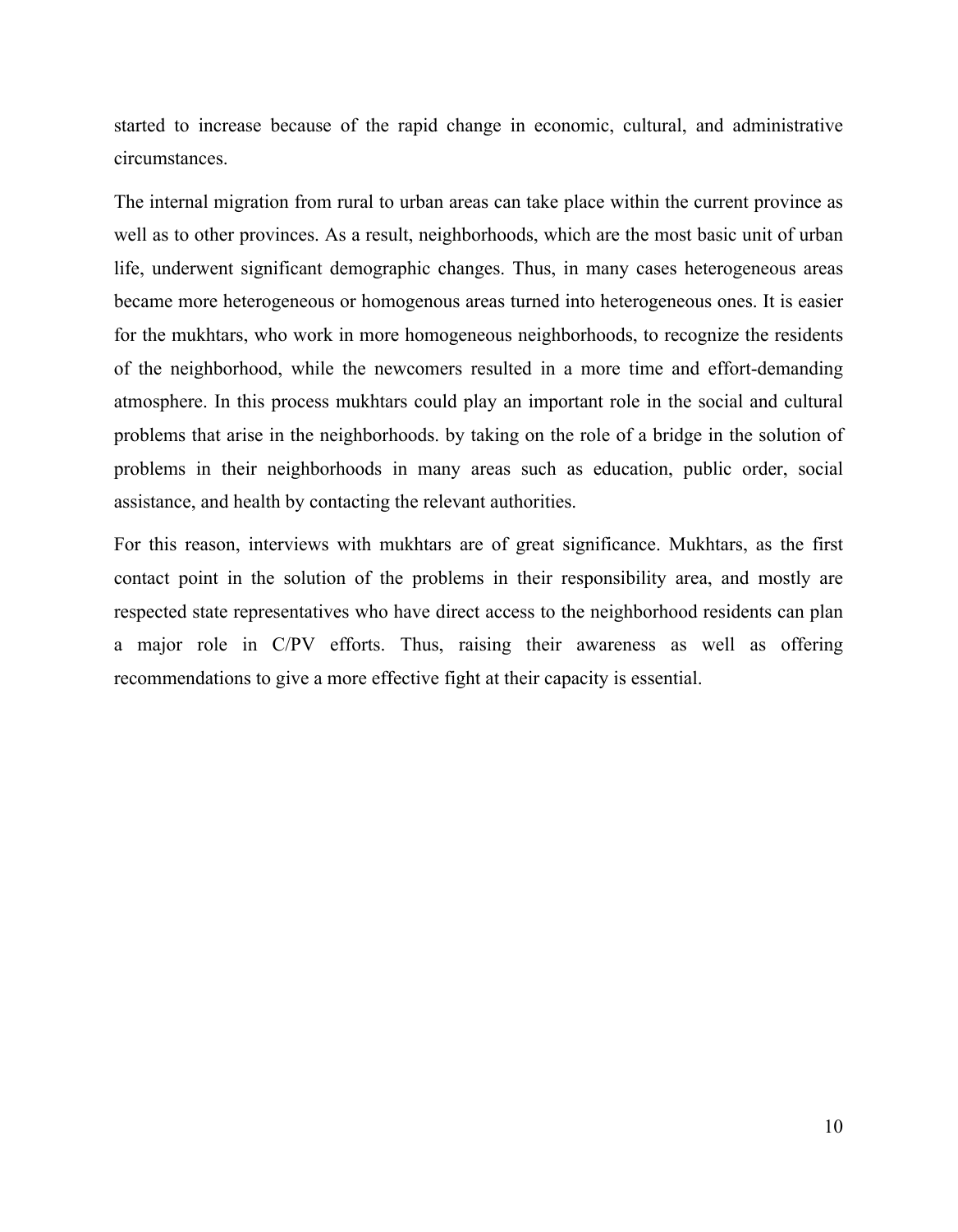# **5 Research Findings**

Following results were obtained as a result of interviews with 450 mukhtars within 11 cities. In this study, social structure, education, economy, security, bureaucracy, and politics are considered as related to the radicalization process.

Our interviews during the field research shows that;

- In the places where Turkish social structure is either homogeneous or heterogeneous, despite the occasional tensions among the local population, people live in peace and harmony, and any tension between local populations do not lead to major events with spill-overs.
- Unemployment among the youth population in Turkey is seen as a key issue. Hence, the youth go astray due to the lack of sufficient social policies, and drug addictions are one of the main consequences.
- Women who are another important part of the social structure are variably visible in daily life in different areas, but almost everywhere, they are highly interested in the programs designed for them.
- The importance of foreigners in the social structure as an important trigger in Turkey since the risk of radicalization is more likely to manifest itself in response to refugees/asylum seekers.
- In the context of education, it is stated that schooling rate is increasing day by day, but access to job market is a worrying concern for many people. Also, it was stated that there were occasional quarrels among refugee/asylum-seeker children and Turkish children in schools. At this point, it is stated that it is important to follow a program for both students and parents in schools.
- Although unemployment is expressed as the main problem economically, it has been stated that as the refugees/asylum seekers entered the local employment markets, the citizens of the region experienced job loss and therefore complaints are getting harsher, too.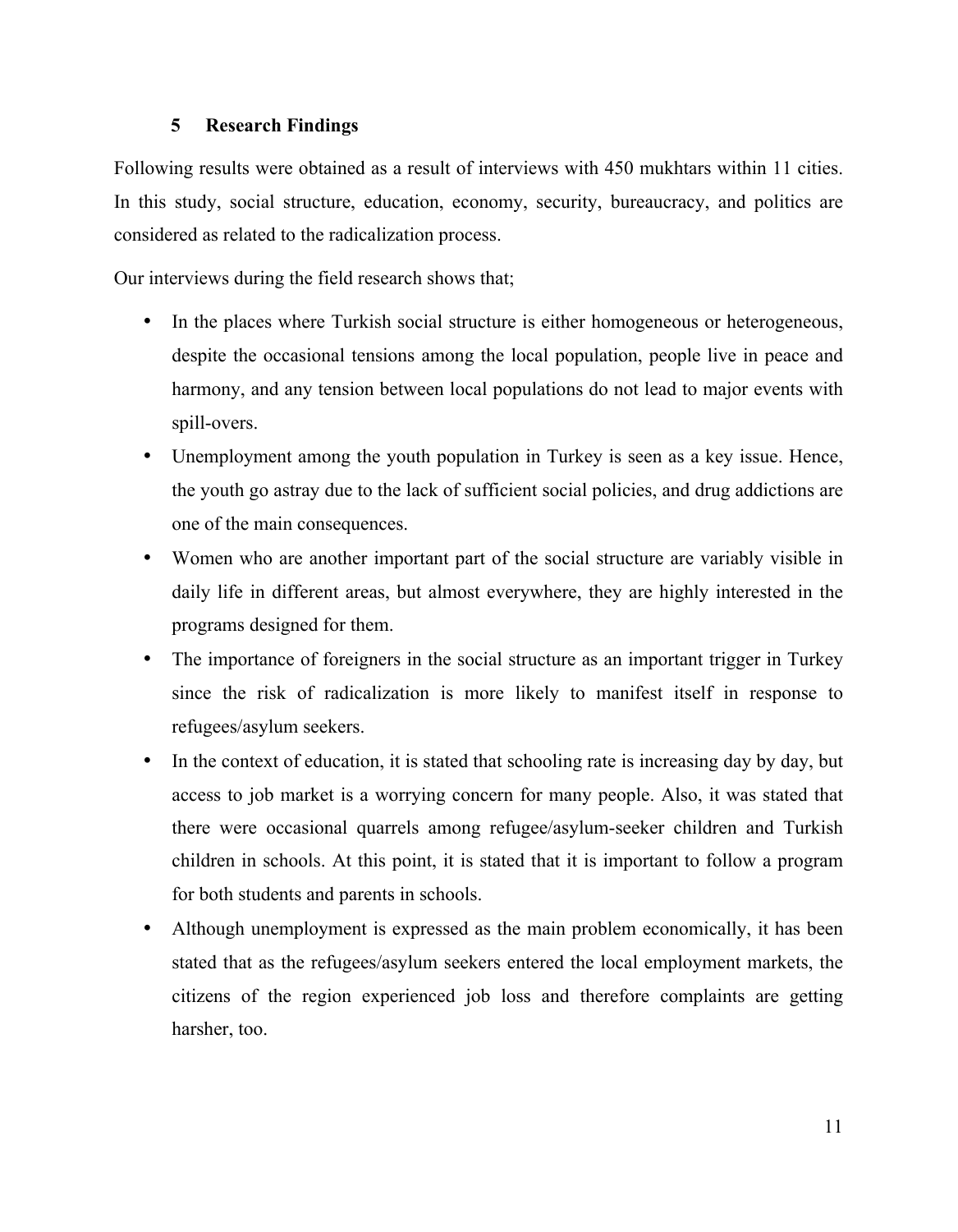- Considering the general situation from security point of view, after the coup attempt of July 15, 2016, there is an increasing level of cooperation and dialogue between mukhtars and law-enforcement agencies and civil administration authorities.
- As a result of the expansion of the geographical area of responsibility of the mukhtars due to the changing local regulations, it was stated that their chance of knowing the residents in their neighborhoods decreased. Mukhtars are also aware of the security threats arising from refugees/asylum seekers.
- Regarding bureaucracy and politics, the Mukhtars stated that both they and the citizens wanted to reach out to the politicians more easily and frequently in order not to feel politically excluded.

From the next chapter onwards, the results of the interviewed provinces will be discussed in detail before summarizing the common issues detected in various cities and policy recommendation.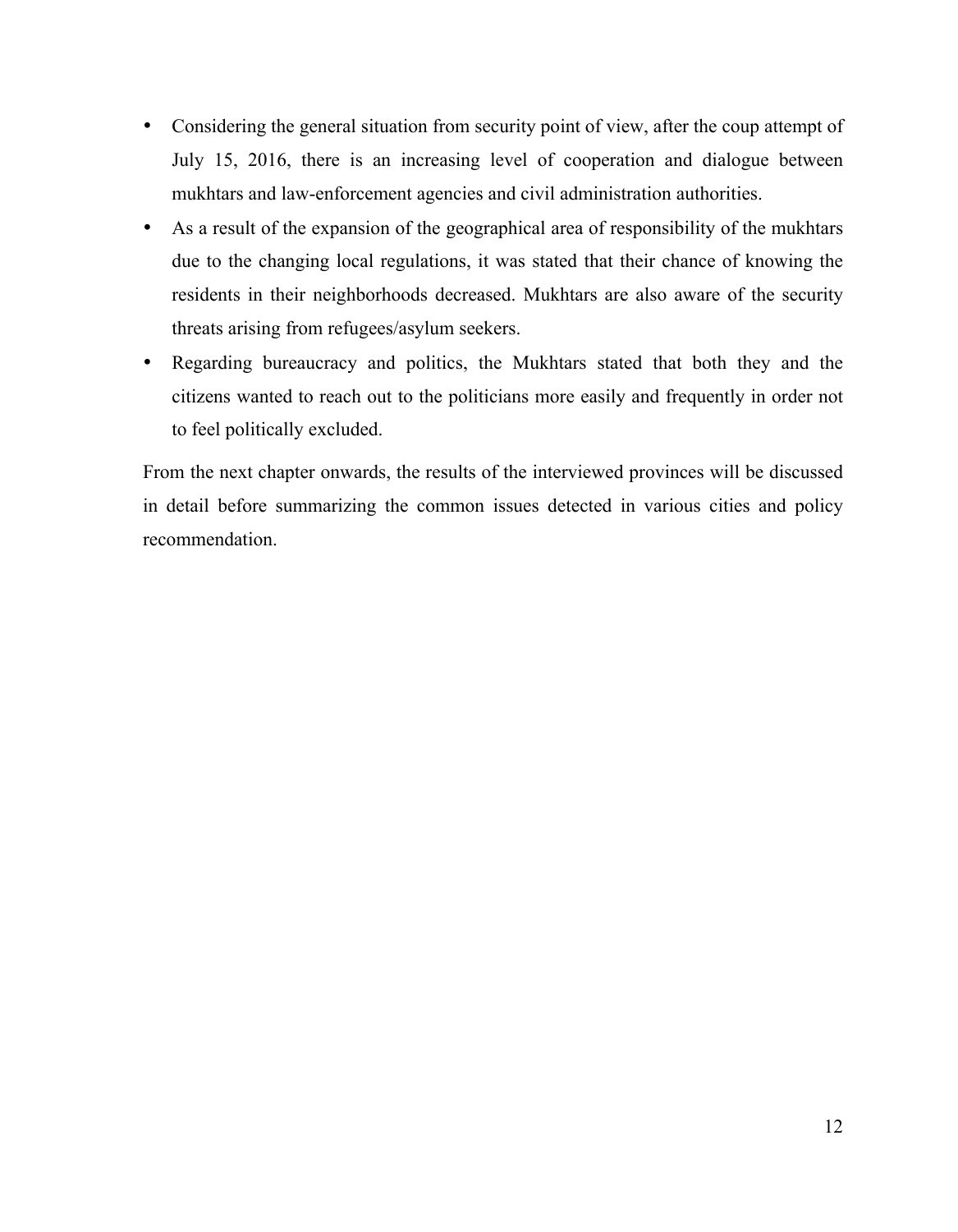# **5.1 Adıyaman**

According to 2018 Turkish Statistical Institute data, 624.513 people live in 8 districts and 175 neighborhoods in the province of Adıyaman. Adıyaman comes to prominence with its conservative nature. With the rise of ISIS, the city started to be part of news at the national level due to the presence of militant Salafi cell, Dokumacılar in the city, and perpetrator' connection of the terrorist attack in Suruç (Alagöz brothers). Thus, the city attracted lawenforcement's attention which also underlines the need to be included in this research.

# **5.1.1 Social Structure**

Mukhtars state that different religious groups live together, and they added that there is no tension between them. In the interviews, it was stated that the family structure and kinship relations are strong and significantly contribute to the solution of the problems in the neighborhoods. However, due to the weakening of the family structure, mukhtars stated that problems started to arise in neighborhoods. They added that the social control mechanism is stronger in neighborhoods where traditional family ties are protected. Also, they expressed that the problems, in general, occurred in the context of non-urbanization and that they faced more problems in the suburbs.

Mukhtars also stated that, number of people left Adıyaman to move to another city is increasing day by day. In parallel with the explanations of the mukhtars, it is seen that outgoing migration has been an important phenomenon since 2007 (Table-1). Mukhtars said that the limited employment opportunities in the city plays a major role in this and that the youth unemployment figures and the stagnation in the employment market forced young people to go to different cities.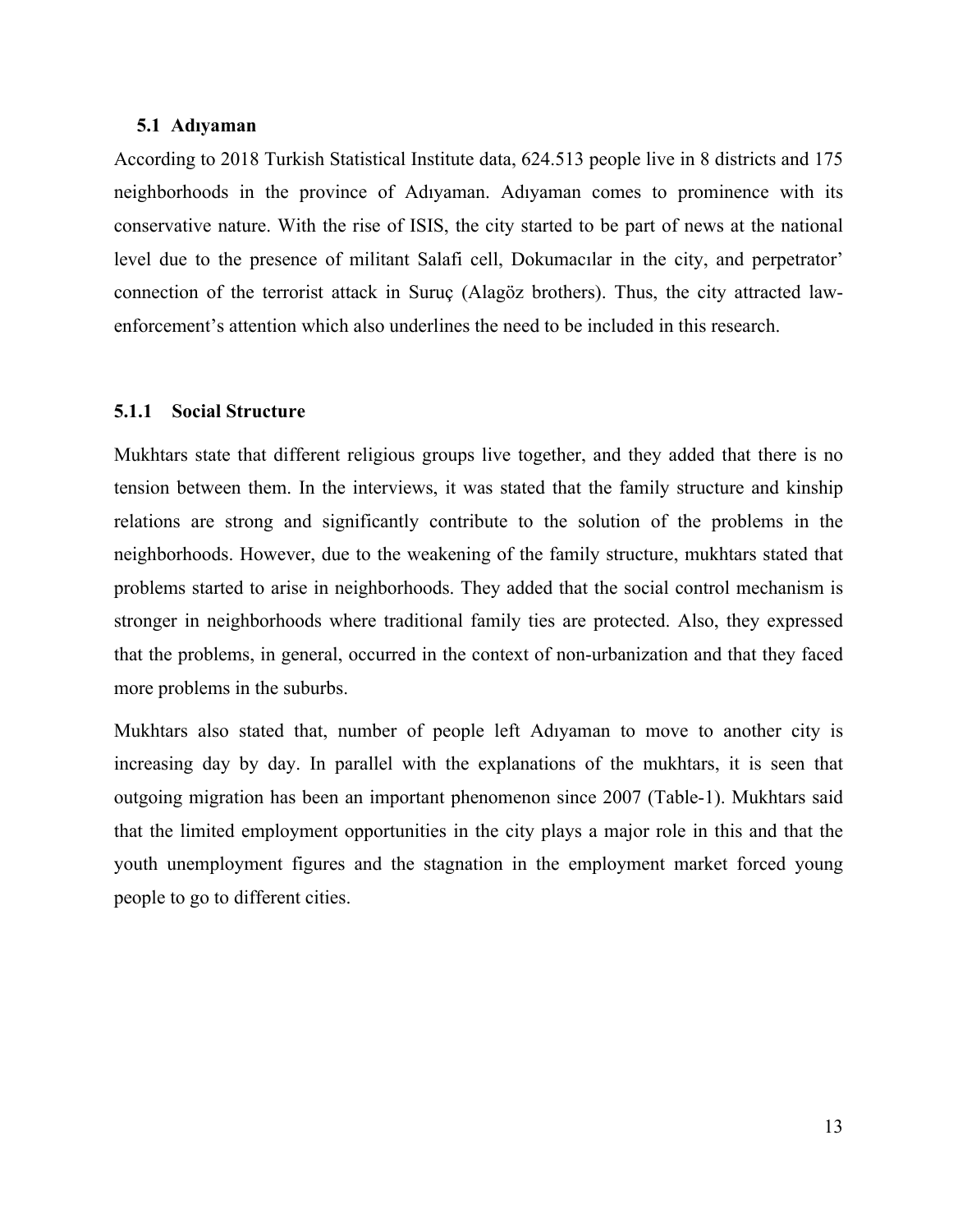| Year      | $ABPRS^{26}$<br><b>Population</b> | <b>Received</b><br><b>Immigration</b> | Outgoing<br><b>Immigration</b> | <b>Net</b><br><b>Immigration</b> | <b>Net</b><br><b>Immigration</b><br>Speed (‰) |
|-----------|-----------------------------------|---------------------------------------|--------------------------------|----------------------------------|-----------------------------------------------|
| 2017-2018 | 624,513                           | 22,034                                | 22,897                         | $-863$                           | $-1.4$                                        |
| 2016-2017 | 615,076                           | 18,040                                | 22,741                         | $-4,701$                         | $-7.6$                                        |
| 2015-2016 | 610,484                           | 18,789                                | 21,201                         | $-2,412$                         | $-3.9$                                        |
| 2014-2015 | 602,774                           | 18,523                                | 24,064                         | $-5,541$                         | $-9.2$                                        |
| 2013-2014 | 597,835                           | 16,578                                | 24,330                         | $-7,752$                         | $-12.9$                                       |
| 2012-2013 | 597,184                           | 15,715                                | 24,077                         | $-8,362$                         | $-13.9$                                       |
| 2011-2012 | 595,261                           | 14,323                                | 22,591                         | $-8,268$                         | $-13.8$                                       |
| 2010-2011 | 593,931                           | 13,873                                | 23,939                         | $-10,066$                        | $-16.8$                                       |
| 2009-2010 | 590,935                           | 14,150                                | 20,135                         | $-5,985$                         | $-10.1$                                       |
| 2008-2009 | 588,475                           | 12,091                                | 18,295                         | $-6,204$                         | $-10.5$                                       |
| 2007-2008 | 585,067                           | 12,155                                | 20,971                         | $-8,816$                         | $-15.0$                                       |

Table 1- Population and immigration data of the city of Adıyaman<sup>25</sup>

# **5.1.1.1** *Youth and Women*

 $\overline{a}$ 

Mukhtars stated that any social facility that young people can benefit from is not located in the neighborhoods mainly, but facilities are serving throughout the city. It is stated that the biggest problem among the youth is "unemployment." Strong family ties which prevented young people from joining radical groups and terrorist organizations is the strength in terms of P/CVE efforts. At this point, the family structure of the ISIS member, Orhan Gönder

 $^{25}$  Data is accessed via TÜİK's website. For population and immigration data of Adıyaman and other cities, 2018 data is not taken into consideration. Because, while foreigners, who reside in Turkey, are included in the 2018 data by TÜİK, it was not the case for previous years. Therefore, data for last 10 years was used. <sup>26</sup>Address Based Population Registration System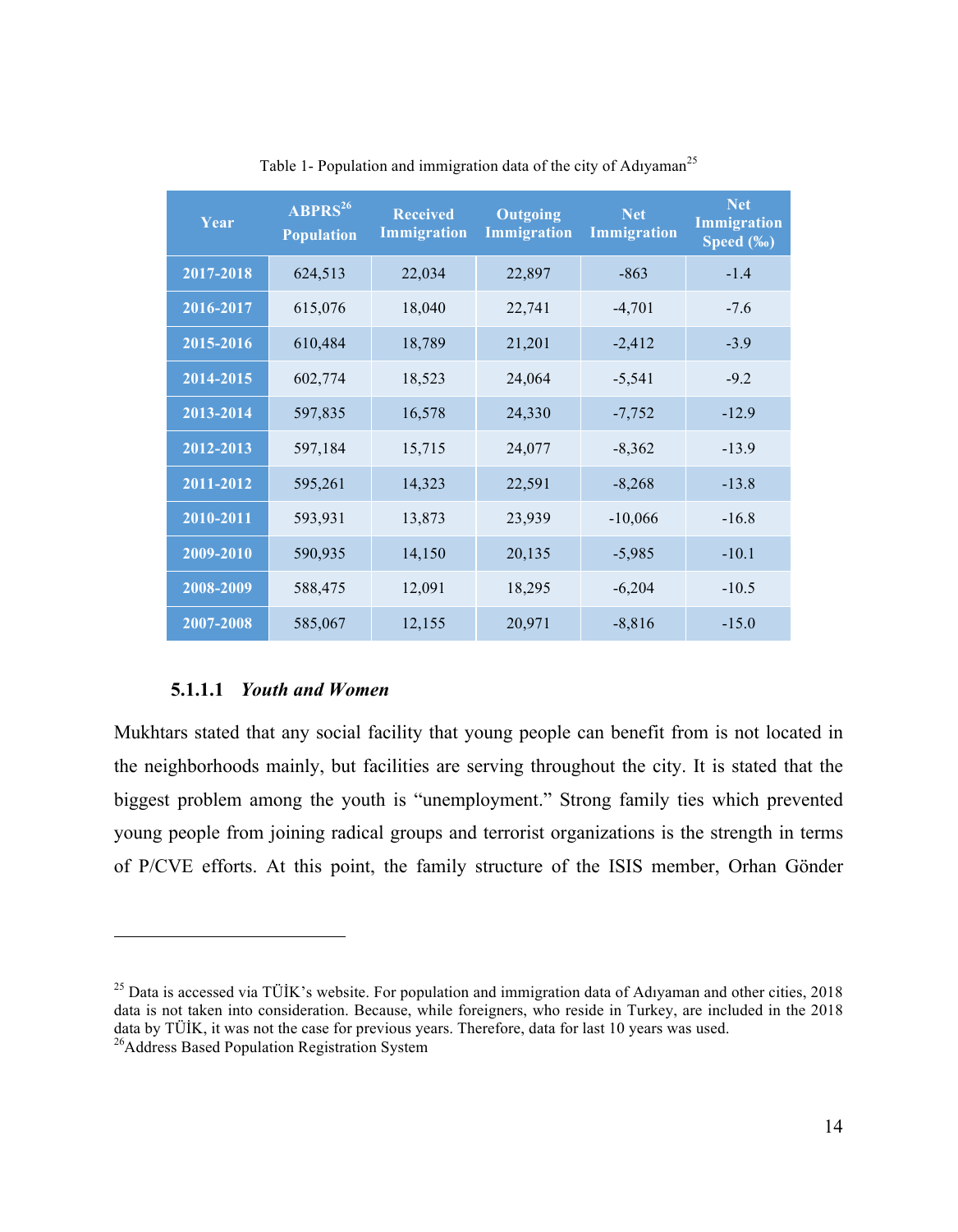(marital conflict among his parents) should be noted, and his family status can be taken as a reason behind his radicalization.

Mukhtars expressed that traditional social roles are still preserved in Adıyaman. They stated that the participation of women in social life is very limited, and in some places, women work in small ateliers.

# **5.1.1.2** *Foreigners*

The low number of Syrian refıgees in Adıyaman leads to comparatively low levels of reaction towards foreigners. Nevertheless, mukhtars stated that there is still a conflict between the local population and Syrians based on lifestyle and labor force participation. Mukhtars added that social conflict over lifestyle is an important issue. Because Adıyaman is one of the most prominent cities with its conservative atmosphere in Turkey, and people living in the city perceive these different lifestyles as a threat to their lives.

Mukhtars stated that even there was a general tolerance towards Syrians, they were still seen as a problem. Mukhtars think that the tension between the local population and Syrians in the current situation is low, but if this situation does not change, conflict in the future is inevitable. Also, they added that concerned people in the civil administration should pay attention to the issue before it is too late. Mukhtars stated that they have q working relationship with officers at the local office of Directorate General of Migration Management about the conditions of Syrians living in their neighborhoods.

# **5.1.2 Education**

Mukhtars expressed that the schooling rate for secondary education is high. However, they stated that the number of students at the university level is lower. Also, they added that there are some physical problems in schools.

There is another problem experienced related to the economic problems of the region. Mukhtars stated that the children, whose families went out of town as seasonal agricultural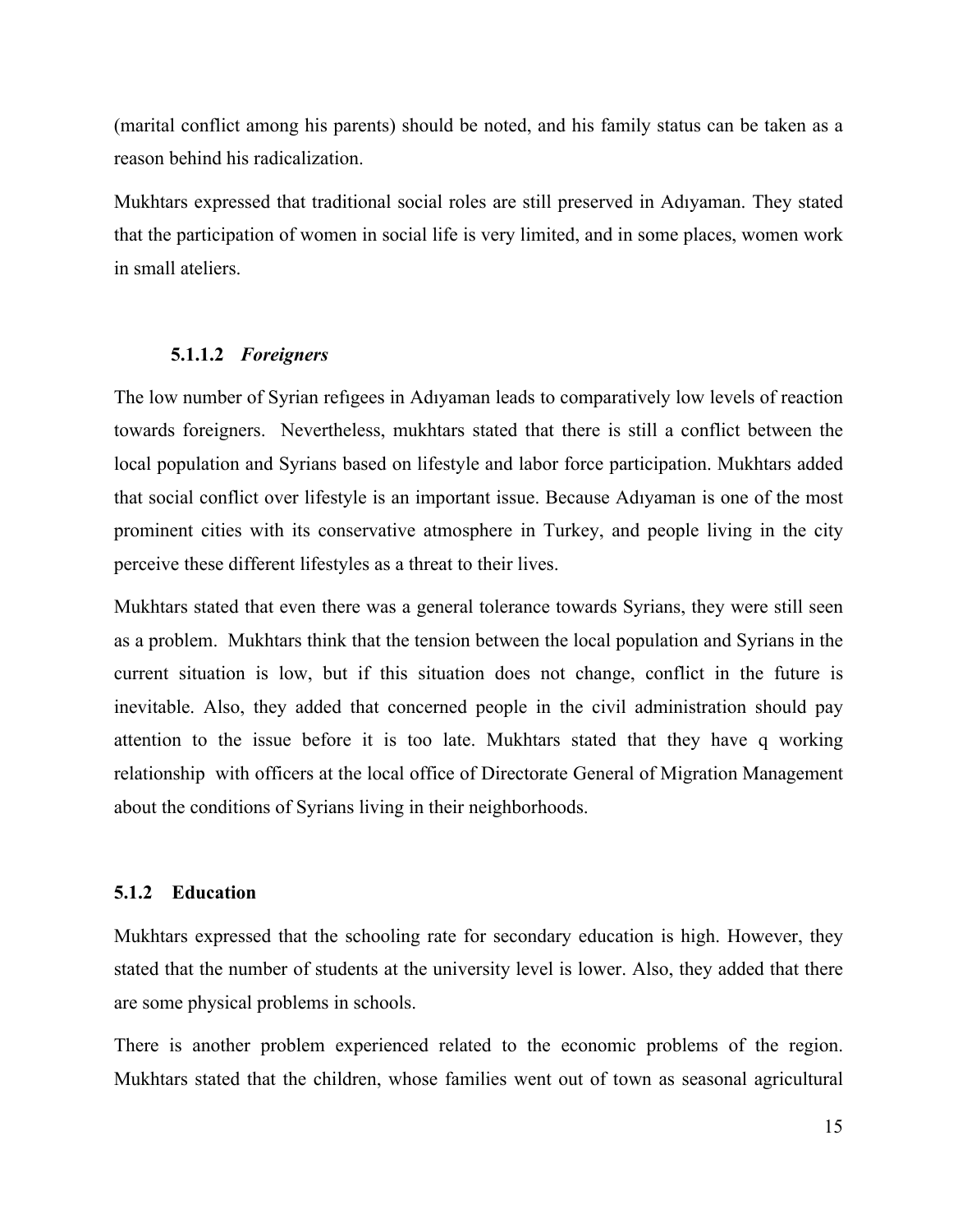workers could not continue their education. Roma community is hesitant to send their kids to school even though no mukhtar mentioned a major problems caused by this community or their kids. Mukhtars expressed that the MEB (Ministry of National Education)-supported courses opened throughout the city also attract students.

# **5.1.3 Economy**

Although the neighborhoods are generally diversified, it is stated that the number of neighborhoods with moderate income is not high and that neighborhoods with lower income levels are more common. Animal husbandry and tobacco farming are among the main livelihoods of the region and the civil servant class has a significant positive effect upon the city's economy.

It was stated that youth unemployment presents a fundamental problem. At this point, almost every interviewee (mukhtars), complained about the problem. It is stated that Syrians are mostly employed in the industry, and this increases the unemployment rate among the young people of Adıyaman. It was added that the difficulties experienced by the youth caused problems and fights between the Syrians and local residents, and mukhtars are stated that the Syrians are seen as the crux of the problem by the youth.

# **5.1.4 Security**

Although Adıyaman is a city with a conservative identity, it is said that radical ideas do not have much ground among young people. During the period when ISIS became a center of attraction, it was stated that few young people came together in a few cafés (kahvehane) and they were affected by the propaganda of the terrorist organization. However, it is said that the number remained very low. Mukhtars stated that people of Adıyaman are very uncomfortable with news about the city which link ISIS and Adıyaman. Despite the news of earlier involvement of several people from Adıyaman in ISIS, it is widely stated that there is no tendency to join the organization among the youth in Adıyaman now. There are several reasons for this. The first one is the taking of security measures in Adıyaman. With the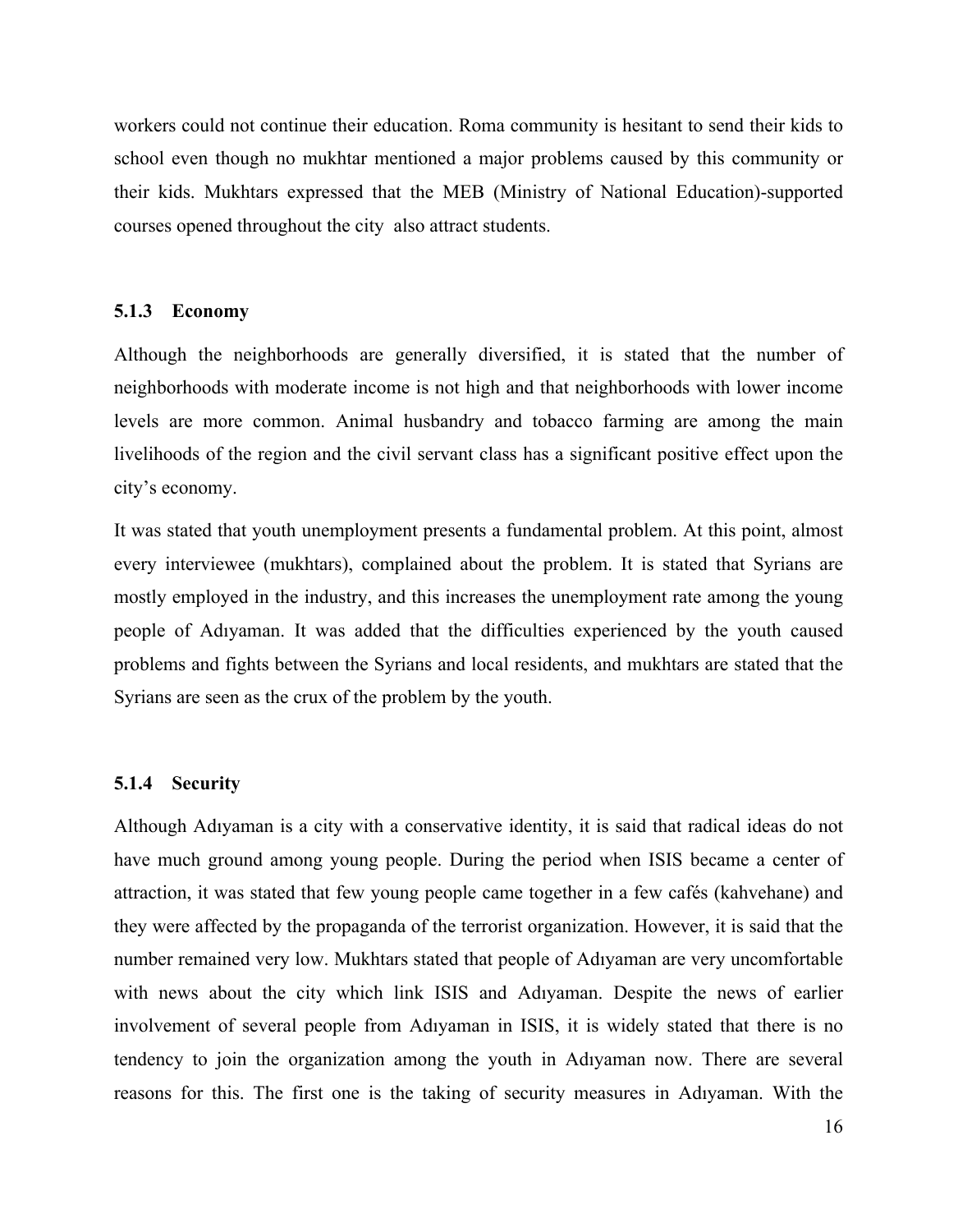detection of the few places where the terrorist organization ISIS made propaganda, operations were carried out. Secondly, a small number of recruiters who made propaganda for the joining terrorist organization were arrested and imprisoned. Thus, the existence of a limited level of ISIS capacity has been deactivated.

Mukhtars stated that there are minor public security problems in the city. Firstly, they stated that drug addiction is the biggest problem. Secondly, they added that there are PKK sympathizers in some neighborhoods, but they did not display a militant profile. They also emphasized that the crime rate is generally associated with the economic situation of the neighborhoods.

Mukhtars stated that the effect of the events in Ayn al-Arab (Kobane) in 2014 caused a spillover effect on the region, but there are no problems at the moment. Mukhtars, who was pleased with the results of the current anti-terrorism policy, added that they are aware of the threat of foreign terrorists in the region.

Also, it is observed that mukhtars are in close contact with the law-enforcement agencies in order to solve the problems experienced in their own neighborhoods. The best example in this respect is the disappearancve of drug dealers and drug addicts to a great extent, which are frequently seen in neighborhoods until recently, thanks to the cooperation with lawenforcement agencies.

# **5.1.5 Bureaucracy and Politics**

Mukhtars stated that they did not experience any serious issues in channeling the issues faced by the public to the relevant public institutions and they have been able to notify the lawenforcement agencies and the relevant local authority about the problems they encountered in security area. They stated that their relations with the bureaucracy were generally good and they had close cooperation with law enforcement officials, in particular in the fight against drugs. They state that their relations with the public institutions have strengthened after the coup attempt of July, 15, 2016, but that they have difficulties in reaching the politicians.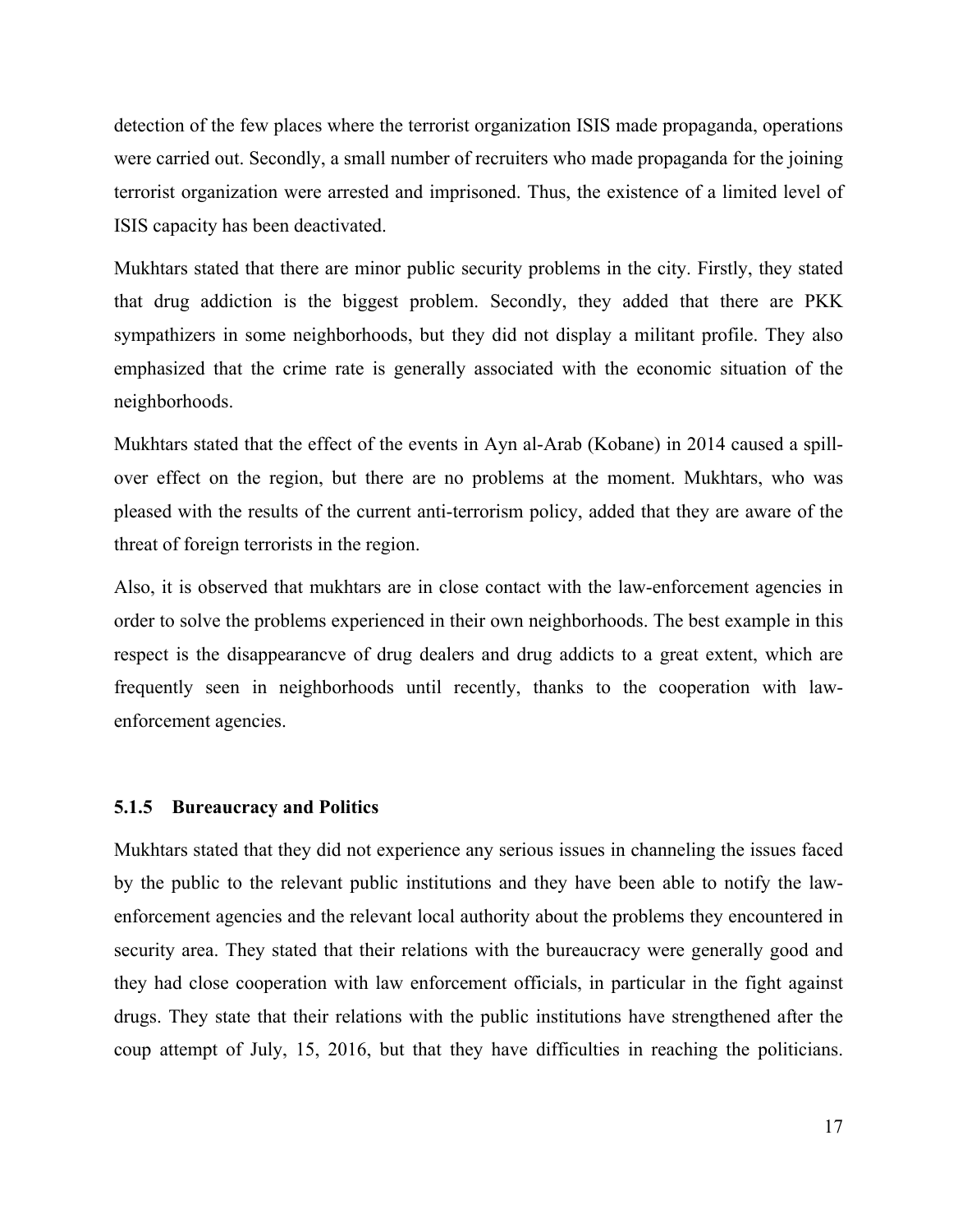Mukhtars said that, people in neighborhoods think that politicians do not care about what people need, and mukhtars added that this thought cause desperation among people.

# **5.2 Ankara**

According to Turkish Statistical Institute data of 2018, 5.503.985 lives in 25 districts and 1422 neighborhood in the province of Ankara. Turkey's capital, Ankara, which is the second largest city, is also known as the city of government officials, politicians, and students. The city, even though not as much as industry-intensive cities, can attract people from other cities, too, due to the fact that many state institutions offer a wide range of employment opportunities.

In recent years, terrorist attacks in Ankara (October 10, 2015 Train Station Attack, the attacks carried out in 2016 Merasim Street and Güvenpark) caused increasing number of counterterrorism operations<sup>27</sup> against different terrorist organizations which highlighted the risk of radicalization and terrorism either in the city or directed at it. For this reason, interviews done with mukhtars have been carried out in some neighborhoods where law-enforcement agencies carried out CT operations.

# **5.2.1 Social Structure**

 $\overline{a}$ 

As the capital city, Ankara has a very complex demographic structure. In the city, with arrivals from different cities and countries, there is no homogeneous cultural structure, and it is rich in terms of ethnic and religious diversity.

 $^{27}$ https://www.haberturk.com/gundem/haber/1153501-ankarada-isid-operasyonu-baslatildi#; https://www.bbc.com/turkce/haberler/2015/12/151230\_ankara\_bomba; https://www.haberturk.com/gundem/haber/1287947-ankarada-isid-operasyonu-17-gozalti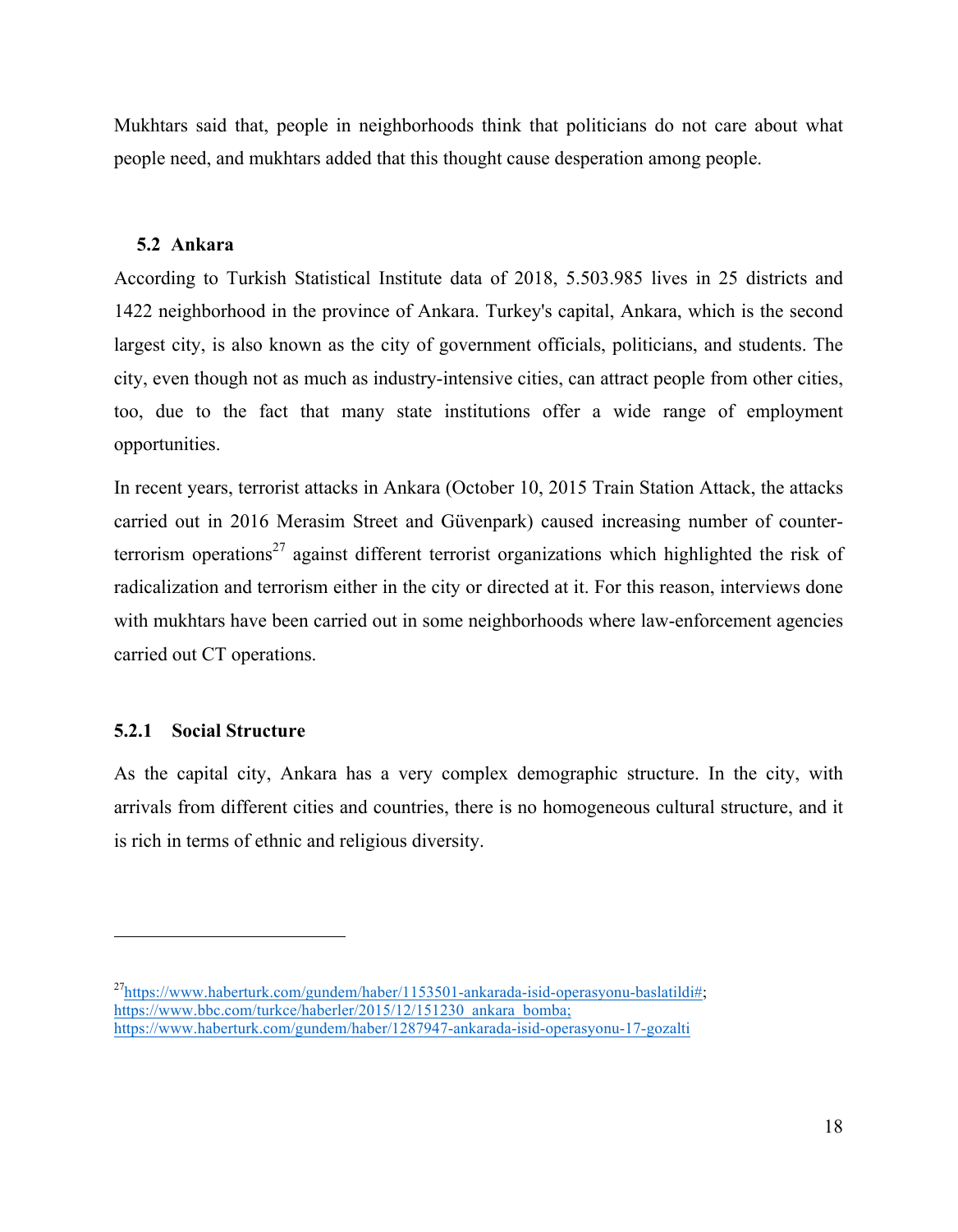In the interviews with mukhtars, when asked about the situation in their neighborhoods, it was stated that some homogeneity could be found in certain neighborhoods, but most of them present a more diverse picture. Demographic change in Ankara (Table-2), both received and outgoing population can be seen in the graph below.

| Year      | ABPRS <sup>28</sup><br><b>Population</b> | <b>Received</b><br><b>Immigration</b> | Outgoing<br><b>Immigration</b> | <b>Net</b><br>Immigration | <b>Net</b><br><b>Immigration</b><br>Speed (‰) |
|-----------|------------------------------------------|---------------------------------------|--------------------------------|---------------------------|-----------------------------------------------|
| 2017-2018 | 5,503,985                                | 184,382                               | 221,747                        | $-37,365$                 | $-6.8$                                        |
| 2016-2017 | 5,445,026                                | 188,100                               | 156,058                        | 32,042                    | 5.9                                           |
| 2015-2016 | 5,346,518                                | 177,166                               | 159,915                        | 17,251                    | 3.2                                           |
| 2014-2015 | 5,270,575                                | 204,048                               | 153,001                        | 51,047                    | 9.7                                           |
| 2013-2014 | 5,150,072                                | 203,621                               | 163,612                        | 40,009                    | 7.8                                           |
| 2012-2013 | 5,045,083                                | 186,642                               | 153,791                        | 32,851                    | 6.5                                           |
| 2011-2012 | 4,965,542                                | 160,235                               | 137,834                        | 22,401                    | 4.5                                           |
| 2010-2011 | 4,890,893                                | 191,864                               | 137,385                        | 54,479                    | 11.2                                          |
| 2009-2010 | 4,771,716                                | 182,845                               | 133,440                        | 49,405                    | 10.4                                          |
| 2008-2009 | 4,650,802                                | 168,193                               | 131,114                        | 37,079                    | 8.0                                           |
| 2007-2008 | 4,548,939                                | 156,760                               | 126,198                        | 30,562                    | 6.7                                           |

Table2– Population and immigration data of the city of Ankara

<sup>28</sup>Address Based Population Registration System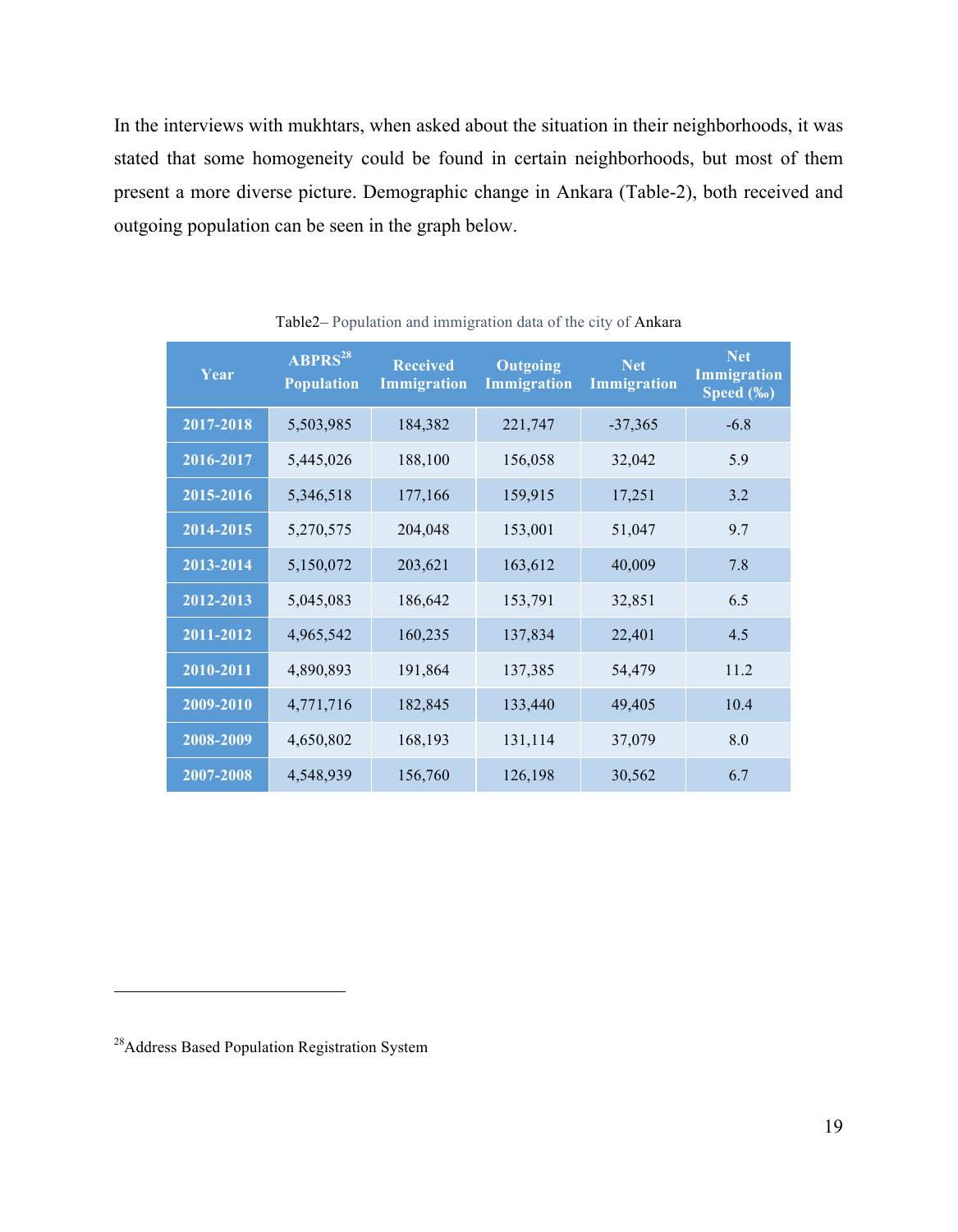#### **5.2.1.1** *Youth and Women*

Among the neighborhoods where interviews were carried out, regarding youth and women, most preferable circumstances were told in the Altındağ Municipality. Mukhtars stated that centers had been opened for youth and women in every district of Altındağ. These centers offer different courses for the youth and women. It was stated that young people mostly participates in computer courses and courses designed for helping students to the school syllabus. It was added that vocational courses were organized for Turkish women in these centers. Also, Turkish language courses were opened for Syrian young people and women in order to help their social integration. It is seen that there are such centers in Yenimahalle, Çankaya, and Etimesgut districts, too. Mukhtars stated that the most important problem of the youth is the unemployment problem, and mukhtars said that the young people did not have the sufficient number of community centers to benefit from.

Regarding the conditions of women the conditions mostly change depending on the income level of the neighborhoods, and women's desire to participate in the labor force in the neighborhoods where the income level is lower is quite high even though they struggle to find an employment market for themselves.

#### **5.2.1.2** *Foreigners*

During the interviews, mukhtars stated that the public did not have any problems with the Turkmen people from Iraq and Syria and the foreigners from the Central Asian Turkic states. They stated that they experienced adaptation problems with Syrians at many points, especially due to cultural issues. Because of the large number of Syrians, mukhtars expressed particular concern due to changing the public's social structure. Mukhtars expressed that both themselves and residents in neighborhoods believe that Syrians will continue to stay in Turkey and the government should organize a program for Syrians to integrate them into Turkish society. Mukhtars stated that the psychological support centers in some neighborhoods started to be useful for the social harmony of the Syrians, but that this support alone was not enough.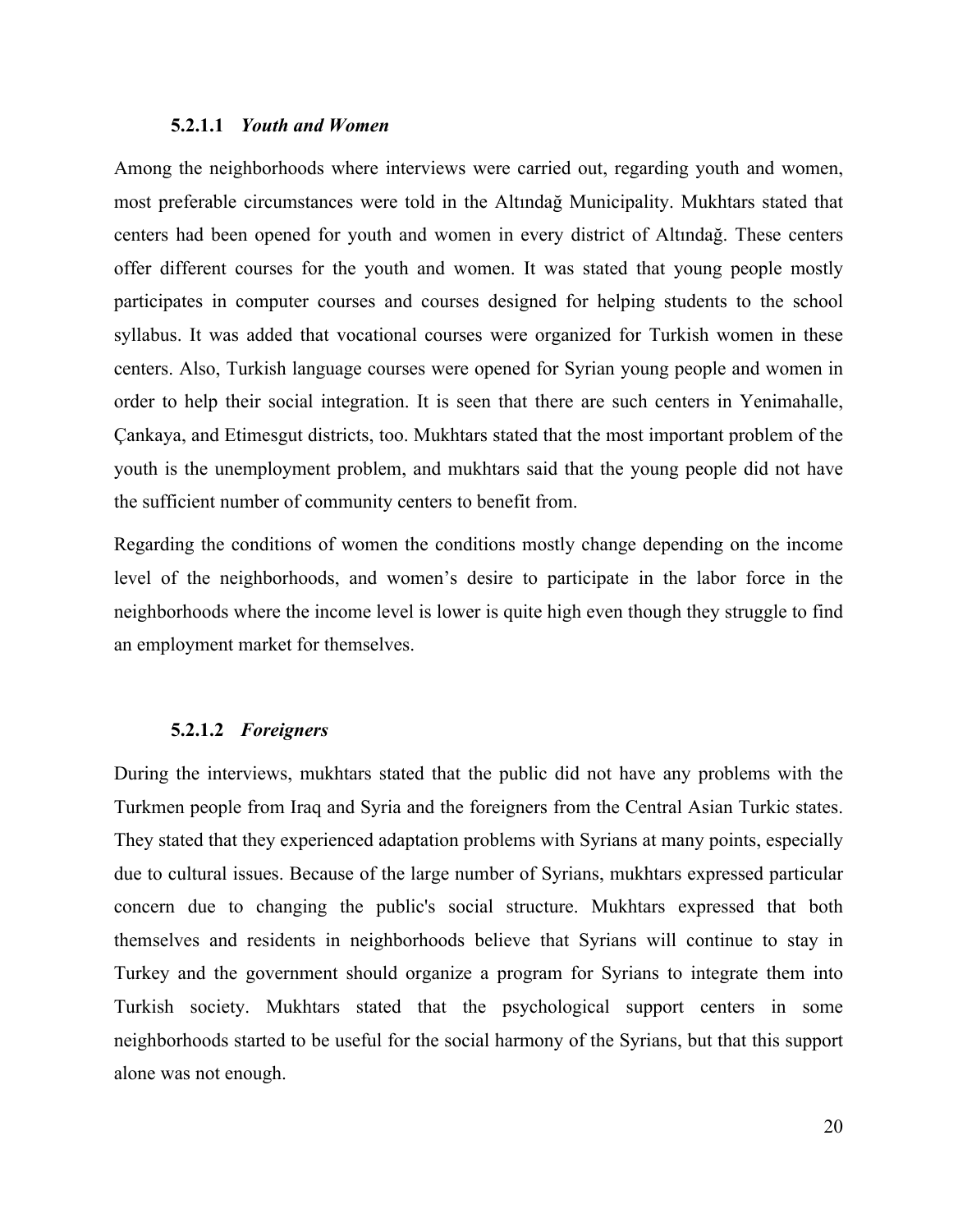Mukhtars state that the biggest problem between Turks and Syrians is the reaction of the citizens living in neighborhoods with low income to the social aid received by Syrians. In addition, it is stated that idle Syrian youth who are unemployed and who do not attend school in recreational areas causes reaction in the eyes of the public. Foreigners generally have a low-income level, and their living conditions are not good.

#### **5.2.2 Education**

Mukhtars stated that schooling rate and physical facilities were mostly sufficient in their neighborhoods. Mukhtars believe that foreigners should be encouraged to join education. In the case of learning Turkish, foreigners who have language capabilities can communicate more easily with the public, and the problems experienced in the cultural point can be overcome this way. However, it is stated that problems are arising from disharmony between refugee children and Turkish children and that there are occasional events related to hate speech and quarrels, too. They added that, until now, this hatred among children did not spread to wider communities.

#### **5.2.3 Economy**

Regarding the unemployment problem, one of the main issues in the economy is originated from Syrian migrants, mukhtars stated, since there is a belief that Syrians take Turkish citizens' jobs due to their employment in the labor market as cheap labor. Although there has been an increasing reaction accordingly, no violent tension between the parties has so far experienced.

Mukhtars stated that the neighborhoods were uncomfortable with the workplaces opened by the Syrians and repeatedly complained about them. It is stated that the questions about their taxes and how they pay them causes reactions from the shop-owners in their neighborhoods.

On the other hand, some mukhtars say that the Syrians work without any selection criteria in terms of the kind and sort of the job and work in many jobs not preferred by the local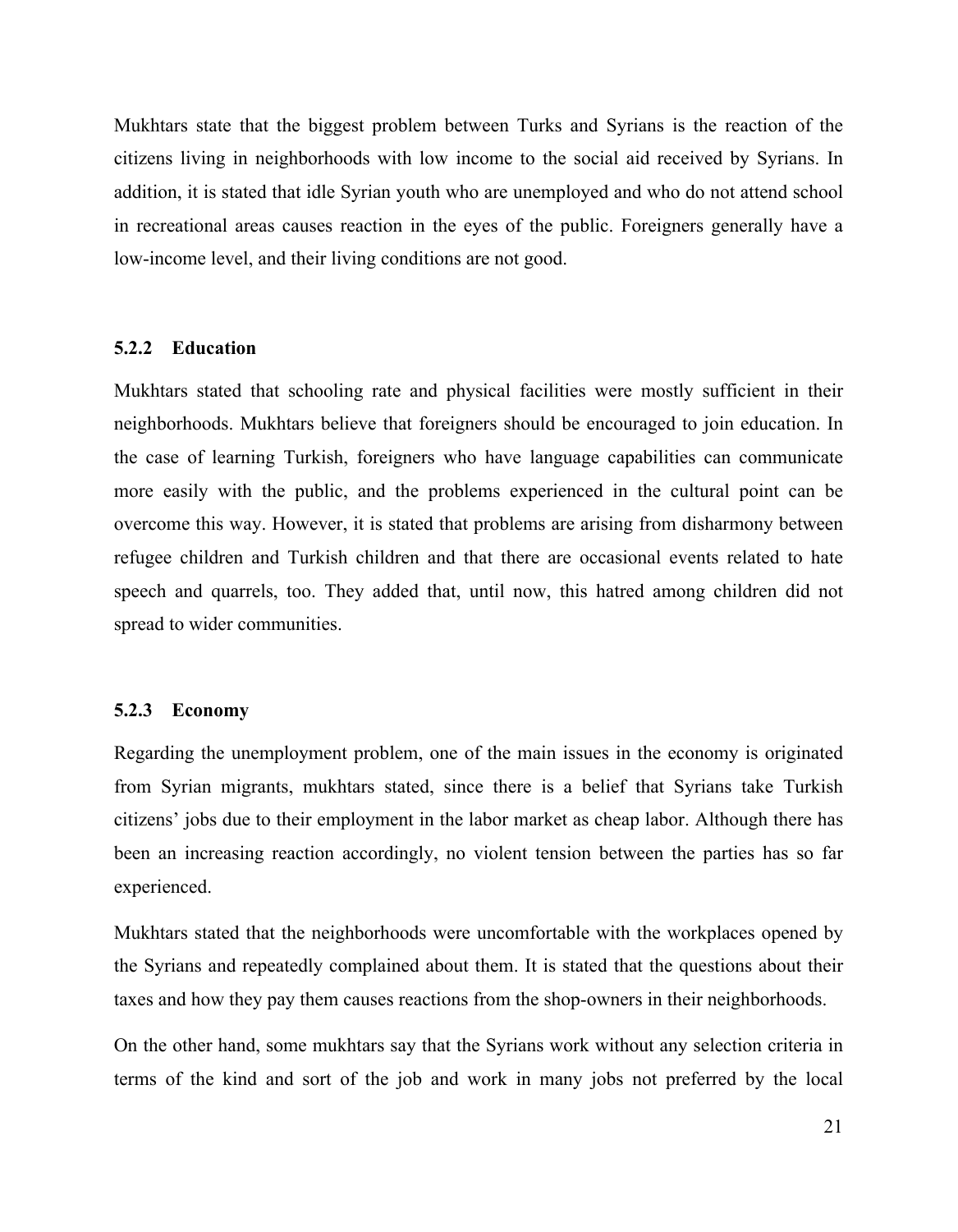community. Therefore, they argue that this situation does not cause unemployment for the domestic population, but rather it provides support for economic growth by employing in jobs that others do not want to take.

# **5.2.4 Security**

In other cities where the research was conducted, drug addiction appears to be an important problem. Mukhtars in Ankara stated that the problem of drug addiction was a relatively low rate in neighborhoods where officers and retired people live. However, mukhtars added that drug addiction problem was seen often in places, where lower economic conditions exist, and where Syrian refugees and young people live.

Mukhtars stated that there are minor problems threaten public order. They do not face too many incidents in the context of crimes related to radicalization and terrorism and that such problems are seen in areas where discrimination and diverse ethnic demographics exist. In Mamak, a mukhtar stated that threat in his responsibility area comes from radical leftist groups in Tuzluçayır Neighborhood. In some neighborhoods, it was stated that the operations against ISIS were carried out, and the militants captured in these areas were mostly foreigners, but in some places, Turkish police neutralized the cells composed of Turkish citizens.

Mukhtars state that terrorism threat is not limited to ISIS or PKK. They added that they are aware of DHKP-C threat as well. They stated that DHKP-C is trying to recruit militants, especially from university students and high school students. On the other hand, the lack of detailed information or limited information about the previous life of Syrians is also another concern for residents in the neighborhood, as mukhtars stated.

# **5.2.5 Bureaucracy and Politics**

The number of neighborhoods in several districts was reduced, and after 2019 local elections there will be a second round of reduction and merger. Therefore, the average population per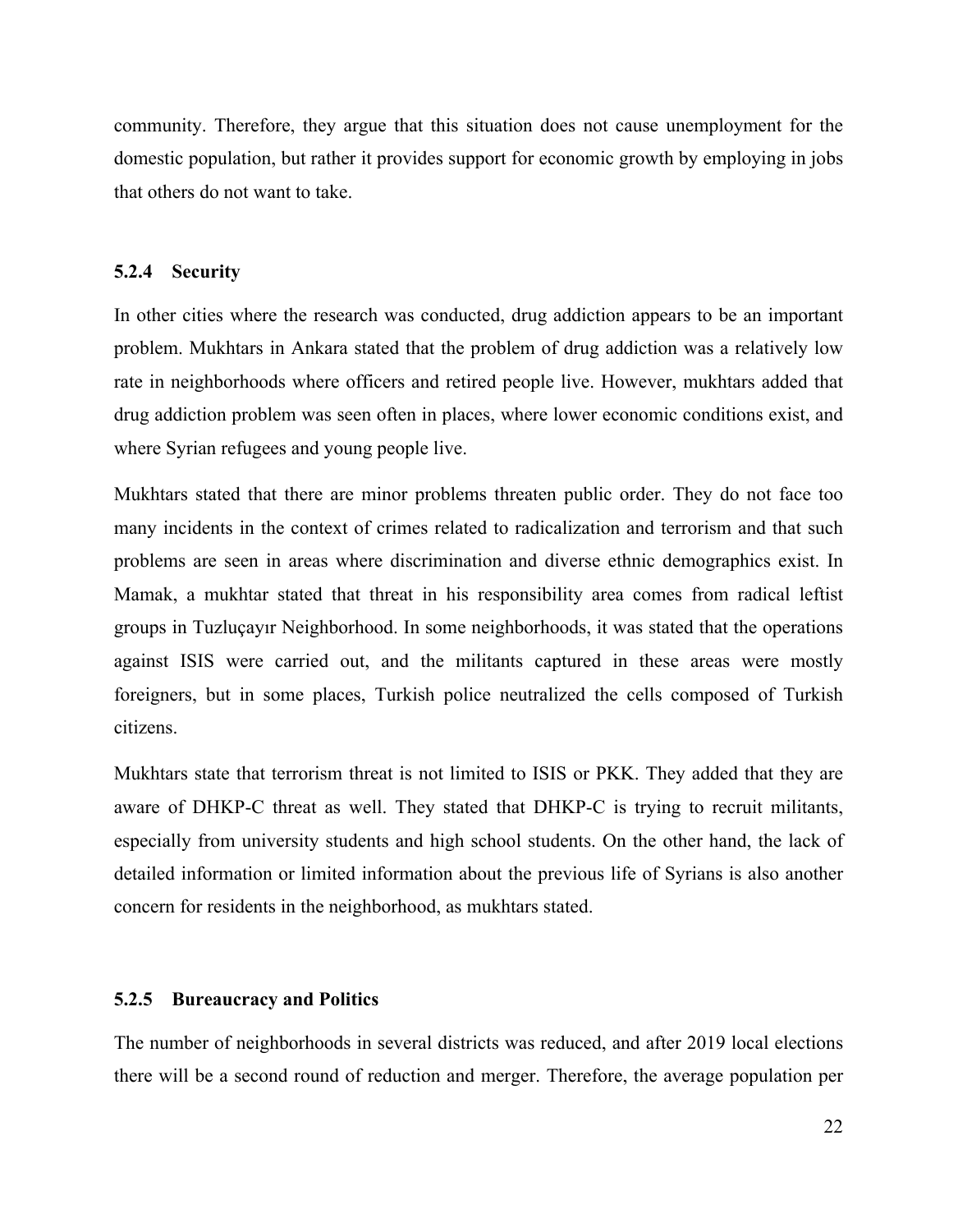mukhtar is increasing, making more difficult to closely monitor the developments in neighborhoods. However, it is expressed that close cooperation mukhtars and lawenforcement agencies can prevent this problem. According to mukhtars, it is mentioned that the law-enforcement agencies and the mukhtars communicate frequently. It is stated that good practices by police, such as frequently patrolling in neighborhood, decrease the crime rate in the neighborhoods and now patrolling officers or *Bekçi*s (Watchman) would even strengthen this instrument. Although there is a cultural difference with the Syrians, it is mentioned that with the intervention of civil administration, serious incidents are prevented between local residents and Syrians.

#### **Bursa**

According to Turkish Statistical Institute data of 2018, 2.994.521 people lives in 17 districts and 1054 neighborhoods in the province of Bursa within the metropolitan status. Bursa is an important city in the Marmara Region and owned industrial and commercial structures with sub-immigration stand out as one of the cities in different parts of Turkey.

## **5.2.6 Social Structure**

Textile industry, automobile industry, high capacity factories requires qualified labor force. Due to industrial development, Bursa become a target city of migration and this multiethnic richness created a new culture. The ethnic diversity always seen as a positive factor for development but also consists risky factors. Bursa faced with ethnic based problems in recently. The increasing population of Syrians in the city caused some protests. One of the mukhtar stated that "old migrants are not welcoming the new ones".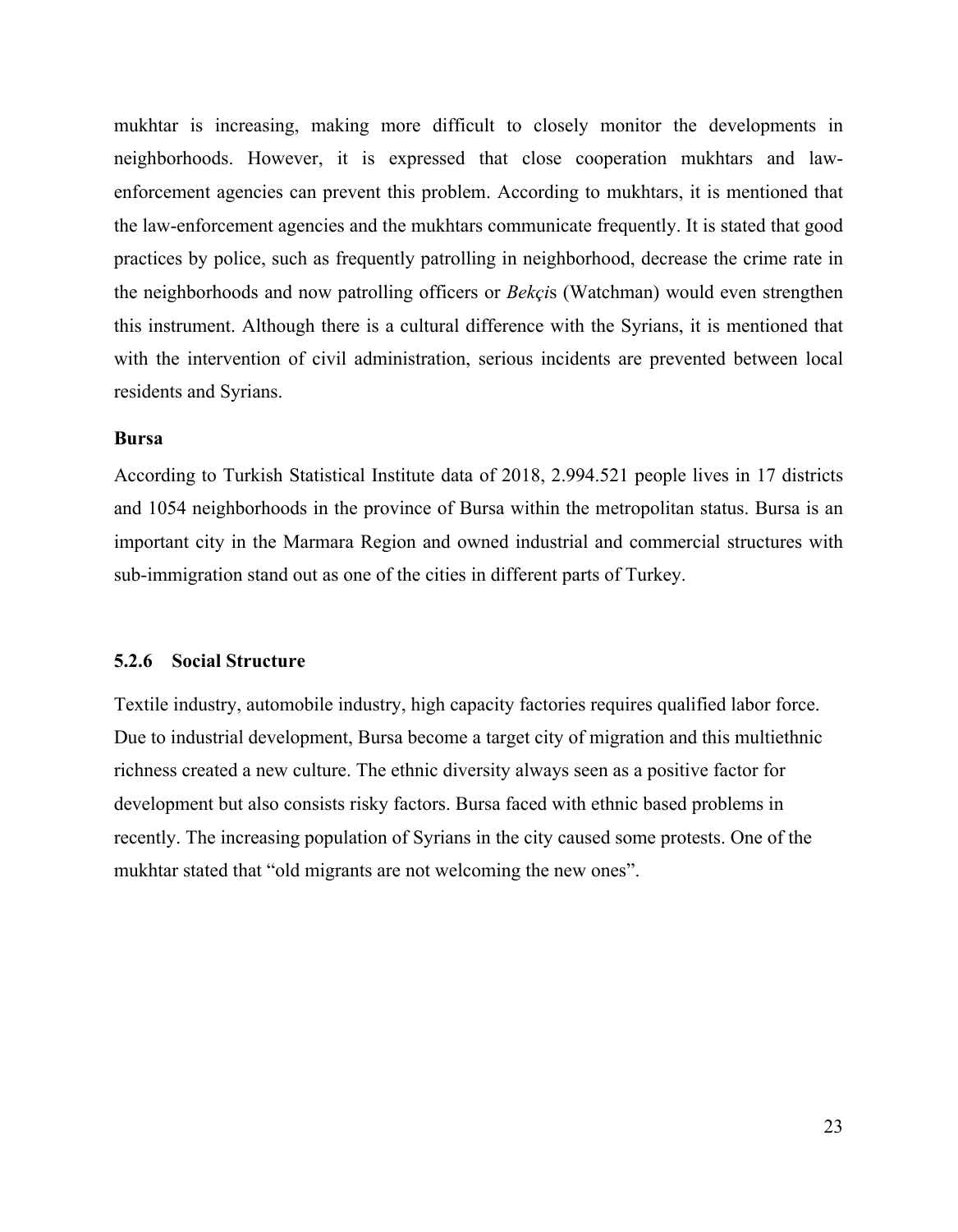| Year      | $\overline{\text{ABPRS}}$ <sup>30</sup><br><b>Population</b> | <b>Received</b><br><b>Immigration</b> | <b>Outgoing</b><br><b>Immigration</b> | <b>Net</b><br>Immigration | <b>Net</b><br><b>Immigration</b><br>Speed $(\overline{\mathscr{C}}_0)$ |
|-----------|--------------------------------------------------------------|---------------------------------------|---------------------------------------|---------------------------|------------------------------------------------------------------------|
| 2017-2018 | 2,994,521                                                    | 80,940                                | 80,086                                | 854                       | 0.3                                                                    |
| 2016-2017 | 2,936,803                                                    | 86,119                                | 64,905                                | 21,214                    | 7.2                                                                    |
| 2015-2016 | 2,901,396                                                    | 84,458                                | 63,812                                | 20,646                    | 7.1                                                                    |
| 2014-2015 | 2,842,547                                                    | 84,253                                | 64,558                                | 19,695                    | 7.0                                                                    |
| 2013-2014 | 2,787,539                                                    | 80,717                                | 65,027                                | 15,690                    | 5.6                                                                    |
| 2012-2013 | 2,740,970                                                    | 75,518                                | 61,744                                | 13,774                    | 5.0                                                                    |
| 2011-2012 | 2,688,171                                                    | 67,736                                | 61,520                                | 6,216                     | 2.3                                                                    |
| 2010-2011 | 2,652,126                                                    | 74,243                                | 58,258                                | 15,985                    | 6.0                                                                    |
| 2009-2010 | 2,605,495                                                    | 72,640                                | 57,220                                | 15,420                    | 5.9                                                                    |
| 2008-2009 | 2,550,645                                                    | 66,615                                | 56,368                                | 10,247                    | 4.0                                                                    |
| 2007-2008 | 2,507,963                                                    | 82,964                                | 47,370                                | 35,594                    | 14.3                                                                   |

Table3- Population and immigration data of the city of Bursa<sup>29</sup>

#### **5.2.6.1** *Youth*

It is reported by the mukhtars that different problems in different parts of the city can be encountered. Mukhtars in the underdeveloped parts of the city who complain about the lack of social activities and sports for young people. Mukhtars of the developed parts report that the most important problem of young people is the future anxiety and psychological pressures. However, unemployment is the common problem of both developed and underdeveloped regions. It was emphasized that in the city of Bursa, where the business areas are wide, young people have more unemployment problems because of the intention to work as an officer

<sup>&</sup>lt;sup>29</sup> Data is received from TÜİK's website.<br><sup>30</sup>Address Based Population Registration System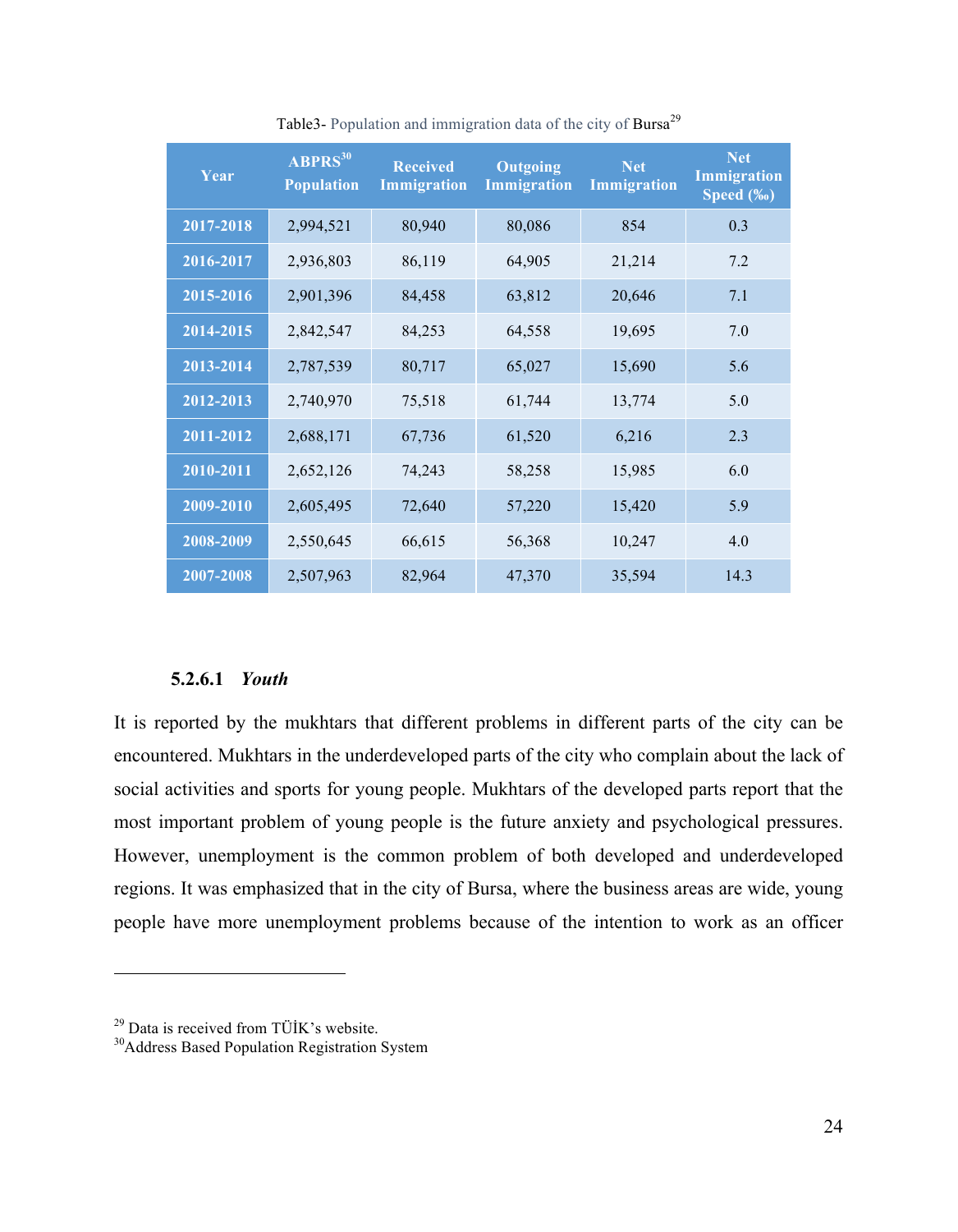instead of a laborer. It is seen that the majority of young people are in high demand for public training courses organized by their municipalities. Young people participates especially in school-assisting courses and vocational training, computer and technology courses. As in all segments of the society, there are two bases that contrast with the viewpoint of Syrian refugees among young people. Especially for Çarşamba Neighborhood, it is mentioned with the new name of Aleppo. Young people believe that increasing unemployment problem and economic instability is emerged because of the Syrians and Afgans in Bursa.

#### **5.2.6.2** *Women*

In Bursa, women representation in the market is higher than other Anatolian cities because of the textile industry. The situation in women does not differ much from young people. In addition to vocational training courses in municipal courses, it also participates intensively in handicraft courses.

As for the situation of women, it is concluded that the conditions change depending on the income level of the neighborhoods. It is observed that the rate of women's participation in the labor force is higher in the neighborhoods with higher income levels. Although Bursa is a metropolitan city, it is stated by the mukhtars that the traditional female approach is not in the background as in other Anatolian cities.

#### **5.2.6.3** *Foreigners*

The hottest issue in Turkey is the Syrian problem and Bursa is one of the most affected cities because of the high population of the Syrians in the city. This situation caused a negative perception especially in the neighborhoods where Syrian refugees live densely. City benefits from the cheap labor of migrants and this situation is not welcomed by the unemployed young Turks. In addition, it was stated that wealthy Arabs and Europeans bought summer and winter vacations and houses.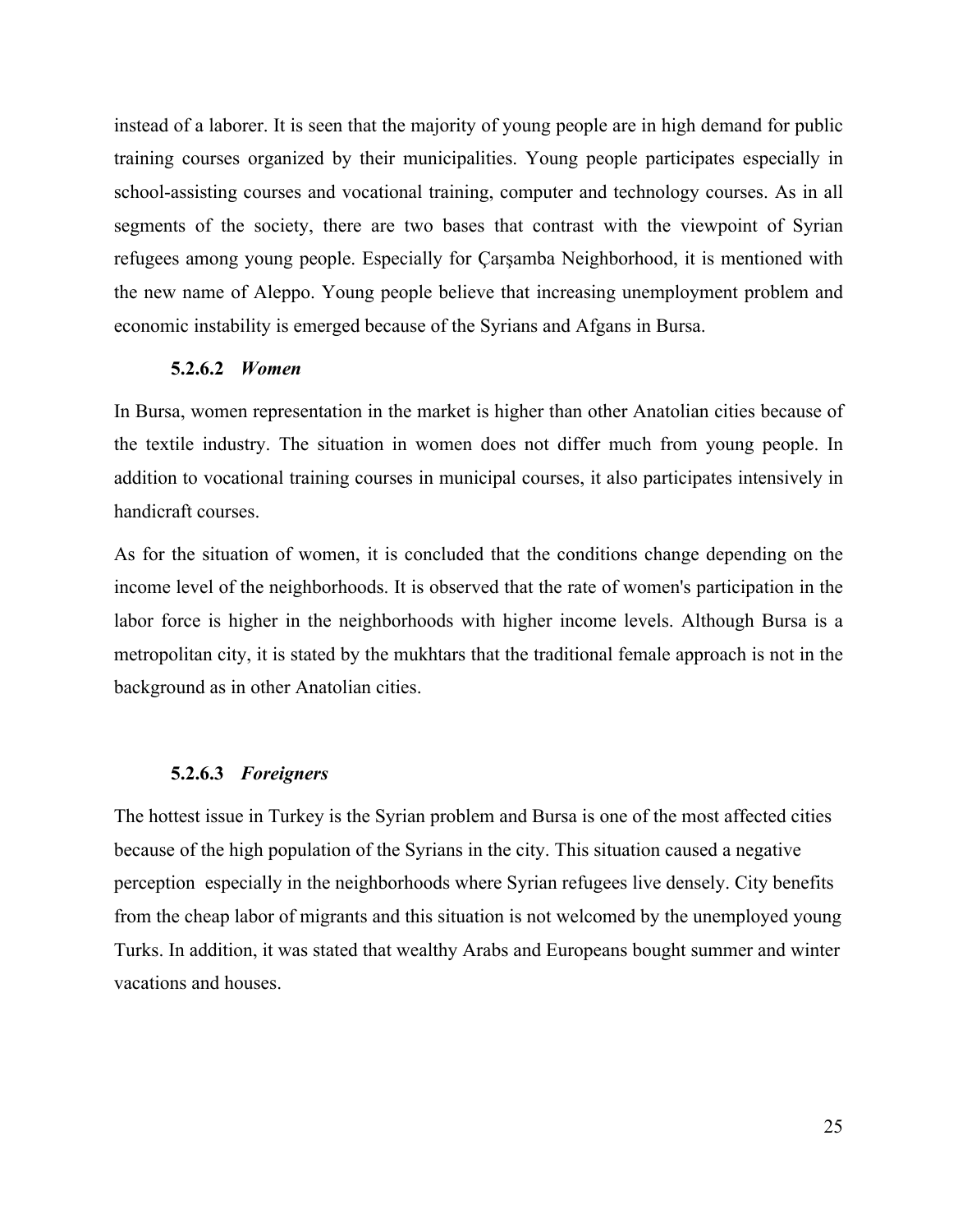#### **5.2.6.4** *Education*

The mukhtars interviewed stated that the schooling rate and physical facilities were sufficient in their neighborhoods. In some neighborhoods, mukhtars complain about the crowded classrooms and the Syrian students. Again, it was emphasized that the physical and educational conditions between the schools in the developed parts of the city and the schools in the underdeveloped regions are not equal.

#### **5.2.6.5** *Economy*

Bursa is a highly industrialized city. Automobile, textile, energy, transportation industry etc. creates huge financial support to the city economy. International firms have factories in Bursa and this creates side economies but the global crises especially in economy directly affects Bursa. If a crisis in textile or automobile industry emerges somewhere in world, it affects Bursa in a short term. Mukhtars state that all social harmony and social cohesion in the city is economy based and during the crisis times Bursa turns to a bankrupt city.

#### **5.2.6.6** *Security*

In Bursa, where there are no major problems as public order it is stated that people feel themselves in an environment of trust. But the drug use is an important problem especially for the young people of the city. Mukhtars don't want their regions known as problematic especially about the drug use because the unsecure conditions directly affects the quality of life in that region. The complaints of mukhtars from developed and underdeveloped regions intersects about the drug. There is always risk about radicalization and terror but mukhtars find the government policies affective to handle with the problem.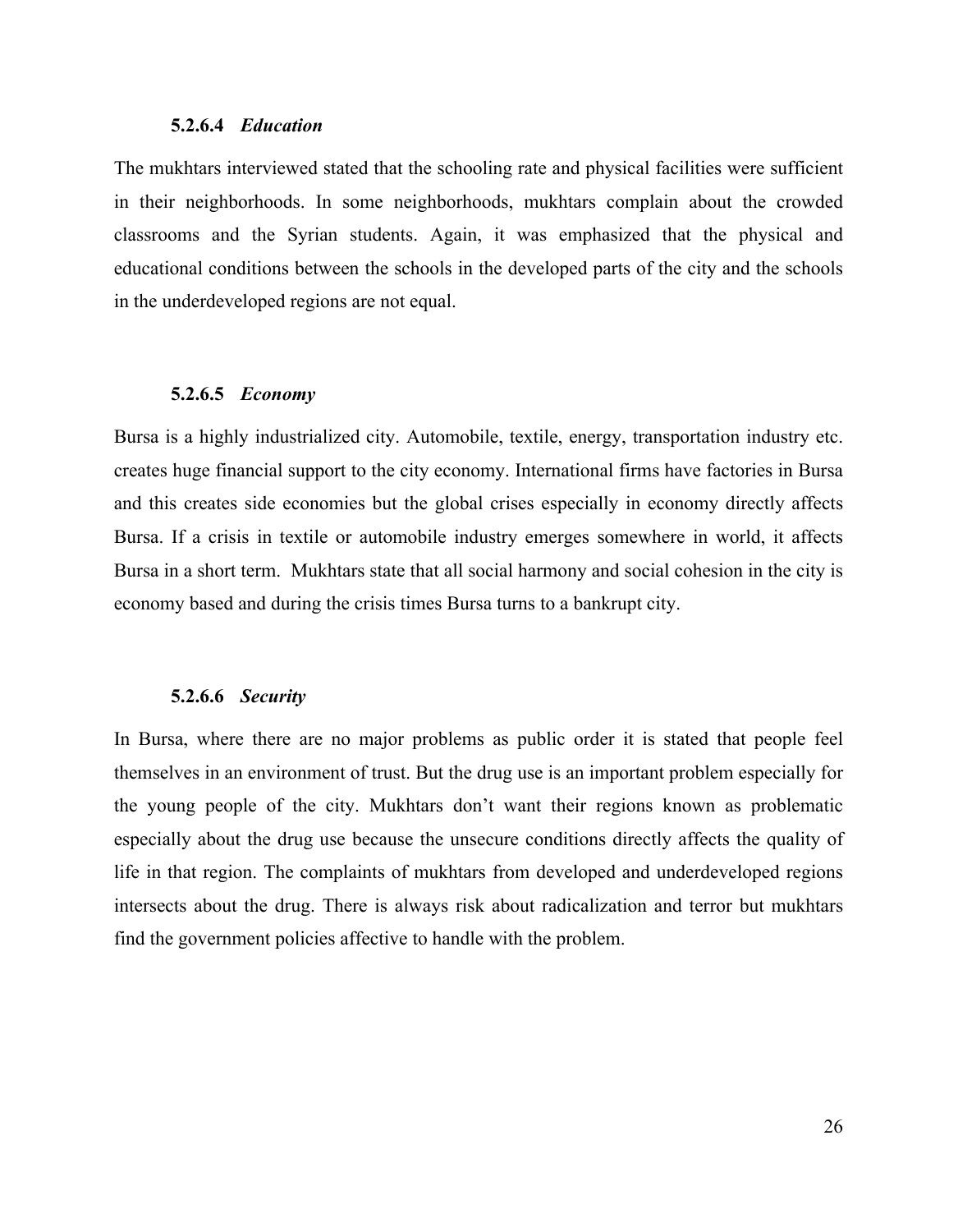# **5.2.6.7** *Bureaucracy and Politics*

Social welfare and collaboration creates a secure atmosphere especially in industrial cities. Bursa always represented in the cabinet in the minister level. Political situation and economical force provided new investment opportunities for the city. The competition between municipalities and metropolitan municipality raises the service quality and mukhtars find new ways to obtain maximum benefit from this rivalry.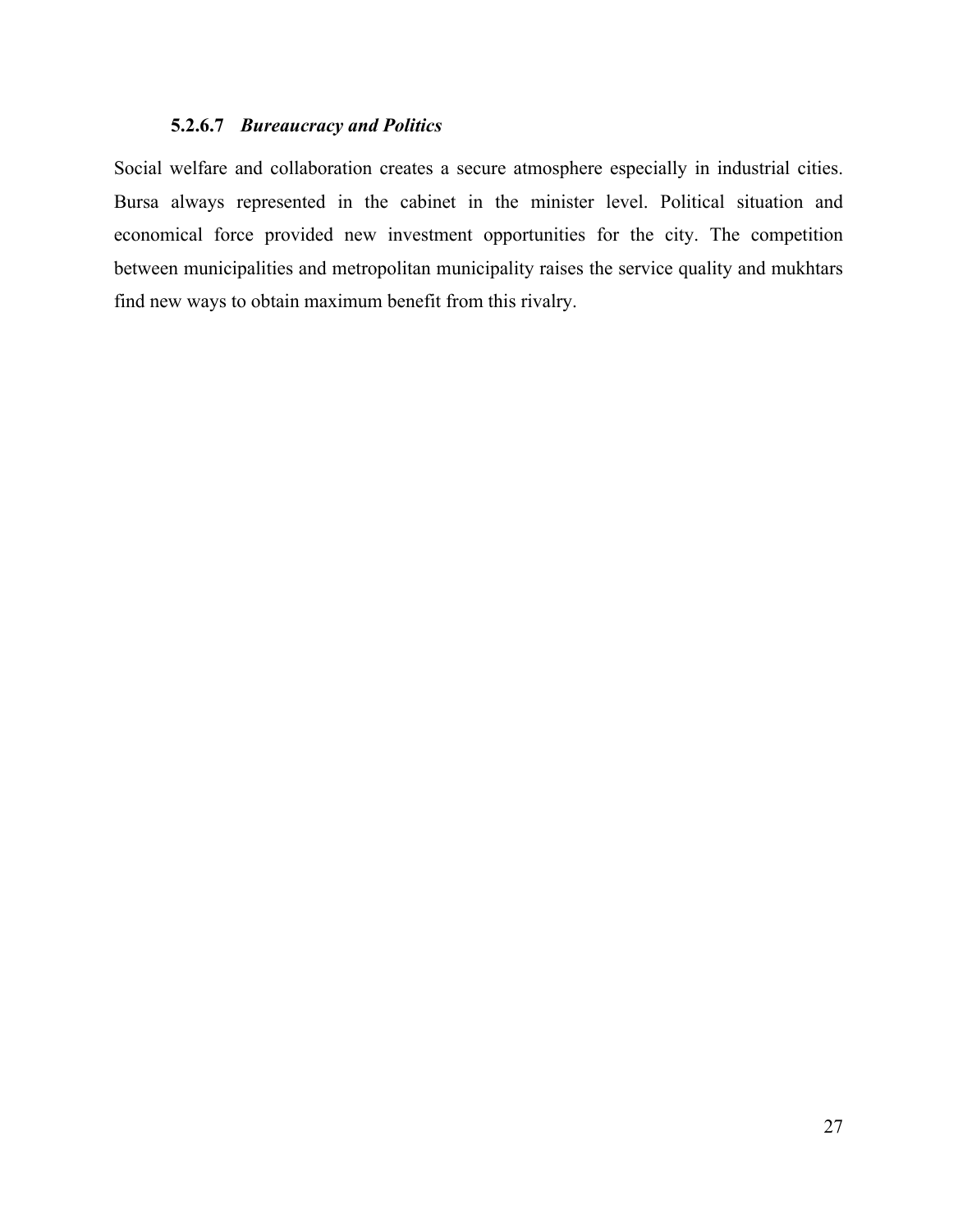#### **5.3 Diyarbakır**

Due to its geographical location, Diyarbakir has been an important settlement for many states and empires in the history.<sup>31</sup> Today, in the city of Diyarbakir, where the population is predominantly Kurdish, according to the Turkish Statistical Institute's 2018 data, a total of 1.732.396 people resides. There are 17 districts and 1048 neighborhood in the metropolitan province.

Even though Diyarbakır is deemed as the "Istanbul of the southeastern Anatolia", the city's security problems prevented the Diyarbakır from reaching its well-deserved position for many years. Since the 1980s, the PKK terrorist organization, and from 1990s until the mid-2000s, Turkish Hezbollah<sup>32</sup> saw the city as their headquarters. Therefore, it is considered that the city has fertile ground for terrorist organizations.

#### **5.3.1 Social Structure**

 $\overline{a}$ 

It is stated that even if the population in Diyarbakır is becoming urbanized day by day from the cultural point of view, however, there is a social structure that preserves its close links with the rural culture. It is expressed that, in the city where traditional family ties are strong, economic problems target these ties, too. It is stated that there has been an increase in the number of divorces recently because of economic problems. Risk of fragility in terms of social, economic, and security dimension in Diyarbakır may threaten future of children over

<sup>&</sup>lt;sup>31</sup> İbrahim Yılmazçelik, (2014), XIX Yüzyılın İlk Yarısında Diyarbakır (1790-1840), Türk Tarih Kurumu Yayınları: Ankara, 2<sup>nd</sup> Edition, p. 11

<sup>&</sup>lt;sup>32</sup> The organization, known as Turkish Hezbollah, ideologically emerged in 1970s, but completed its institutionalization at the beginning of the 1980s. The group was led by Hüseyin Velioğlu, and designated as a terror group. The group was known with its pro-caliphate stance and objection to democracy and secularism.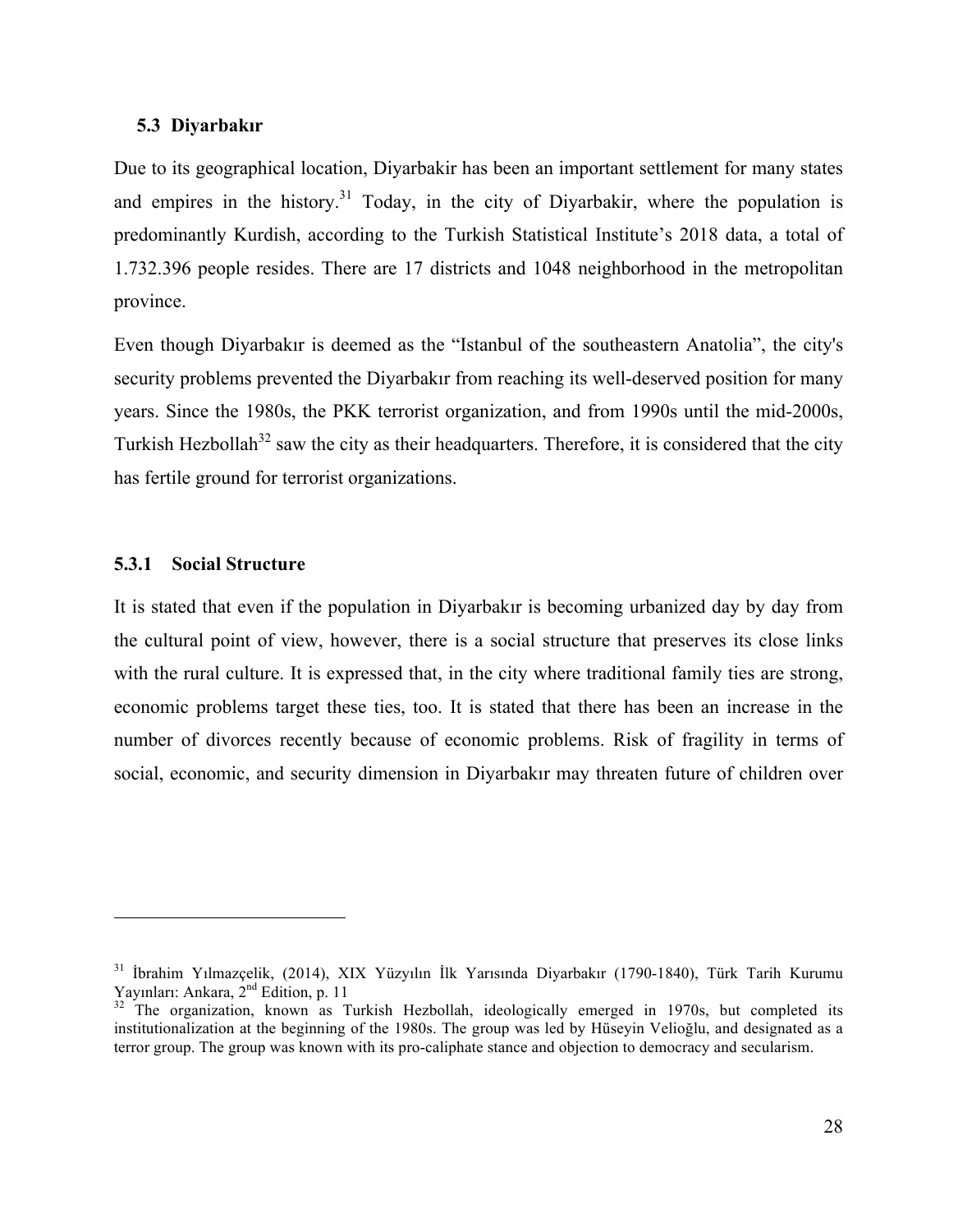inter-parental conflict. As a consequence of this inter-parental conflict, divorces may increase, and this can play a role in the radicalization process of children.<sup>33</sup>

It is also stated that in certain neighborhoods which attracts migrants more have some security problems. Depending on the quality and quantity of migration, the level of significance of these problems vary. It is said that the migration due to terrorism from Diyarbakır to other provinces has decreased considerably. It has been stated that still there are people leaving Diyarbakır to neighbor cities and Western cities, and they have experienced adaptation problems in social and economic terms in every city they go to. At this point, mukhtars stated that people left Diyarbakır were trying to maintain the connection with the people they left in Diyarbakır. This shows that mukhtars have a high level of awareness regarding the problems of the residents in their neighborhoods.

<sup>33</sup>https://www.ictyn.org/index.php/publications/online-content/172-radicalisation-and-violent-extremism/579 what-lessons-can-be-learned-from-mohamed-merah-s-radicalisation (Date of Access: 24.03.2019); Avraham Jager, (2018), "The "Shoe Bomber" Richard Reid - His Radicalization Explained", IICT, p. 7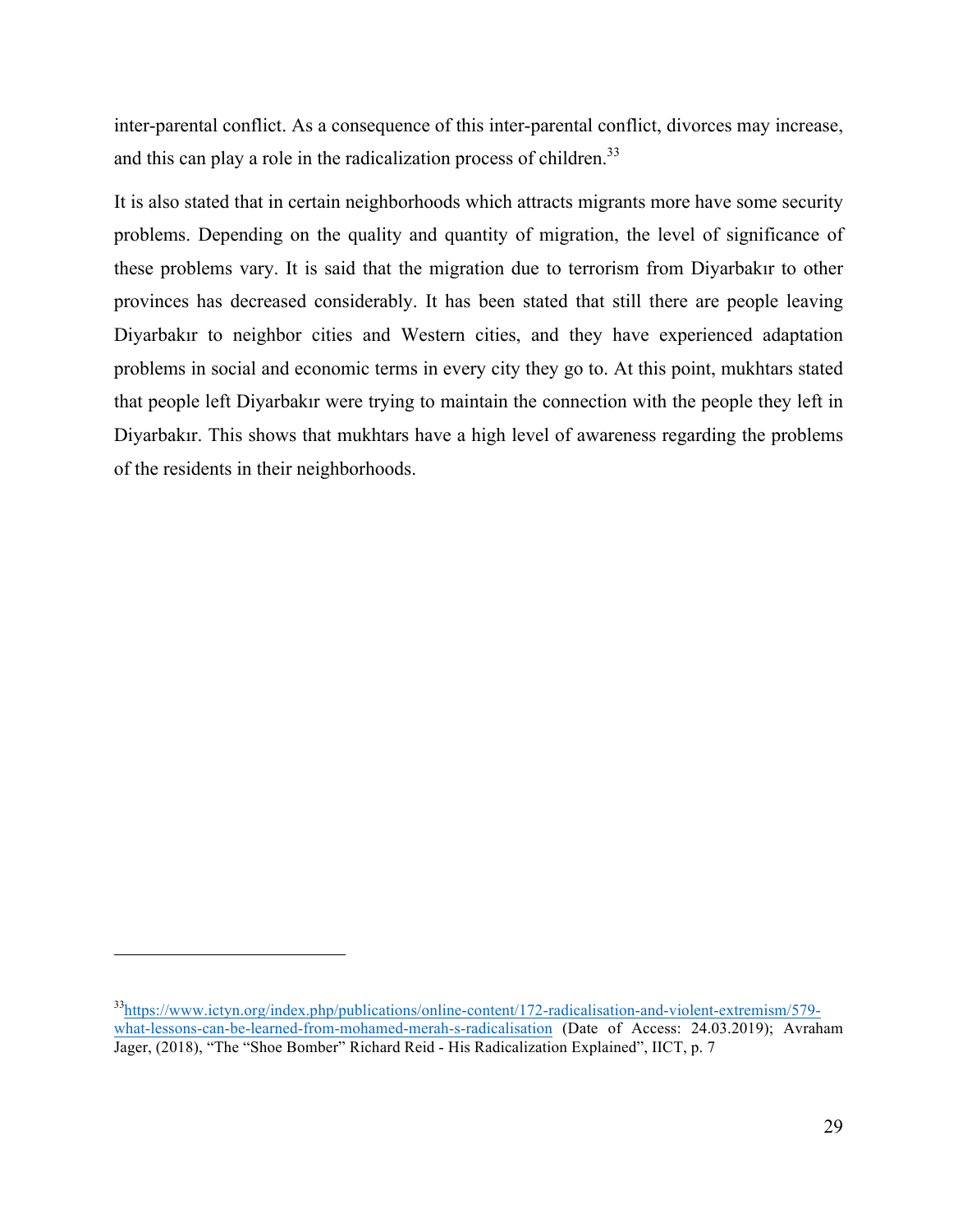| Year      | <b>ABPRS</b><br><b>Population</b> | <b>Received</b><br><b>Immigration</b> | <b>Outgoing</b><br>Immigration | <b>Net</b><br><b>Immigration</b> | Net<br><b>Immigration</b><br>Speed (‰) |
|-----------|-----------------------------------|---------------------------------------|--------------------------------|----------------------------------|----------------------------------------|
| 2017-2018 | 1.732.396                         | 43,836                                | 50,822                         | $-6,986$                         | $-4.0$                                 |
| 2016-2017 | 1,699,901                         | 40,493                                | 48,983                         | $-8,490$                         | $-5.0$                                 |
| 2015-2016 | 1,673,119                         | 39,177                                | 55,604                         | $-16,427$                        | $-9.8$                                 |
| 2014-2015 | 1,654,196                         | 36,124                                | 56,025                         | $-19,901$                        | $-12.0$                                |
| 2013-2014 | 1,635,048                         | 36,920                                | 48,019                         | $-11,099$                        | $-6.8$                                 |
| 2012-2013 | 1,607,437                         | 35,466                                | 47,949                         | $-12,483$                        | $-7.7$                                 |
| 2011-2012 | 1,592,167                         | 30,789                                | 47,575                         | $-16,786$                        | $-10.5$                                |
| 2010-2011 | 1,570,943                         | 36,622                                | 46,834                         | $-10,212$                        | $-6.5$                                 |
| 2009-2010 | 1,528,958                         | 34,810                                | 44,858                         | $-10,048$                        | $-6.6$                                 |
| 2008-2009 | 1,515,011                         | 32,384                                | 43,918                         | $-11,534$                        | $-7.6$                                 |
| 2007-2008 | 1,492,828                         | 31,677                                | 47,777                         | $-16,100$                        | $-10.7$                                |

Table4 – Population and immigration data of the city of Diyarbakır

Due to the reasons arising from the security problems in Diyarbakır, it is stated that the social and cultural texture remained under the shadow of terror for many years. However, it was stated that the social and cultural texture of the city started to improve due to increasingly effective fight against terrorism. It is stated that the number of social facilities in the city started to emerge; however, it was stated that these facilities were not adequately presented to the attention of young people and citizens and expressed that there was a communication problem at this point.

Mukhtars are stated that Diyarbakır has a bad reputation because of terrorism. However, it is expressed that it is actually a false perception. Because the city has a very dynamic life with social areas, restaurants, touristic/religious venues. Diyarbakır, which offers both ethnicand culture richness, is said to be a city where different identities lived together.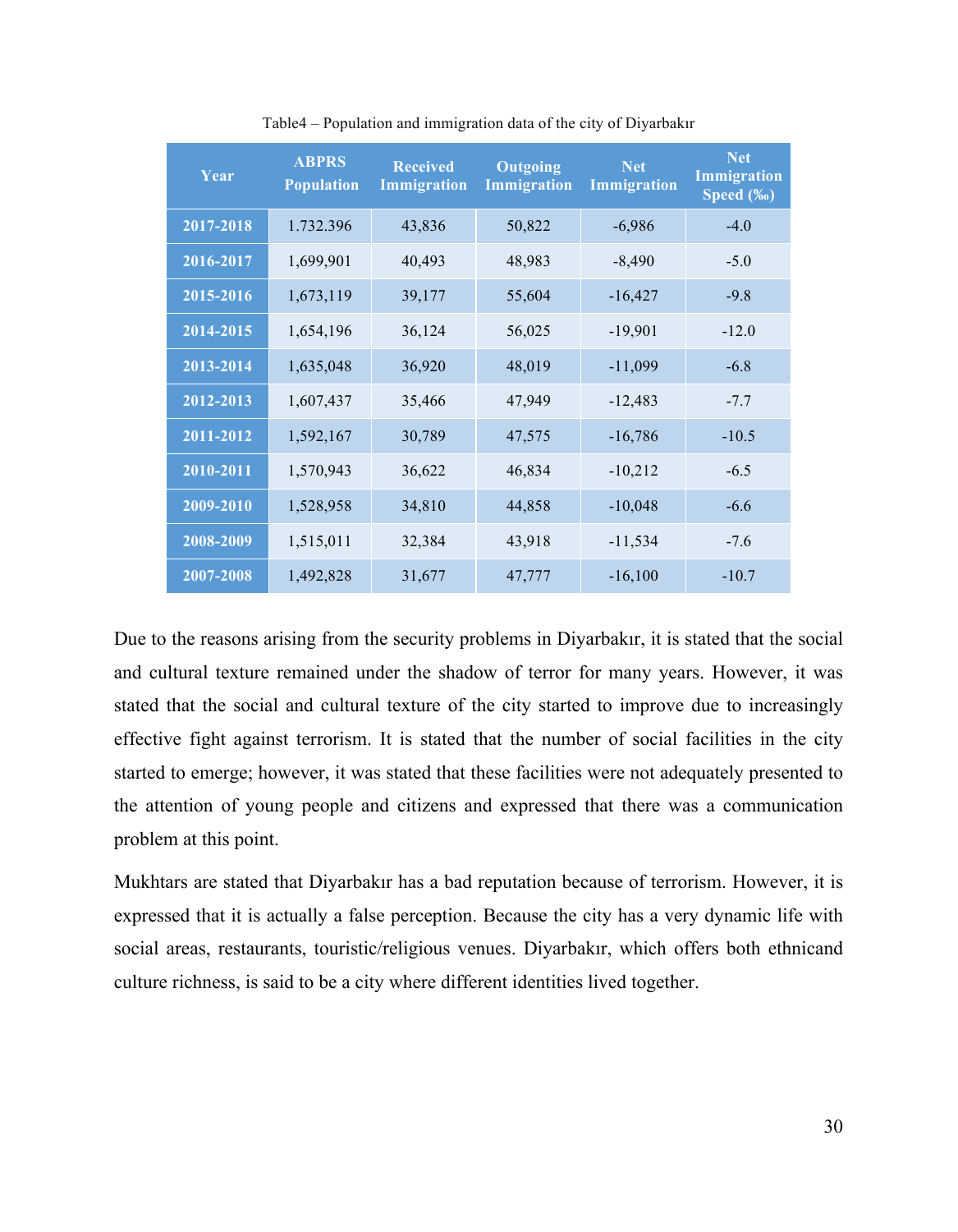#### **5.3.1.1** *Youth and Women*

In the interviews, it was stated that unemployment started to become a big problem. It was stated that unemployment emerged not only in urban areas but also in rural areas, too, and this increased the unemployment rate.

Mukhtars stated that the unemployment in rural areas had forced young people to move to the city center of Diyarbakır in the first place, then forced them to migrate to the Western cities where the young people see an alternative life for themselves. Mukhtars stated that although the young people came from rural to urban areas, they tried to preserve their traditional values and that the urban-rural connection obstruct young people's integration.

Drug addiction, just as unemployment, is seen as a problem, and mukhtars stated that it should not be disregarded. Mukhtars are expressed that unemployed young people are more vulnerable to drug addiction; however, there is a decrease in this threat with the steps taken by the Turkish Police.

There are important data about women population in Diyarbakır. During the period after 2015, when the terrorist organization PKK was vandalizing public properties in the period defined as the Trench Events, women in several neighborhoods' support centers (Family Support Center) which were established under the umbrella of the *Ministry of Family, Labor and Social Services*, acted against the attacks of the terrorist organization. Related with this case, it was stated that the women living in Diyarbakır reacted to PKK attacks to their centers, where they are attended for courses. It is known that PKK recruited women for its militant cadres, and almost one-third of the terrorist organization consists of women. Thus, women living in Diyarbakır are aware of how PKK instrumentalized women in the city, so they are trying to protect the centers that empowered themselves.

#### **5.3.1.2** *Foreigners*

It is stated that there are very few foreigners in Diyarbakır compared to other cities. It was also added that the distribution of the Syrian population in the city did not result in concentration in any neighborhood. However, mukhtars stated that the people were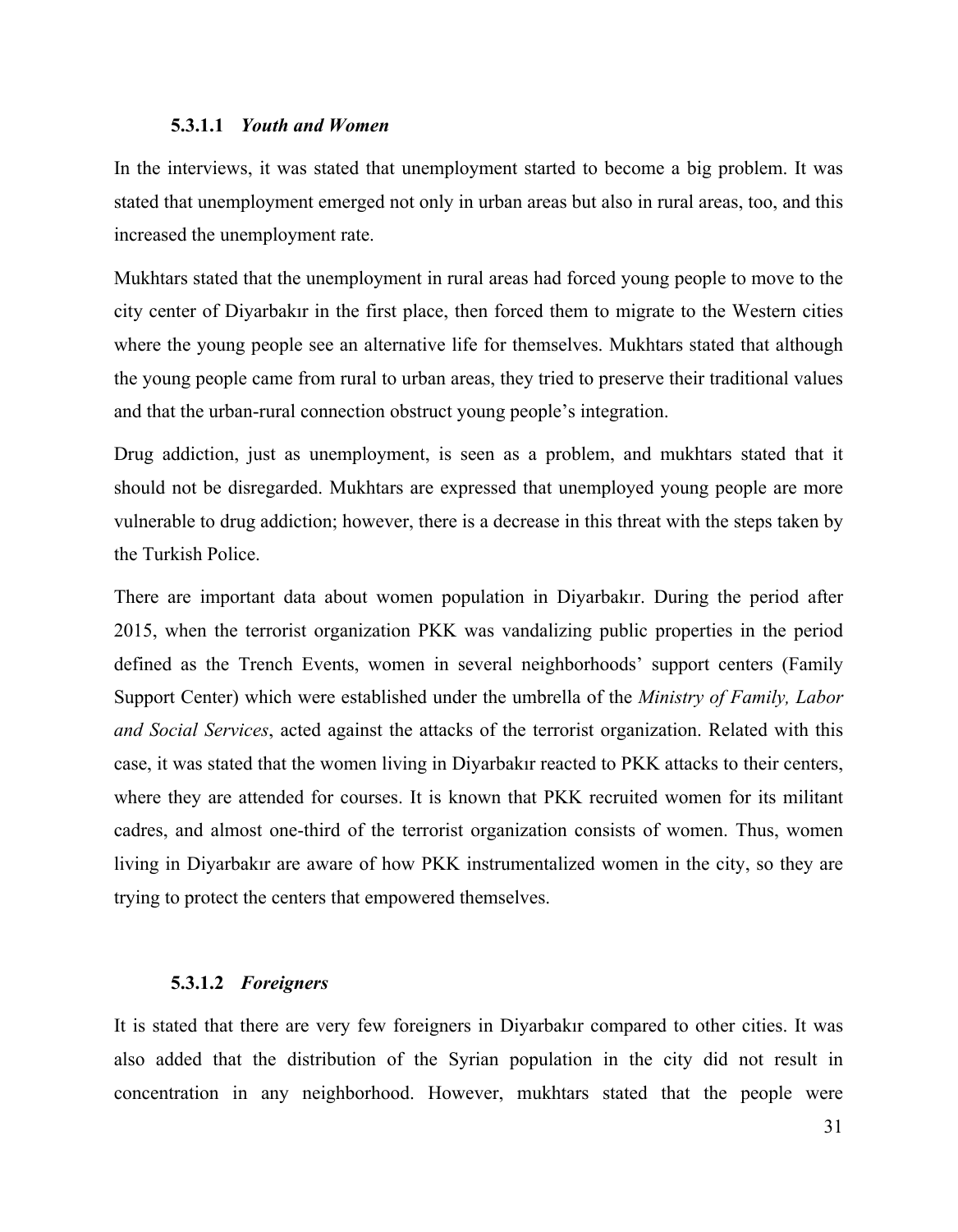uncomfortable about the presence of even few Syrian refugees. It is stated that Syrians work in daily jobs, especially in industrial works, and this caused the removal of the local people from the labor market.

# **5.3.2 Education**

In the interviews, mukhtars stated that the rate of participation of children and young people in education has increased in families with middle-and higher-income levels. In the neighborhoods where the income level is low, it is added that the participation rate of the children and young people in education has decreased. It is stated that decrease in schooling rate is related to families going to Western cities as seasonal workers due to low income. Considering the relationship between education and radicalization, it is concluded that there is no risk at all except for children and young people whose education is unsustainable.

# **5.3.3 Economy**

It has been observed that the security problem in Diyarbakır has been solved to a great extent, and the stability of the economy has shown serious improvement. It was stated that Sur (district) in the city center of Diyarbakir, which is the lifeblood of the economy, was largely destroyed due to PKK terrorism after 2015. On the other hand, it was stated that both Sur and the marketplace in Sur were rebuilt with much better conditions than the old version and the economy in Sur improved significantly. However, the common opinion of all the interviewed mukhtars is that the city is still unable to fully utilize its economic potential due to terrorism. They also stated that despite Diyarbakır had an impressive cultural heritage and religious tourism potential; the potential was not utilized because of terrorism.

While the people of Diyarbakir were working mainly as construction workers and seasonal agricultural workers, it was stated that civil servants have an important place in the city, too. However, as in other cities, mukhtars complained about youth unemployment.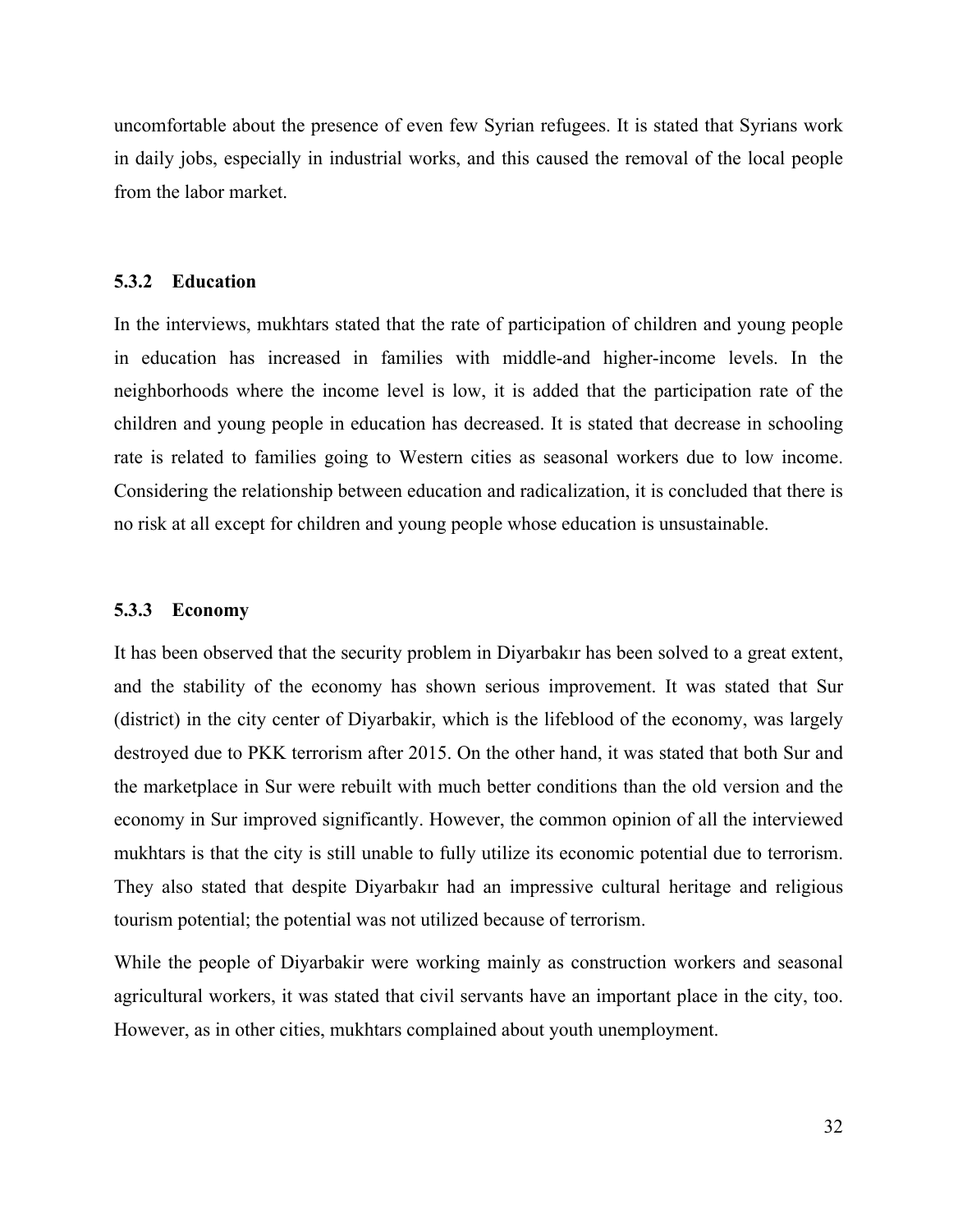As in other provinces, it is stated that there is no serious damage to the labor market in Diyarbakır by Syrians. It is stated that the real problem here is caused by the lack of investment to create employment, and the damage by the terrorist organization PKK The Solution Process and the Trench Events.

Mukhtars also stated that the terrorist organization PKK frequently benefit from economic difficulties during the militant recruitment process, and PKK tries to stay in touch with the families of terrorists by financial aid.

# **5.3.4 Security**

The most important security problem in Diyarbakir is terrorism, and the city has become the focal point of different terrorist organizations. This requires taking into account the different motivations of terrorism. The city became the focal point of PKK since the 1980s and Turkish Hezbollah since 1990s. Therefore, due to terrorism, people in Diyarbakır left the city to move to another city. Even though the presence of Turkish Hezbollah was prevented; PKK's presence in Diyarbakır shows an increase due to regional and international developments.

During the years 2013-2015 in Solution Process, PKK wanted to turn Diyarbakır into a terrorist HQ by stocking arms and equipment and recruiting and training militants. Then, PKK withdrawn from the The Solution Process and re-launched terrorist attacks as of July 22, 2015. With the new process initiated, PKK subjugated a large number of neighborhoods and established temporary checkpoints. However, as a result of the successful joint operations of the Turkish police and the gendarmerie, the PKK organization failed to reach its goal.

It was stated by mukhtars that the terrorist organization also abduct children and young people from their families to recruit in PKK camps. Besides, PKK follows a strategy based on hard power and threatens residents in the neighborhood with the so-called "armed public order" teams.

The threat of terrorism in Diyarbakir has fallen as much as it has ever been before, with the state's transition from a re-active counter-terrorism approach to a pro-active counter-terrorism approach. Despite terror threat and ongoing counter-terrorism operations, mukhtars are stated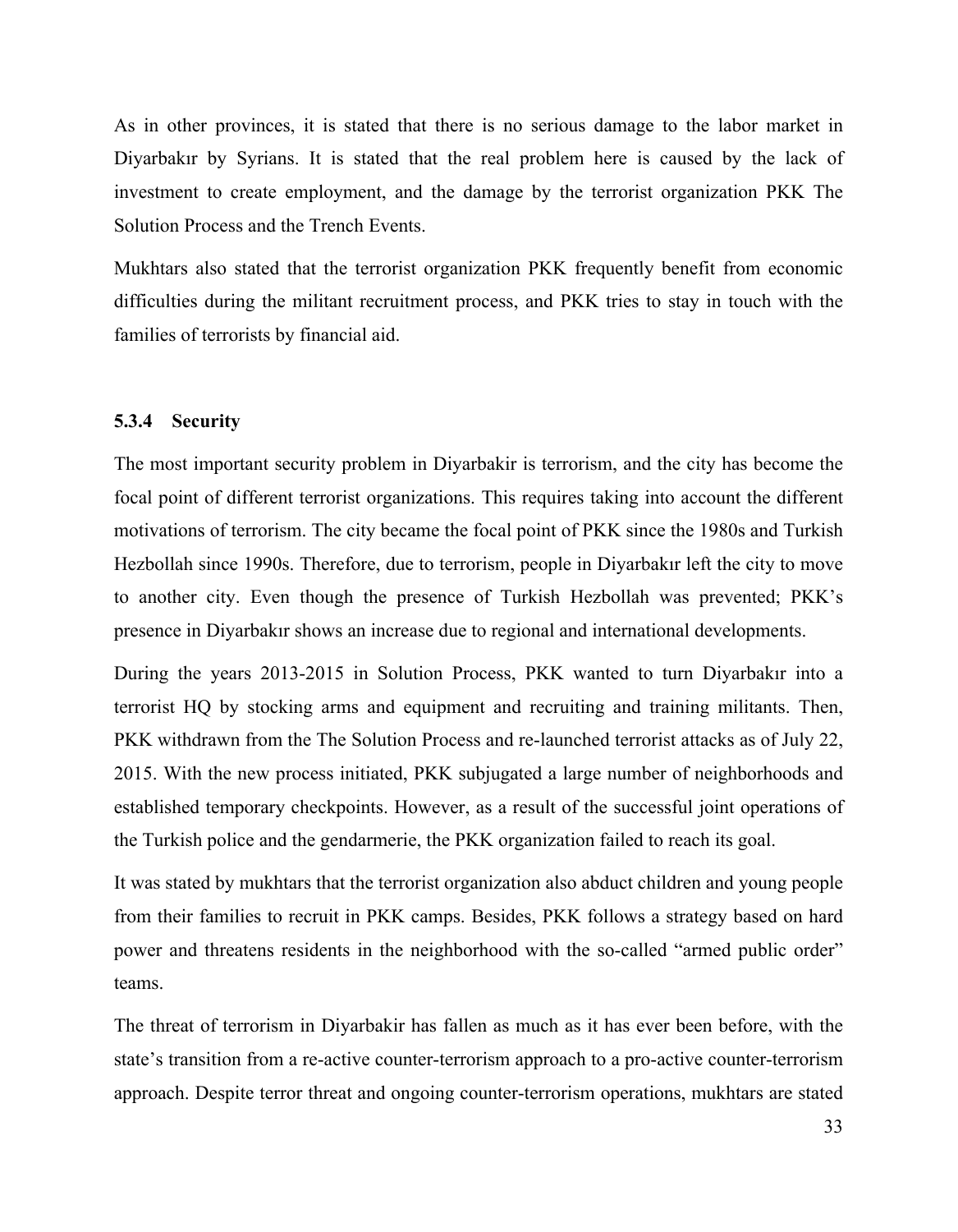that the presence of Riot Control Vehicles (RCV) and tactical armored vehicles in the city shows that security is still fragile and create mistrust among civilians.

It is observed that the signs of religious radicalization are very weak, but ethnic radicalization is stronger. However, as a result of the steps taken by the state, it was expressed that the threat of ethnic radicalization started to weaken and declined to very low levels. The first reason was neutralizing recruiters and killing high-level terrorist cadres. The second reason was that the social and economic life started to revive in the city due to the security environment provided by the police following the intensive fight against terrorism. It was stated that the people of Diyarbakır wanted to avoid the conflicts and to benefit from the opportunities in a safe and stable environment. The third reason is that the people of Diyarbakır stated that security forces were very careful in their attitudes and behaviors towards the local people and that a strong dialogue ground was established.

It was stated that due to the relationship between the PKK terrorist organization and FETÖlinked public officials, the people of the region experienced many difficulties during the Trench Events. In this process, because of the lack of grievance mechanism, it was stated that the people were under the pressure of terrorist organizations. They stated that PKK was forcing people to join terrorist group.

It is concluded that general security problems change depending on the economic cirucmstances of the neighborhoods. It is stated that theft is one of the main problems of public order. Drug addiction was also expressed by mukhtars, which was discussed as a common problem as the youth unemployment problem. However, it was seen that there were fewer complaints about the problem of addiction compared the some other provinces such as Şanlıurfa and Adıyaman

# **5.3.5 Bureaucracy and Politics**

According to mukhtars, the first of the main expectations of the people in Diyarbakir is to be represented correctly in the political sense and to able to convey the problems to the relevant official institutions at both local and national levels. However, the public has significant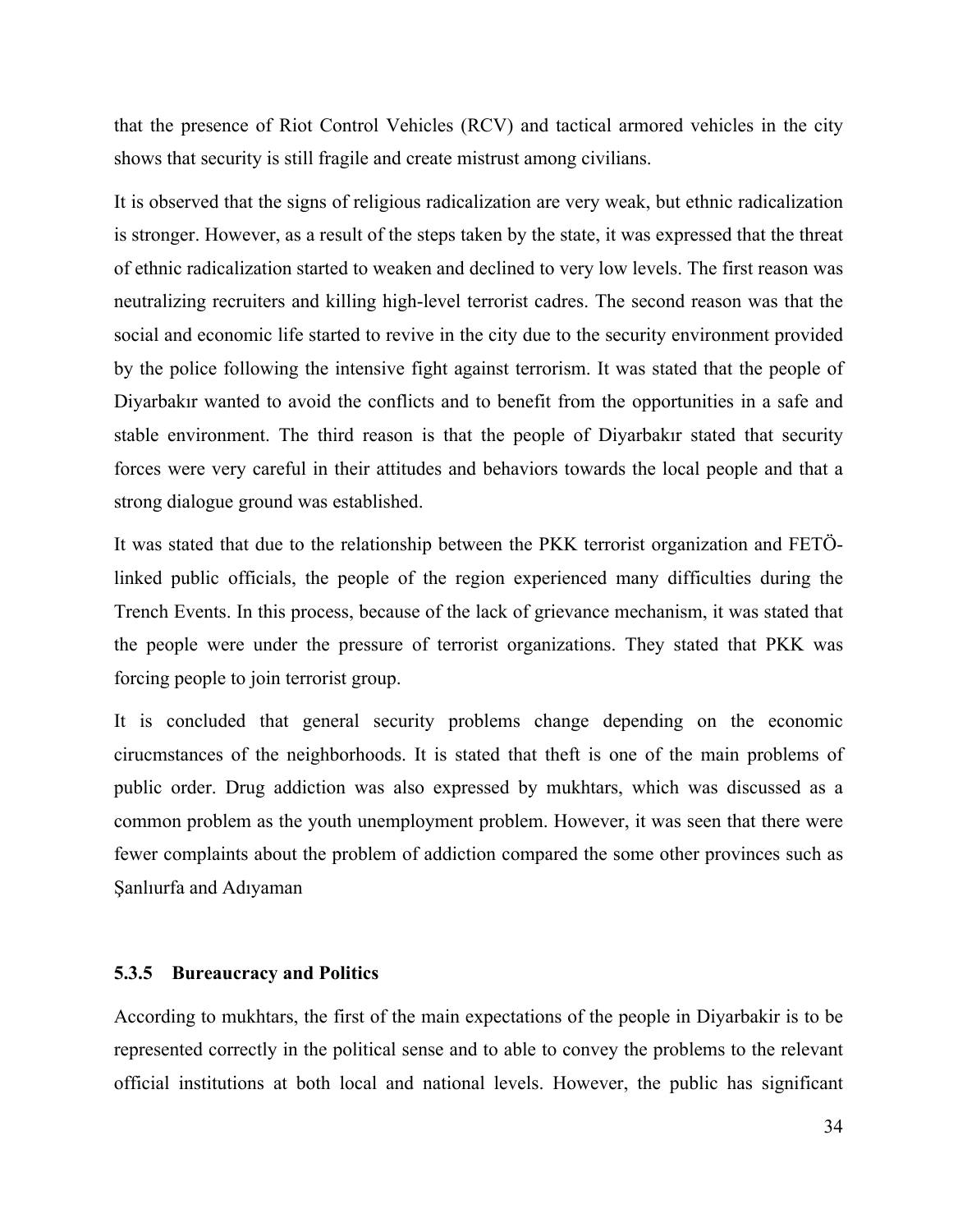complaints about the HDP. The first of these is related to the people's political preference; they are believed that HDP does not effectively represent themselves in the Turkish Grand National Assembly (TGNA). Because in the period known as the Solution Process, the majority of people disappointed to see their expectation that HDP must criticize PKK attacks did not realize.

According to them, the functioning of the political mechanism is seen as one of the most effective ways to combat the terrorist organization PKK. For this reason, mukhtars stated that both Demirtaş's imprisonment and nominating trustee as a candidate for metropolitan mayor caused a reaction by people. Because, as mukhtars stated, people believe that their political choice is not taken into consideration.

Mukhtars also stated that they were faced with serious problems at the point of reaching politicians. After the coup attempt on July 15, mukhtars pointed out that a stronger dialogue ground was established with public institutions as a consequence of the removal of FETÖlinked officials from civilian and security institutions.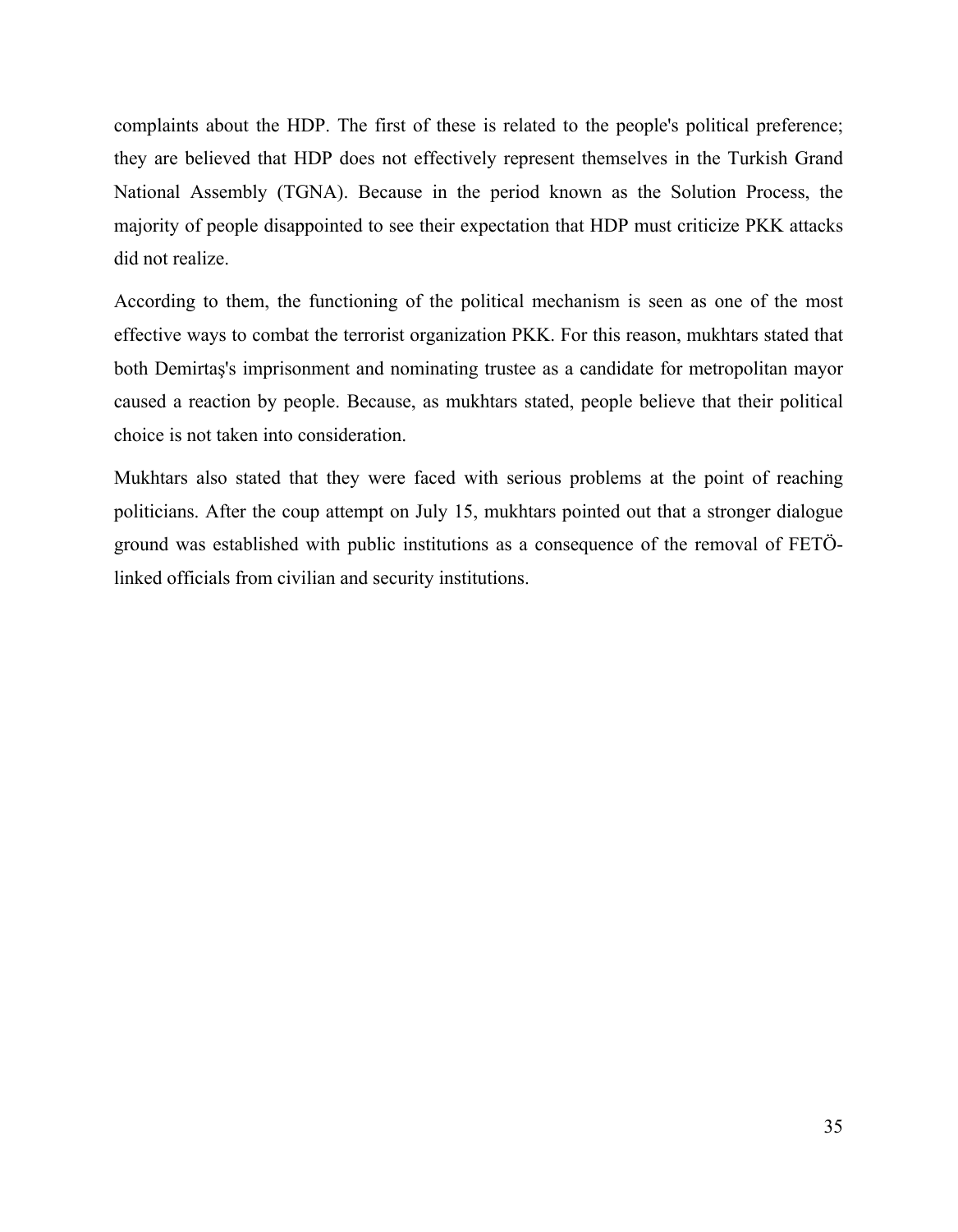## **5.4 Erzurum**

According to Turkish Statistical Institute data of 2018, 767.848 people lives in 20 districts and 1187 neighborhood in the province of Erzurum which has the metropolitan city status. In the past, Erzurum played a significant role as a trade route in the eastern Anatolia and Black Sea Region. However, due to the migration flow from Erzurum to the Western cities as a result of the decrease in livestock trade, which is the main source of income in the city, the economic situation in the city has worsened. Due to the worsening of the economic situations and the rise of the unemployment in the Erzurum, where different ethnic identities live in peace and harmony, terrorist organization PKK aims to generate ground for recruitment.

# **5.4.1 Social Structure**

The population of Erzurum is generally defined as conservative and statist. In the city where the Turkish and Kurdish populations live together peacefully, it was stated that the Kurdish population was trying to maintain its lifestyle with a tribal basis. It is stated that the contribution of the tribes who have a traditional role in the solution of the problems that arise in daily life is high. For example, it was said that the existence of the tribes in Horasan prevented the PKK from penetrating the region. The city's conservative settings and strong family ties, was said to be an important factor in preventing recruitment to radical groups despite the weak economic conditions.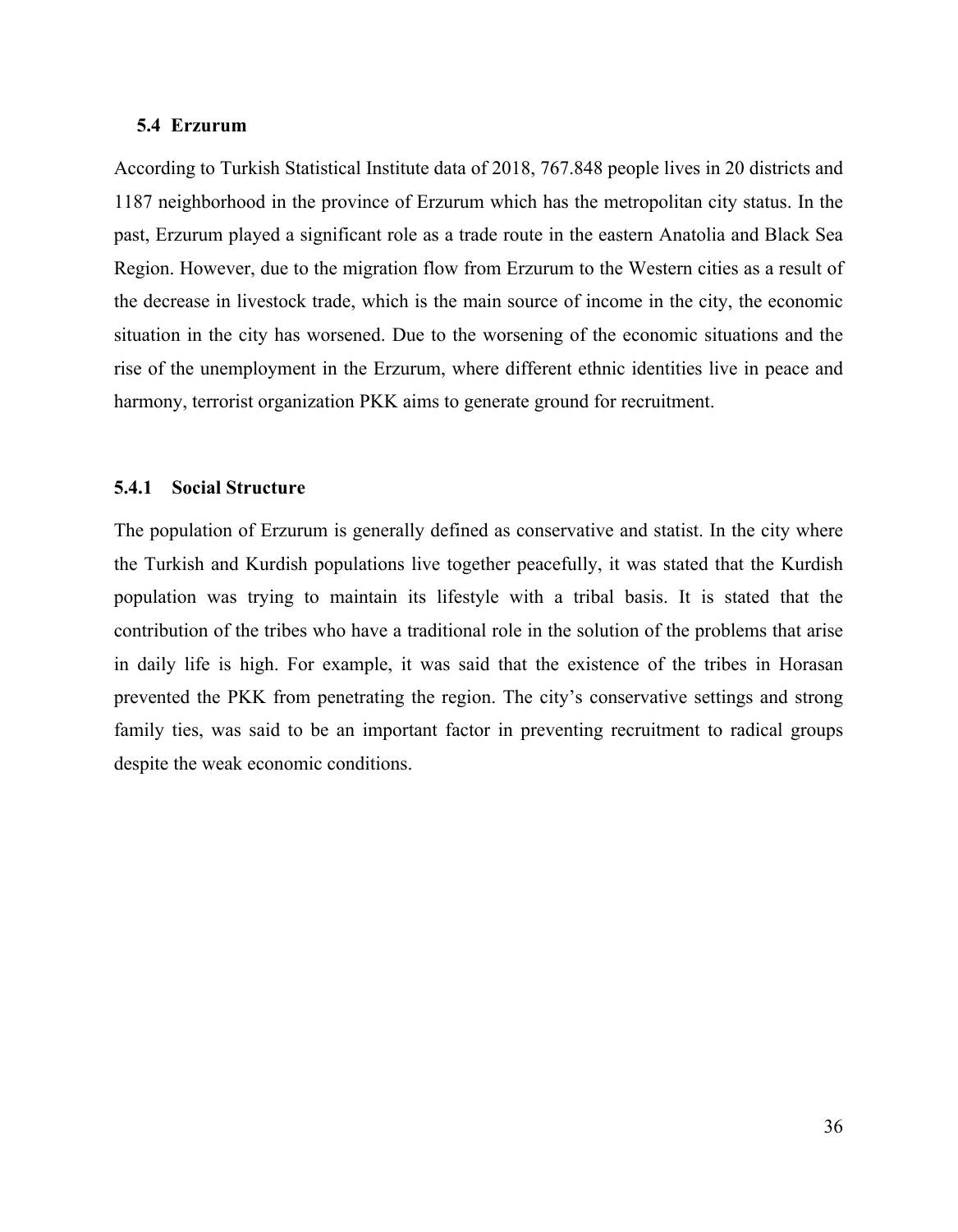| Year      | $ABPRS^{34}$<br><b>Population</b> | <b>Received</b><br><b>Immigration</b> | <b>Outgoing</b><br>Immigration | <b>Net</b><br>Immigration | <b>Net</b><br><b>Immigration</b><br>Speed (%o) |
|-----------|-----------------------------------|---------------------------------------|--------------------------------|---------------------------|------------------------------------------------|
| 2017-2018 | 767,848                           | 32,501                                | 35,431                         | $-2,930$                  | $-3.8$                                         |
| 2016-2017 | 760,476                           | 26,624                                | 37,358                         | $-10,734$                 | $-14.0$                                        |
| 2015-2016 | 762,021                           | 26,957                                | 36,340                         | $-9,383$                  | $-12.2$                                        |
| 2014-2015 | 762,321                           | 29,624                                | 41,803                         | $-12,179$                 | $-15.8$                                        |
| 2013-2014 | 763,320                           | 27,994                                | 45,209                         | $-17,215$                 | $-22.3$                                        |
| 2012-2013 | 766,729                           | 23,398                                | 39,997                         | $-16,599$                 | $-21.4$                                        |
| 2011-2012 | 778,195                           | 22,551                                | 33,234                         | $-10,683$                 | $-13.6$                                        |
| 2010-2011 | 780,847                           | 27,719                                | 33,599                         | $-5,860$                  | $-7.5$                                         |
| 2009-2010 | 769,085                           | 23,294                                | 35,711                         | $-12,417$                 | $-16.0$                                        |
| 2008-2009 | 774,207                           | 24,830                                | 33,681                         | $-8,851$                  | $-11.4$                                        |
| 2007-2008 | 774,967                           | 18,999                                | 43,585                         | $-24,586$                 | $-31.2$                                        |

Table 5- Population and immigration data of the city of Erzurum

# **5.4.1.1** *Youth and Women*

It is stated that there is a significant amount of young population in Erzurum and about 60 percent of the general population is made up of young people. However, it is stated that the qualified young population in Erzurum migrates to the Western cities and Erzurum receives poor quality migration. Young people do not want to stand where they live. The most important factor in the outgoing migration from Erzurum is expressed stemming from the loss

 $\overline{a}$ 

<sup>&</sup>lt;sup>34</sup>Address Based Population Registration System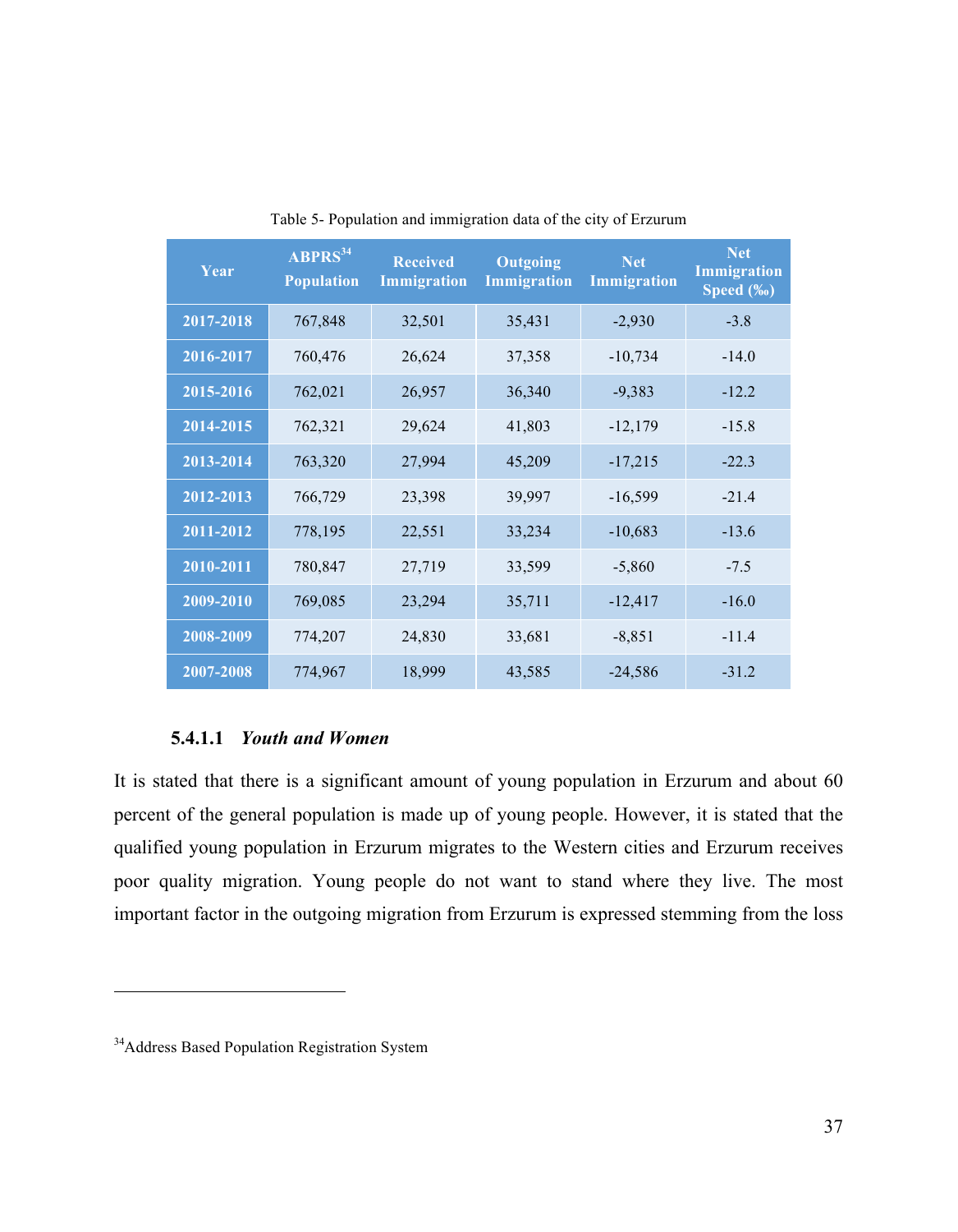of the sense of belonging. It is added that everyone wants to work in the office and looking for a permanent job.

There is no male and female gap among young population. Approximately 30 percent of women are said to have joined the education and labor force. Even young women are said to work more than men. Also, schooling rate among girls is rising day by day.

Mukhtars stated that young people do not have any problemz with religion and belief, but in some places, there are mosques without imams, and these seen as an important problem in the city. Families stated that they had trouble at the point of the Qur'an courses to send their children. Because even youth have no problem with religion, they do not want to attend Qur'an courses, and as mukhtars said.

Mukhtars expressed that unemployment is the biggest problem for young people. It is stated that there are no opportunities and investments to increase the life quality of young people. Because of unemployment, young people killing their own time in cafes, outdoors, parks, or streets. It is stated that young people succeed when they have any social opportunities. The success story can be seen in the district of Erzurum, called Narman. "Ice hockey" team has been formed in Narman, and the team in Narman gradually improves their performance. Thanks to this kind of opportunities, young people are avoiding harmful habits and having the feeling of living for a purpose.

The economic structure is based on agriculture in the districts, and agricultural working conditions are severe. It is stated that there is no participation of women in the labor force; however, because of the conservative structure and insufficient social facilities, it is stated that women do not have social interaction and they usually stay at home.

#### **5.4.1.2** *Foreigners*

There are refugee families, especially in neighborhoods of city center. Syrian and Afghan refugees are reported to be predominant. While the people more complaining intensively about Syrian refugees, they do not complain about Afghan refugees.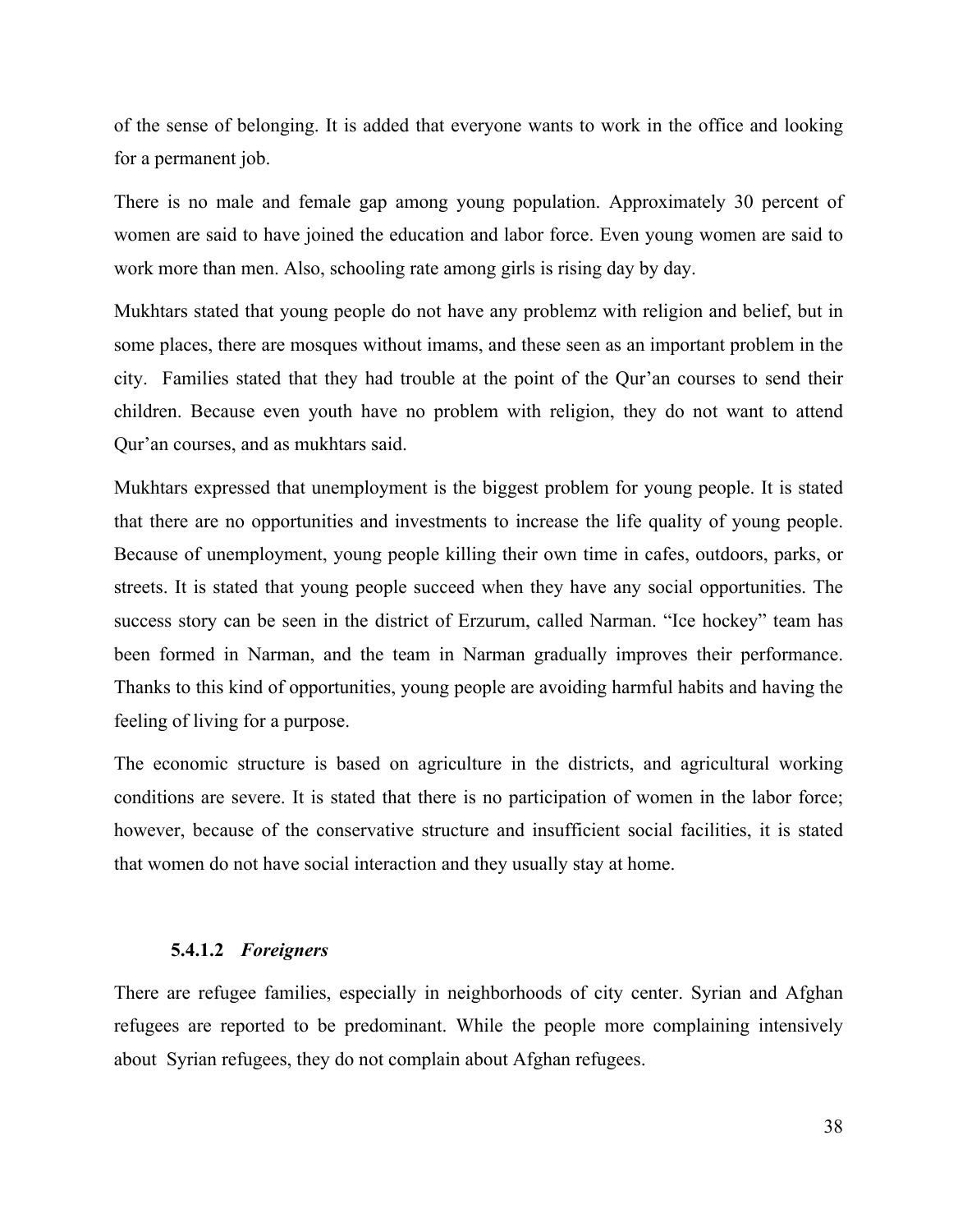Some Syrian refugees have been involved in petty crimes such as drug trade/usage, prostitution, and theft. Mukhtars stated that there was many complaints about begging activities by Syrians in the city and is expressed that there were some violent quarrels among Syrians in certain neighborhoods. According to mukhtars, the number of people joined any terrorist organization in Syria is quite low.

# **5.4.2 Education**

According to mukhtars, it is stated that there is a schooling problem in some neighborhoods, and physical insufficiency affects school participation rates.

In connection with the economic conditons of the family, families have difficulty in meeting their children's needs. Mukhtars state that people strongly complain about cultural change as a result of the Mobile Teaching System (MTS). "He/She travels to from village the district, where he/she brings the culture to home. This is also culturally troublesome. It can ruin traditional life." Besides, people believe that the family structure is changing and the relationship between men and women is changing as a consequence of MTS.

In Erzurum, where girls' enrollment rate is high, it is stated that girls who see city life do not want to return to the town or village. Children who go back and forth between the districts are not accepted by the children of the district where they go. As an example, a mukhtar stated that the students from Horasan, who went to Köprüköy for education, were excluded. In addition, many young people are living in suburbs which cause them to move away from education or at least making it significantly difficult for them to continue their education life.

It has also been reported that young people who have been expelled from schools for different reasons have been circulating in gangs around schools, which has a negative impact on youth in general. Another problem related to schooling is the residence of children in rural areas. Here again, it is stated that there is exclusion due to children' coming from a different region.

However, even if the mobile teaching system is sustained, there are other factors such as physical, financial and moral reasons that decrease the participation rate in education. This situation creates emotional and mental issues among young people. For this reason, it has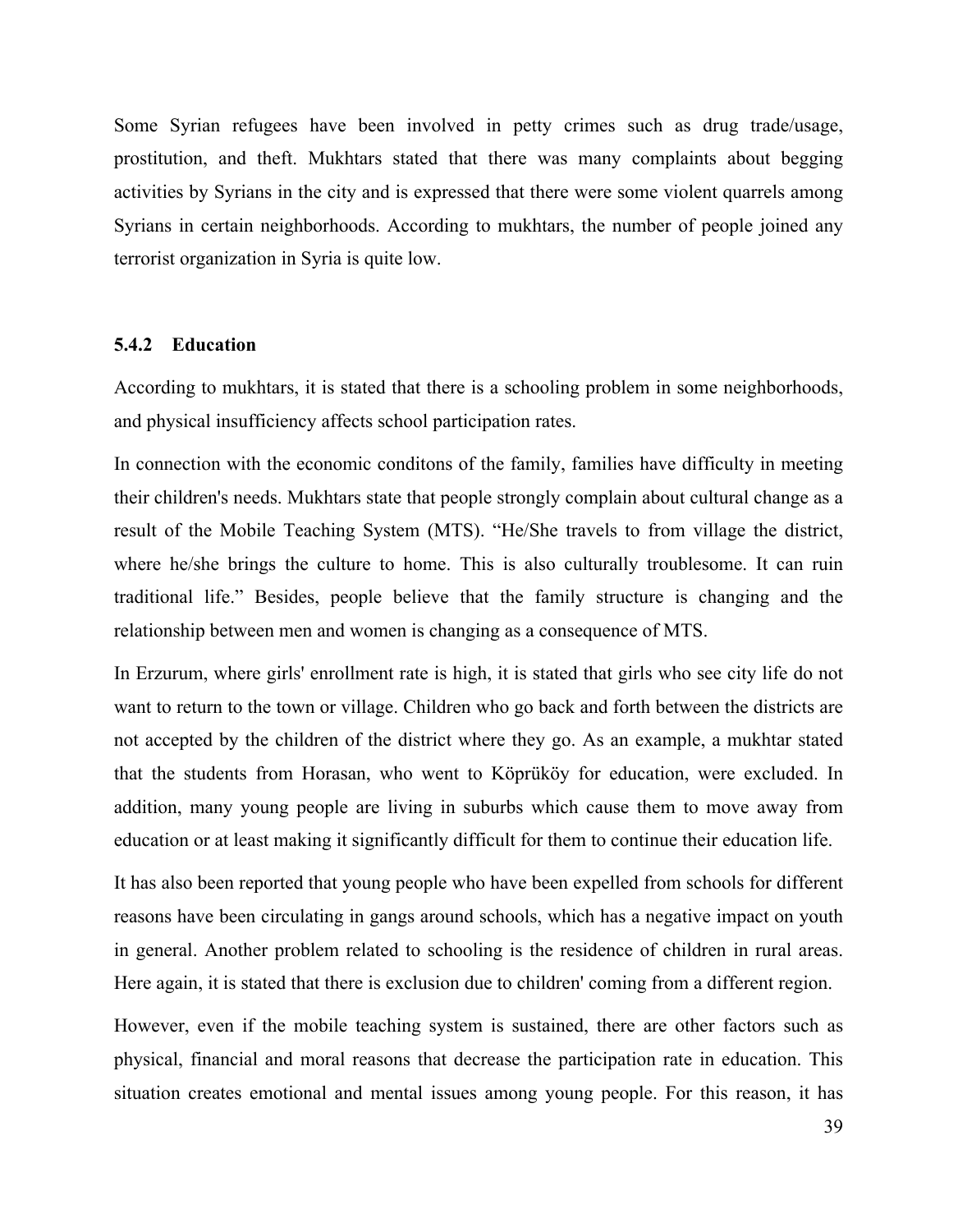been seen that terrorist organizations like FETÖ make education a priority for organizational aims and sustainability. FETÖ terrorist organization, which kept a close eye on successful students with low-income level, used weaknesses of these students by providing scholarship and financial aids to raise and to train them as loyal militants. Mukhtars stated that they are aware of how FETÖ strengthened, and they said the state was too late in regard to preventing this threat. According to mukhtars, those people that could not participate in the education process go astray in the mental level because of an insufficient number of youth centers and public education centers.

# **5.4.3 Economy**

The region's main source of livelihood is agriculture, and it is stated that farmers face serious economic difficulties. It is expressed that the average income of the people of the region is around 2.000 TL per month. In the region, families mostly have high numbers of kids, and most of them study outside the district or their children studying at the university. So, families face serious economic problems. There is also a serious inequality in social assistance stated by mukhtars. Due to the high unemployment rate, the migration wave still continues from villages to district, from district to city center, and from the city center to another city.

### **5.4.4 Security**

During our interviews, no major problems with security was mentioned. The city's demographic diversity has nevertheless might bring ethnic-based radicalization risk because of weakening economic conditions in the city.

Erzurum's Horasan, Karayazı, Hınıs, Karaçoban, Tekman districts are the districts where the Kurdish population is dominant. It is said that the terrorist organization PKK tried to influence Kurdish citizens in these districts. In particular, it is said that Karayazı is hometown of one of the members of the PKK's mountain cadres. In the 1990s, the highest number of people joined the PKK is said to be from Hınıs. Among these districts, Horasan differs from the other four districts. Apart from the individual level participation to PKK, it is stated that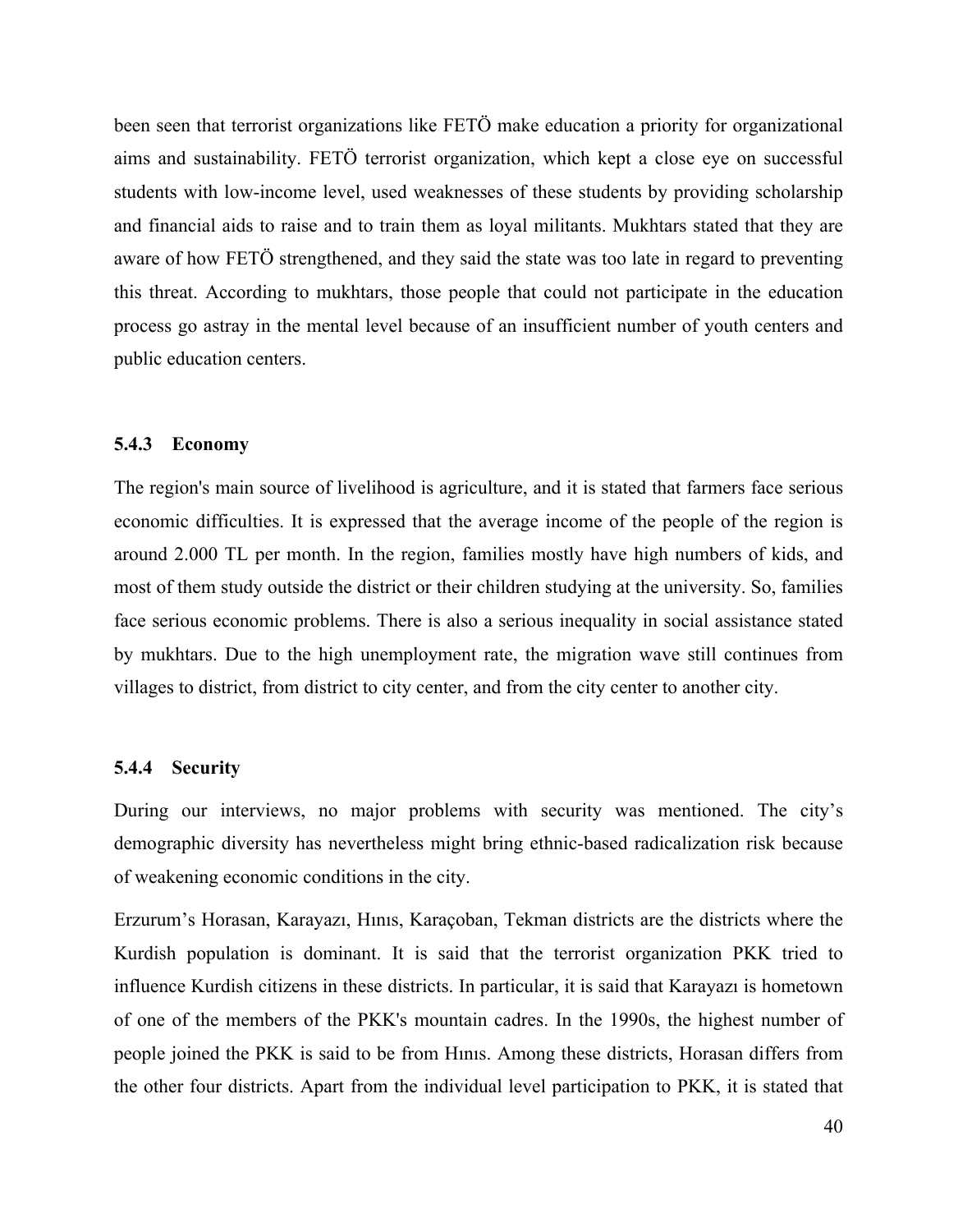there is no organizational support from Horasan to the PKK. According to the mukhtars, the political life also verifies this case. While the mayors of HDP were in power in the other four counties, the mayor was elected from the AK Party in Horasan. The people of these four districts have a closer relationship with Tunceli, Muş, and Ağrı than Erzurum. This situation carried the PKK effect in these provinces to these four districts. For example, at the entrance of Hınıs, it is stated that there is a "Welcome to Hınıs" sign in Kurdish, but this would not be possible in Horasan. In addition, the Mevlit (an Islamic ceremony celebrating the birth of the Prophet) in Horasan is held in Turkish and the other four districts it is are held in Kurdish.

It is stated that the leading families and strong groups of the region play a very important role in the establishment of peace in the region. Mukhtars state that the financial situation of the people who have participated in FETÖ is not good (again highlighting the relationship between radicalization and economy). It was said that the child of a taxi driver had joined ISIS before and could not get any news from him. However, this kind of cases are mostly at the individual level and no other cases were mentioned. Public order problems in the neighborhoods may vary depending on the location and the welfare of the neighborhoods. The neighborhoods in the east are poorer, but the neighborhoods in the west are richer.

#### **5.4.5 Bureaucracy and Politics**

After the Metropolitan Law, it was stated that the responsibility area of mukhtars was expanded due to the neighborhoods that were merged. Mukhtars said that they are trying to learn the situation of the neighborhood by visiting each and every house. It is stated that the residents in neighborhoods complained to mukhtars, because politicians did not listen to the problems of the people.

Mukhtars stated that people complained about the fact that they could not receive proper services considering the proportion of the votes they gave, and that the places that voted less for the ruling party received more services and that the presence of different ethnic identities in these places caused discomfort in public.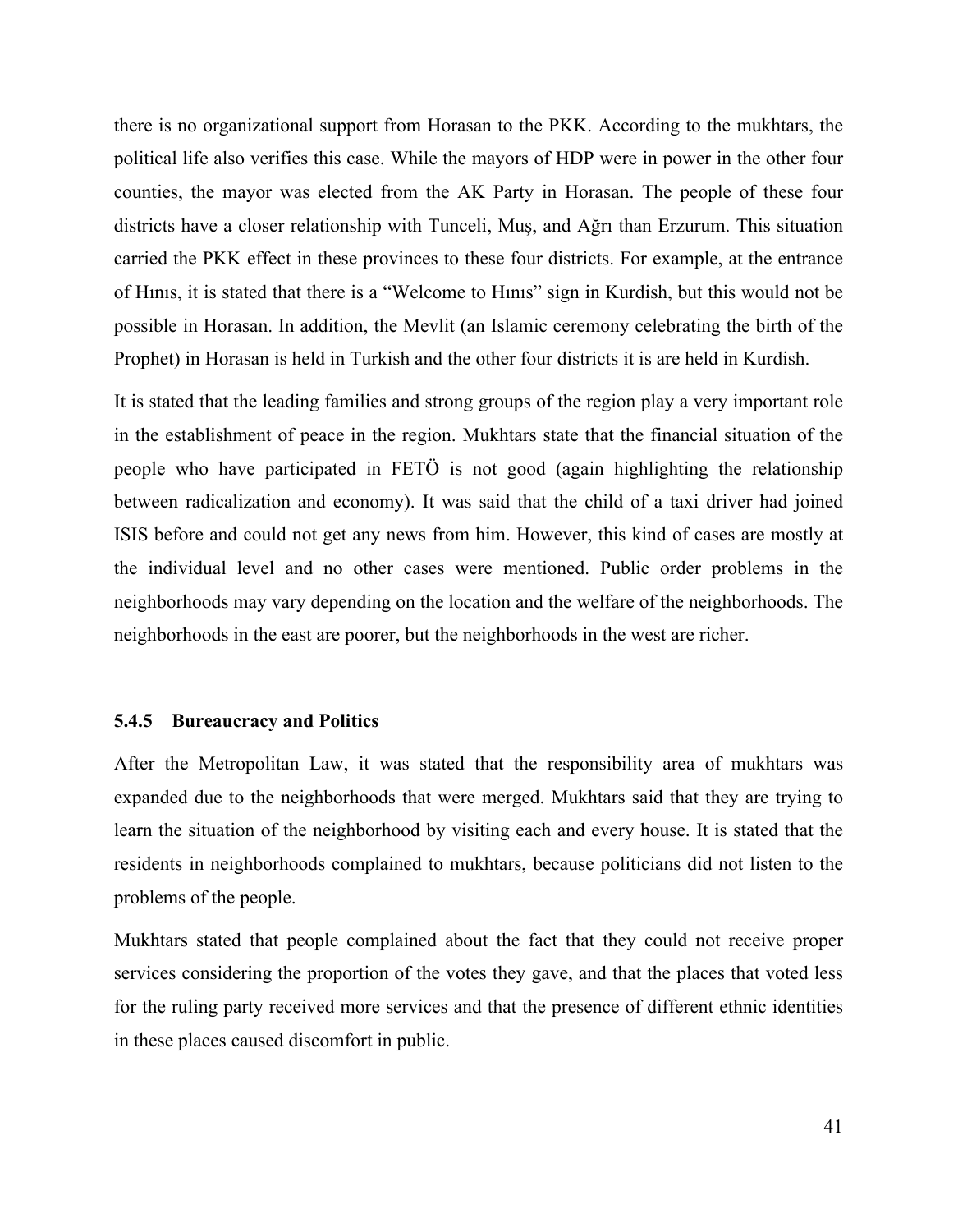## **5.5 Gaziantep**

According to Turkish Statistical Institute data of 2018, 2.028.563 people lives in 9 districts and 787 neighborhoods in the province of Gaziantep, which has the metropolitan status. Since the beginning of the civil war in Syria, the city attracts attention with hosting thousands of asylum seekers/refugees and being the transit point of foreign terrorist fighters. Thus, the city became the focal point for law-enforcement agencies' fight against radicalization and violent extremism. ISIS-linked cells threatened public order, so the Turkish Police intensively carry out counter-terrorism operations in Gaziantep. Therefore, conducting field research in Gaziantep due to these reasons is important in order to understand whether any sign of radicalization in this demographically quite dynamic atmosphere is there.

# **5.5.1 Social Structure**

It is stated that there is a social and cultural transformation due to the migration from Şanlıurfa, Mardin, and Diyarbakir in the city center and that the demographic change experienced with the developments in Syria has accelerated. It is stated that the urban transformation process in the city, which is prominent as an industrial and agricultural city, caused a distorted social transformation. However, it is stated that the outgoing migration has started due to the influence of the Syrian population.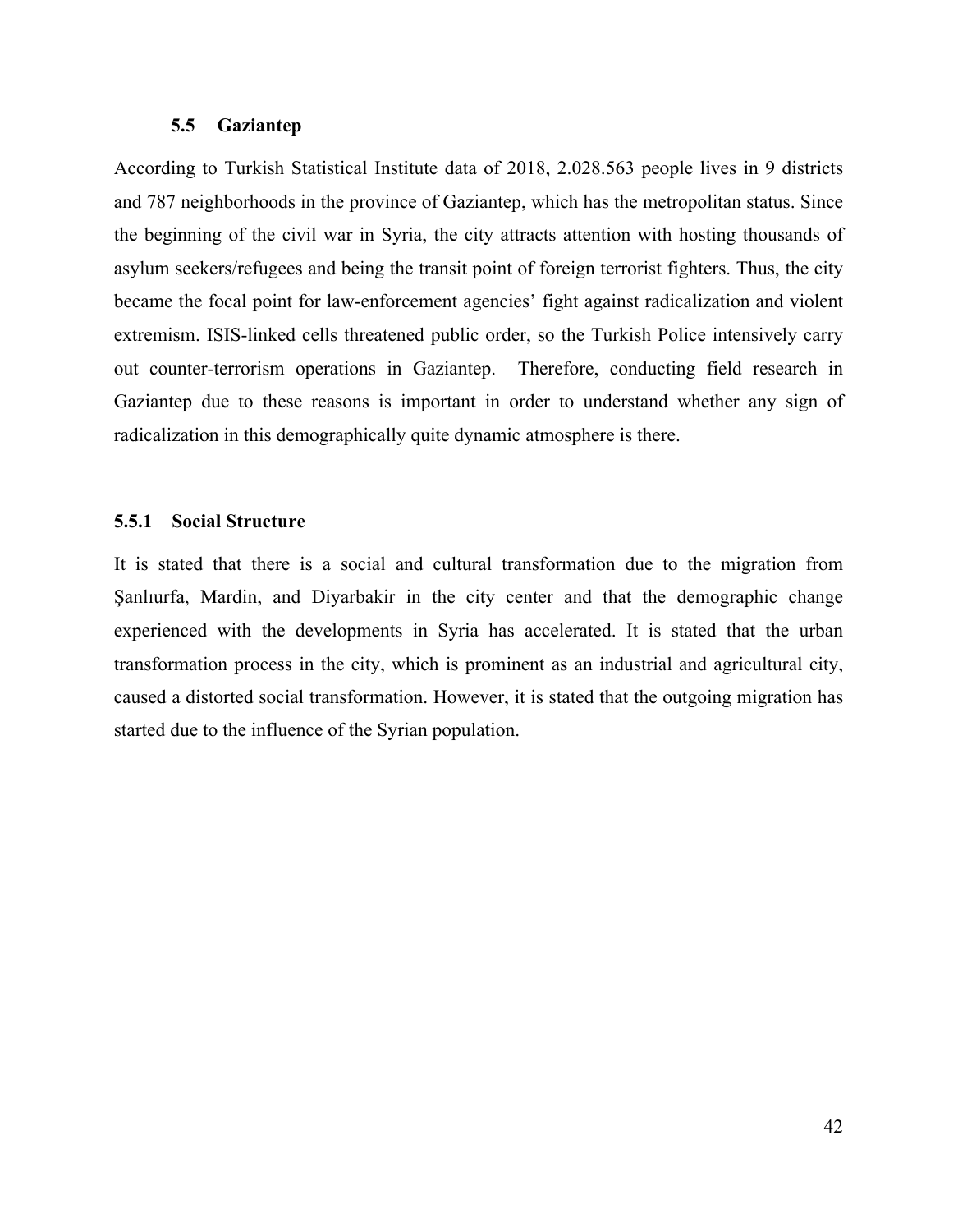| Year                   | $ABPRS^{35}$<br><b>Population</b> | <b>Received</b><br><b>Immigration</b> | Outgoing<br><b>Immigration</b> | <b>Net</b><br><b>Immigration</b> | <b>Net</b><br><b>Immigration</b><br>Speed $(\overline{\mathscr{C}_{o}})$ |
|------------------------|-----------------------------------|---------------------------------------|--------------------------------|----------------------------------|--------------------------------------------------------------------------|
| 2017-2018              | 2,028,563                         | 44,704                                | 62,206                         | $-17,502$                        | $-8,6$                                                                   |
| $2016 - 2017$          | 2,005,515                         | 47,431                                | 50,485                         | $-3,054$                         | $-1,5$                                                                   |
| 2015-2016              | 1,974,244                         | 45,726                                | 50,003                         | $-4,277$                         | $-2,2$                                                                   |
| 2014-2015              | 1,931,836                         | 46,435                                | 48,858                         | $-2,423$                         | $-1,3$                                                                   |
| 2013-2014              | 1,889,466                         | 46,438                                | 44,415                         | 2,023                            | 1,1                                                                      |
| 2012-2013              | 1,844,438                         | 41,978                                | 42,291                         | $-313$                           | $-0,2$                                                                   |
| $\overline{2011-2012}$ | 1,799,558                         | 41,672                                | 39,410                         | 2,262                            | 1,3                                                                      |
| 2010-2011              | 1,753,596                         | 45,991                                | 38,634                         | 7,357                            | 4,2                                                                      |
| 2009-2010              | 1,700,763                         | 40,380                                | 36,327                         | 4,053                            | 2,4                                                                      |
| 2008-2009              | 1,653,670                         | 36,075                                | 34,125                         | 1,950                            | 1,2                                                                      |
| 2007-2008              | 1,612,223                         | 37,184                                | 36,229                         | 955                              | 0,6                                                                      |

**Table 6**- Population and immigration data of the city of Gaziantep

# **5.5.1.1** *Youth and Women*

It is stated that various religious and ethnic communities try to win the youth by inviting them to social activities. Mukhtars say that social assistance should be conveyed to the youth. Mukhtars, who stated that the unemployed youth fell into a psychological depression, say that even if they receive unemployment benefits, it is not enough.

Mukhtars also said that although there are free sports facilities for young people in certain districts, however, they added that there are young people that do not have the budget to buy training equipment to go to these centers.

 $\overline{a}$ 

<sup>&</sup>lt;sup>35</sup>Address Based Population Registration System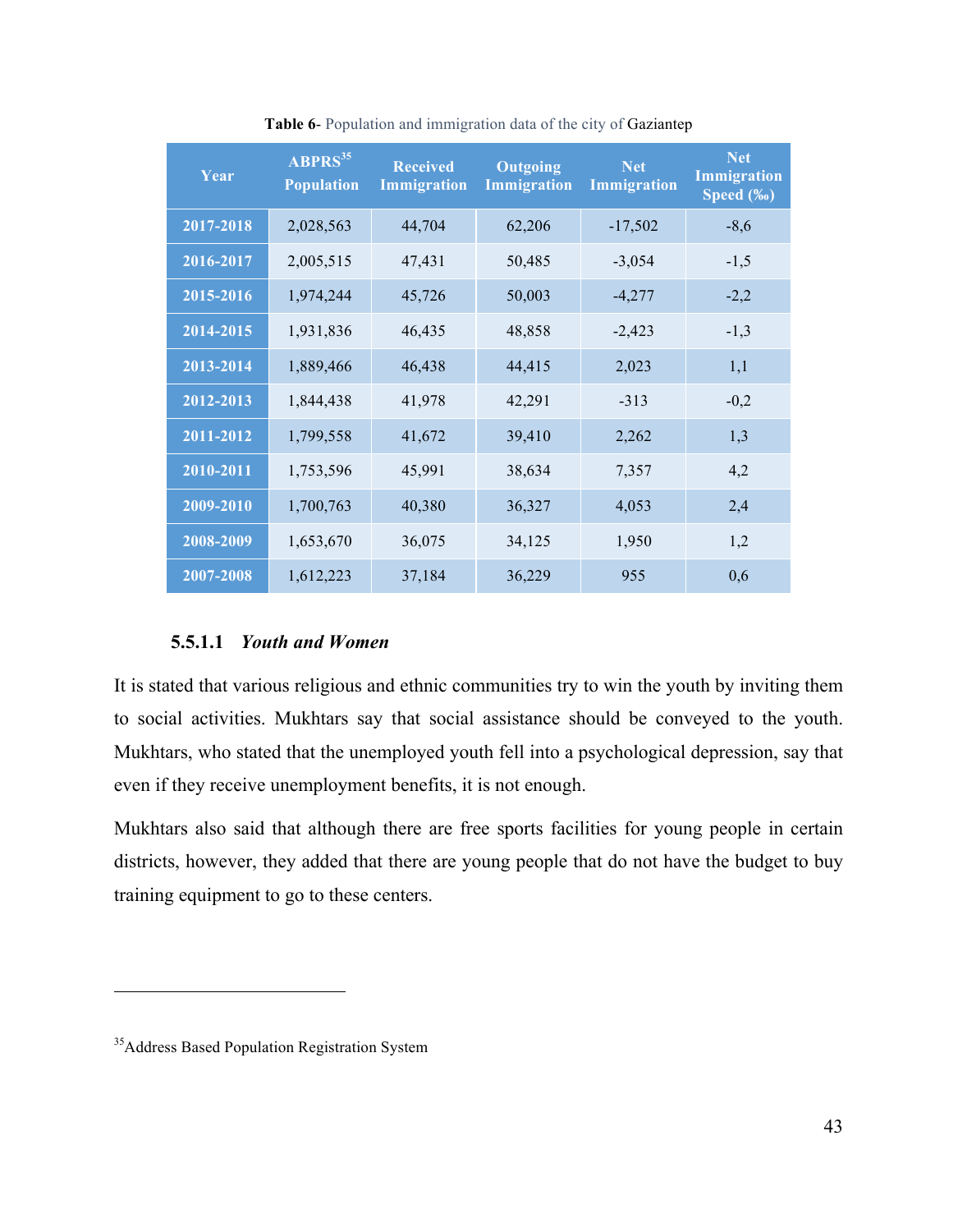Mukhtars expressed that women in Gaziantep generally do not participate in business life. They added that some of them contribute to the household economy by their work in their homes. Families are disbanded due to financial difficulties. Women are not socialized due to the lack of social facilities and the insufficient number of women-centric NGOs.

# **5.5.1.2** *Foreigners*

Mukhtars who state that the Syrian youth can cause in problem in Turkey, adds that young residents of the city getting increasingly irritated this high numbers of Syrians in the city and they worry about their future more than they did in the past.

At the same time, the people living in low-income neighborhoods in the city are irritated by the Syrians who settled in the city and according to them, having their rights at the expense of residents'. Mukhtars also mentioned the complaints of the people about the Syrians who opened their workplaces and their participation in the labor market as a reason of diminishing salaries.

## **5.5.2 Education**

Mukhtars stated that Gaziantep is facing various problems. The first one is those young people who cannot participate in the education process. Although many schools were opened during the period of the former Governor, Ali Yerlikaya, in Gaziantep, there were still serious physical problems, but the mechanisms of bureaucracy and politics were working together to solve these problems.

#### **5.5.3 Economy**

In Gaziantep, where the central districts have an industrialized structure, there is an economic structure where agricultural production takes place in other districts. It has been stated that the wages have fallen following the participation of the Syrians into the labor market, and this situation has irritated the local people. In addition, it is stated that there is an increase in the rents of the workplaces and houses. Mukhtars reported that seven percent of the companies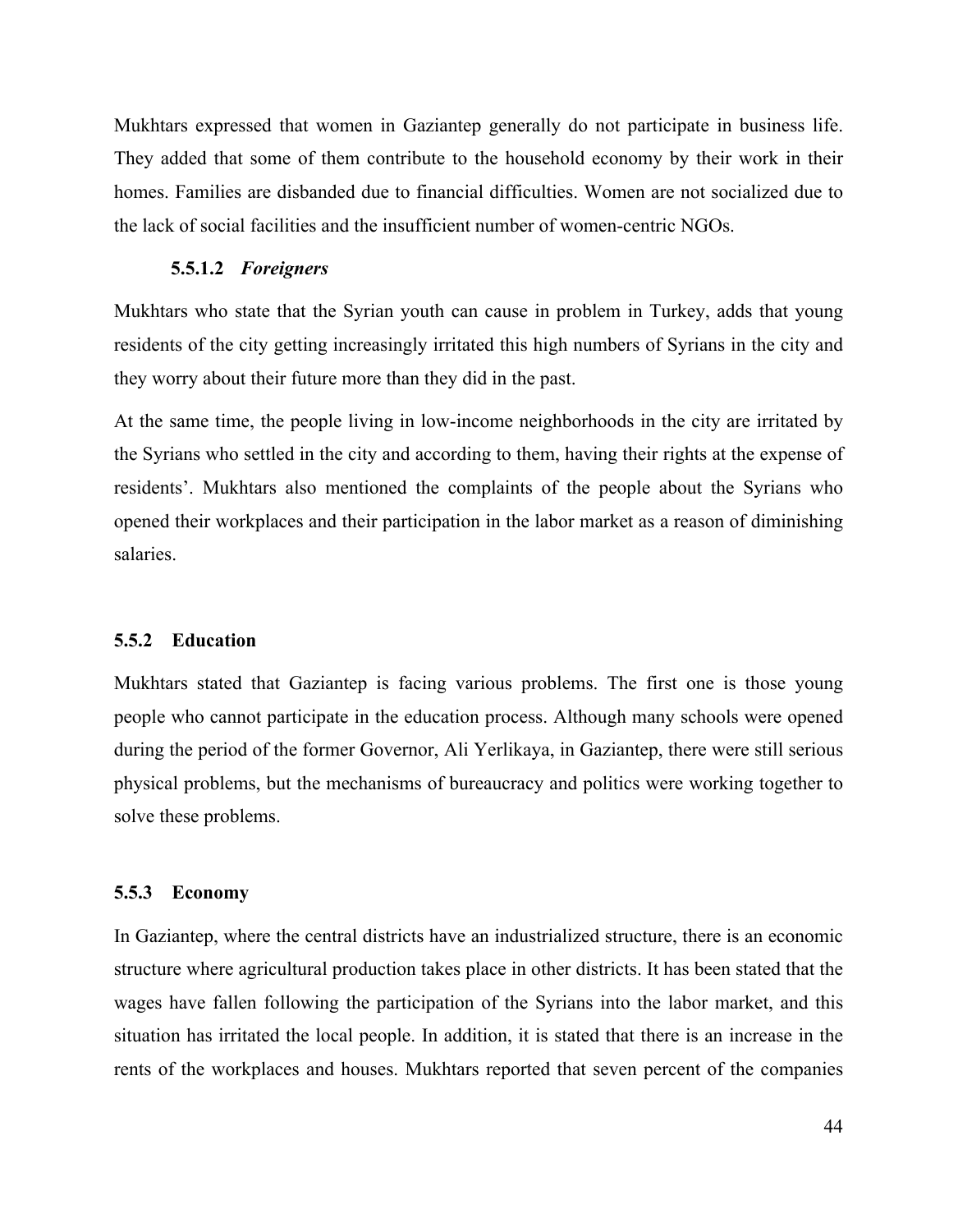registered in the chamber of commerce belonged to Syrians and that the commercial share of these companies remained below seven percent.

# **5.5.4 Security**

Mukhtars stated that there are problems of public order in the central districts, and most of them have problems with drugs and theft. Mukhtars argue that the law-enforcement agencies' insufficient authority is the cause of the security weakness.

ISIS or similar terrorist organizations have not been able to accommodate in large scale in Gaziantep because the security apparatus is already quite alarmed and making use of all necessary measures, but it is stated that there are ISIS sympathizers in certain neighborhoods. It was expressed that the terrorist organization Hezbollah tried to have an influence in some neighborhoods of Gaziantep, but law-enforcement agencies succeeded in avoiding this.

Mukhtars stated that they are aware of the neighborhoods in which PKK had a presence and that they worked closely with the police forces. At this point, they have pointed out the neighborhoods of Güzelvadi and Vatan. As the struggle with FETÖ proceeds effectively, the people's confidence in the state is increasing in the fight against all terrorist organizations.

Mukhtars also stated that the public complained about the existence of foreign civil society organizations operating in Gaziantep. As a result of the government's investigation, many NGOs have ceased their activities, and it has been stated that there are now around 150 NGOs.

## **5.5.5 Bureaucracy and Politics**

Mukhtars stated that the relations with the bureaucracy became stronger after July 15, 2016 even though they had difficulties in reaching the politicians in the past. They stated that they could easily share the problems of the public with the law-enforcement agencies and the local administration and that they had seen the support of the units attached to the Ministry of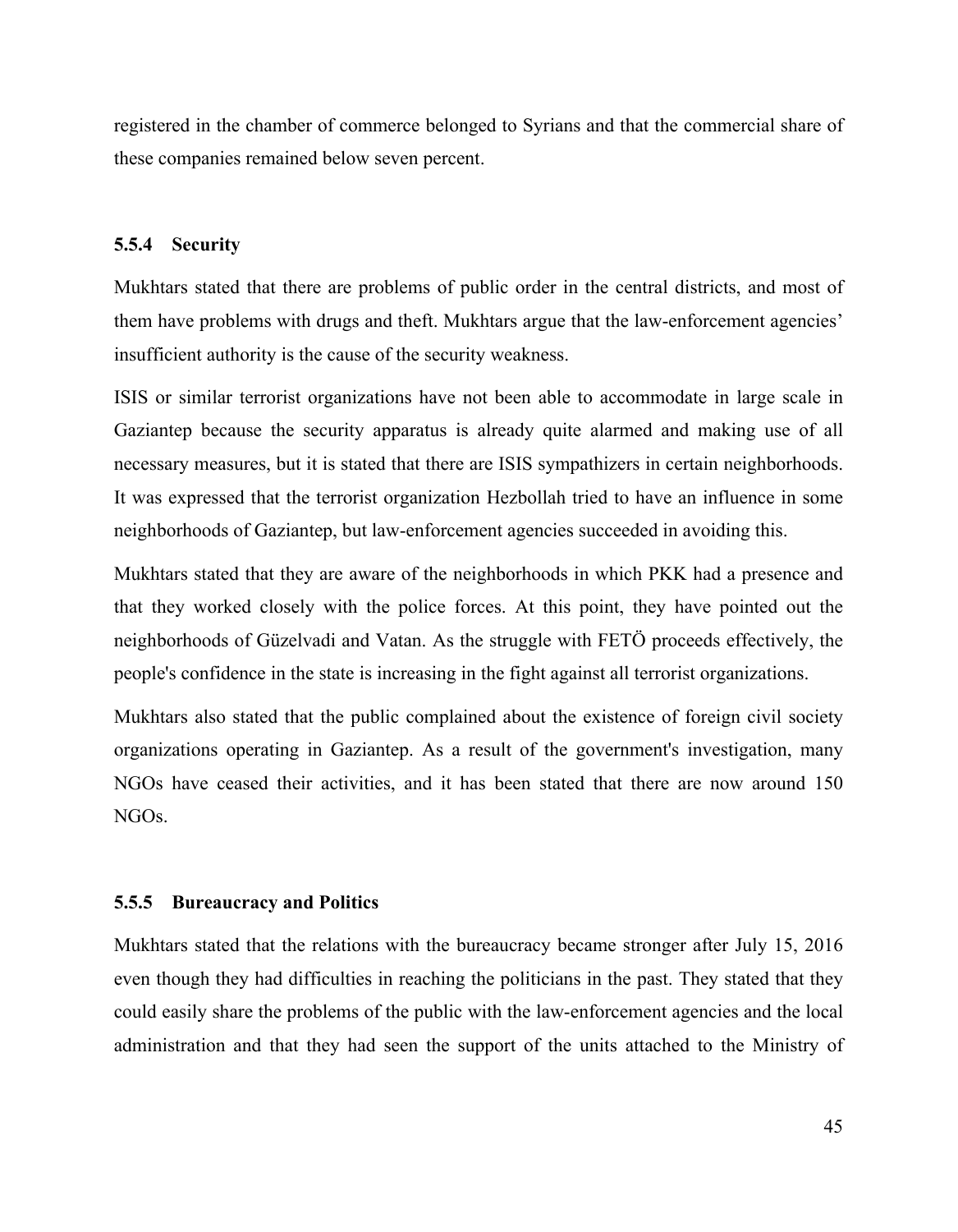Interior in the fight against drugs. However, they stated that the complaints raised about the Syrian refugees were not taken into account.

## **5.6 Hatay**

According to Turkish Statistical Institute data of 2017, 1.575.226 people live in 15 districts and 592 neighborhoods in Hatay. Security threats started to increase within the city, which is highly multicultural in ethnic and religious terms, due to the beginning of the civil war in Syria. Since it is a city adjacent to the war zone, it has become an inevitable necessity to study Hatay.

# **5.6.1 Social Structure**

In the city where there are serious problems with urbanization, it is stated that there are important problems in a social sense. Hatay is a city that different identities live together. While the local population ethnically consist of Turks, Arabs, and Kurds, it is stated that the religious structure of the city is made up of Sunni, Alevi, and Christian citizens. It was also stated that there is a village where the Armenians live. Despite all the heterogeneity of the population, social harmony has been in play among the local population. Despite the ethnic and religious differences in Hatay, inter-cultural marriages are common. Similarly, the marriages are made between the people of Hatay and Syrians. Despite there was no conflict between the different groups of Hatay, some ethnic tensions might potentially erupt.

Hatay received migration from Turkey's eastern cities. Despite the migration from different cities, it is said that there is no tension between the local residents. On the other hand, Kırıkhan district also receives immigration from Syria.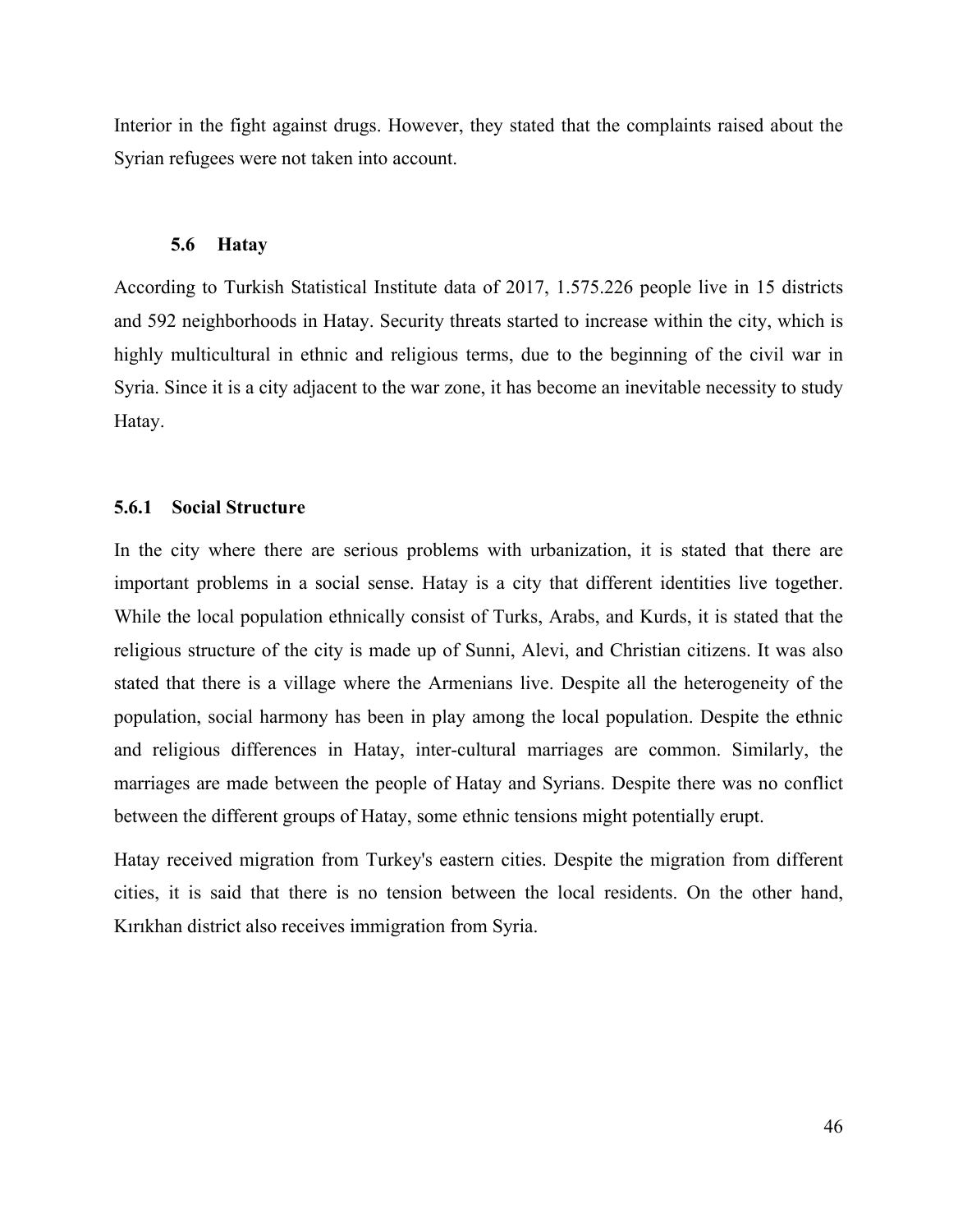| Year      | $ABPRS^{36}$<br><b>Population</b> | <b>Received</b><br><b>Immigration</b> | <b>Outgoing</b><br><b>Immigration</b> | <b>Net</b><br>Immigration | <b>Net</b><br><b>Immigration</b><br>Speed $(\overline{\mathscr{C}_{o}})$ |
|-----------|-----------------------------------|---------------------------------------|---------------------------------------|---------------------------|--------------------------------------------------------------------------|
| 2017-2018 | 1,609,856                         | 36,499                                | 42,655                                | $-6,156$                  | $-3.8$                                                                   |
| 2016-2017 | 1,575,226                         | 33,745                                | 40,623                                | $-6,878$                  | $-4.4$                                                                   |
| 2015-2016 | 1,555,165                         | 34,195                                | 37,627                                | $-3,432$                  | $-2.2$                                                                   |
| 2014-2015 | 1,533,507                         | 32,868                                | 41,519                                | $-8,651$                  | $-5.6$                                                                   |
| 2013-2014 | 1,519,836                         | 32,678                                | 39,181                                | $-6,503$                  | $-4.3$                                                                   |
| 2012-2013 | 1,503,066                         | 29,067                                | 39,315                                | $-10,248$                 | $-6.8$                                                                   |
| 2011-2012 | 1,483,674                         | 27,260                                | 35,139                                | $-7,879$                  | $-5.3$                                                                   |
| 2010-2011 | 1,474,223                         | 29,509                                | 37,164                                | $-7,655$                  | $-5.2$                                                                   |
| 2009-2010 | 1,480,571                         | 29,752                                | 33,730                                | $-3,978$                  | $-2.7$                                                                   |
| 2008-2009 | 1,448,418                         | 28,547                                | 32,296                                | $-3,749$                  | $-2.6$                                                                   |
| 2007-2008 | 1,413,287                         | 29,459                                | 32,624                                | $-3,165$                  | $-2.2$                                                                   |

Table 7- Population and immigration data of the city of Hatay

# **5.6.1.1** *Youth and Women*

The most important problems of the youth are the insufficient number of social facilities. Mukhtars stated that economic support given to Syrians creates great unrest among the youth. For this reason, young people are angry with Syrians.

Mukhtars stated that there is no social facility where women can benefit from in the city. Mukhtars said that women want to have more roles in daily life, but employment conditions are already weak.

 $\overline{a}$ 

<sup>&</sup>lt;sup>36</sup>Address Based Population Registration System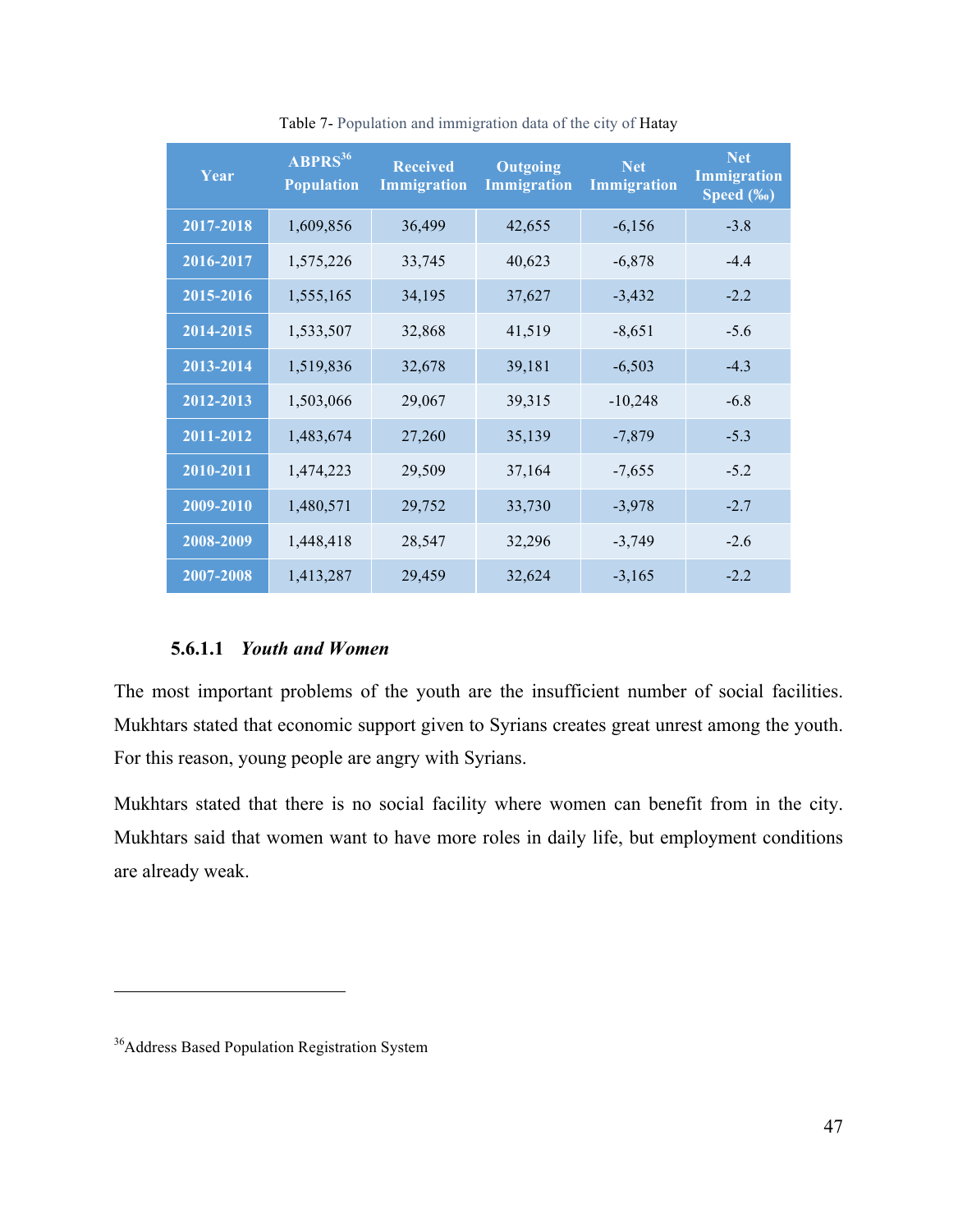### **5.6.1.2** *Foreigners*

Syrians mainly live in Reyhanlı, Antakya, Yayladağı, Altınözu, Kırıkhan, Iskenderun, Kumlu and Arsuz districts. Most of the Syrians coming to Hatay are Arabs. Most of the Syrian migrants came from Idlib. A smaller number of migrants came from Aleppo and Latakia. The Syrian Turkmens came to Hatay and settled in Yayladağı district. Due to language barriers, Syrians experience in daily life. Also, it is said that Syrians are shopping only from the shops opened by Syrians, and this prevents social cohesion.

#### **5.6.2 Education**

The proportion of young people and education level is high throughout the province. Still, there are families in Defne and Reyhanlı districts who cannot send their children to school due to financial difficulties. With the increase in unemployment among university graduates, young people lose their willingness to go to school.

A Syrian school for Syrians was opened in Antakya and Kırıkhan. Since education program implemented in these schools is not compatible with Turkish institutions, the Syrians attending these schools are told that they will not be accepted because their diplomas are not valid.

#### **5.6.3 Economy**

Mukhtars say that Syrians do not have a big problem because there are no major economic problems in Hatay. However, the increase in economic problems is said to have a dangerous potential for future tension. When the Syrians first arrived, they joined the labor force for cheap wages. But now they work for equal wages with the residents of the city.

The Syrians, rather than "stealing Turks' and Kurds' jobs" as argued by people in many cities, according to mukhtars, contributed to Hatay's economy by filling vacant positions. The quality of work provided by the Syrians remains very low compared to the local population. However, the labor force participation and the materials received by the charities for the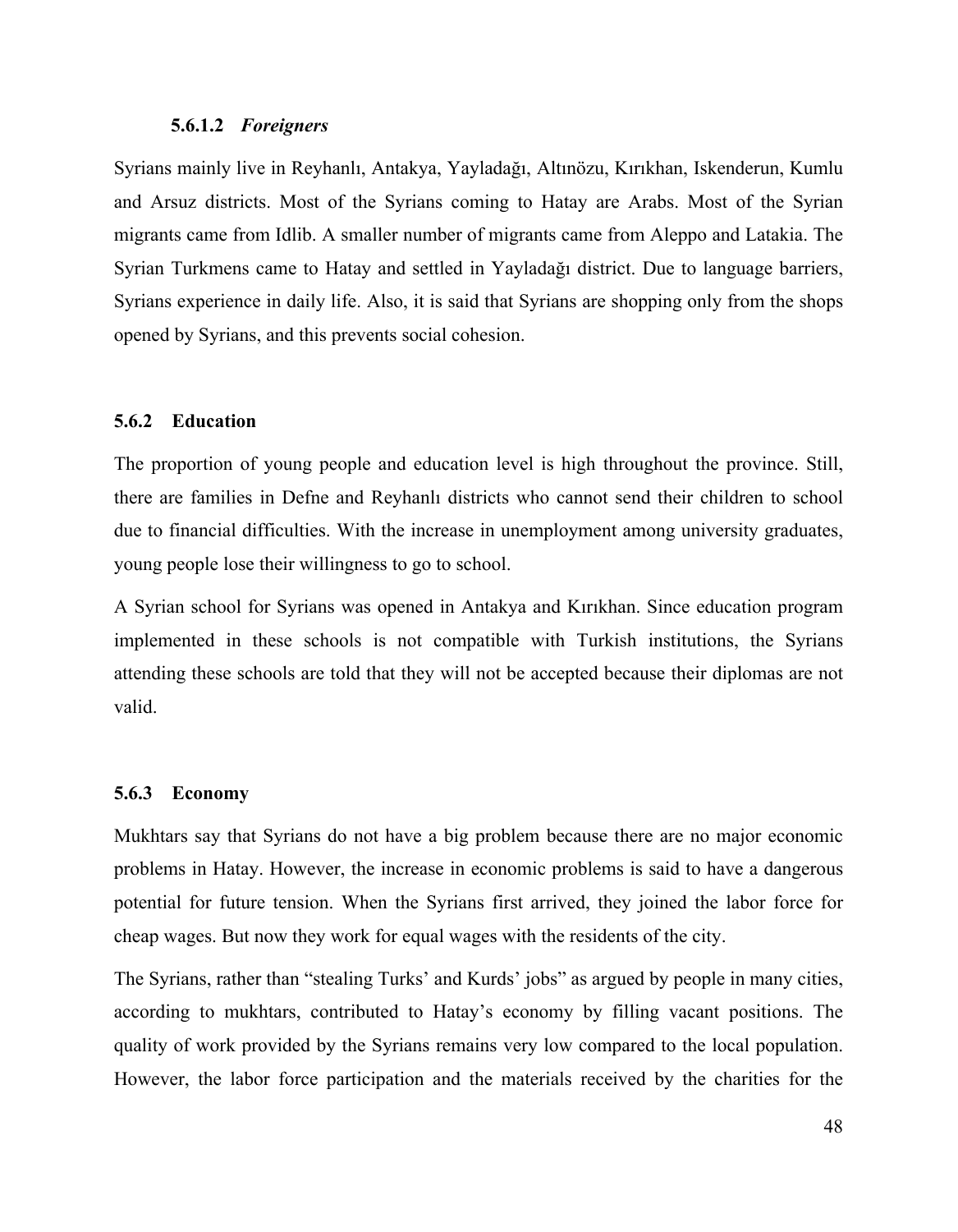Syrians contributed to the economy. Another important point mentioned was that the social assistance provided by municipalities, governorates, and district governors reduced the labor force participation of the people.

The increase in rents in the districts of Reyhanlı, Antakya, Yayladağı, Altınözü, Kırıkhan, İskenderun, Kumlu and Arsuz, where Syrians live, has been irritating the locals. On the other hand, property owners benefit from the increase in rents. Particularly in the city centers, property owners benefit from the places they rent to foreign NGOs.

# **5.6.4 Security**

With close proximity to the border oil smuggling was on the rise since the beginning of the Syrian civil war, according to mukhtars, but the state has intervened effectively. It was stated that public order offenses started to fall, too.

It is said that the public is disturbed by the attitude of the Syrians. It was stated that the Syrians started to undergo cultural and social change with the majority of the population in the Reyhanlı district. On the other hand, it is claimed that Syrians are talking about the ownership of Hatay among themselves. Although there is no actual conflict between the local people and Syrians, it is stated that there is a cultural conflict beneath the surface. Therefore, it is said that the Syrian refugees will create a potential conflict if social harmony is not ensured.

PKK members and sympathizers living in the districts of Iskenderun and Dörtyol have been reported to support the terrorist organization by planting cannabis on the Amanos Mountain. Some of the mukhtars interviewed mentioned the presence of PKK sympathizers in the districts mentioned. Although the terrorist organization has a potential in the region, it does not show visibility in urban centers.

Despite the Kurdish population living in Kırıkhan, the PKK does not have a popular support.

There are religious communities in the province of Hatay. Before July 15, Mukhtars said that FETÖ was present. After the coup attempt, the FETÖ structure was disseminated to a great extent.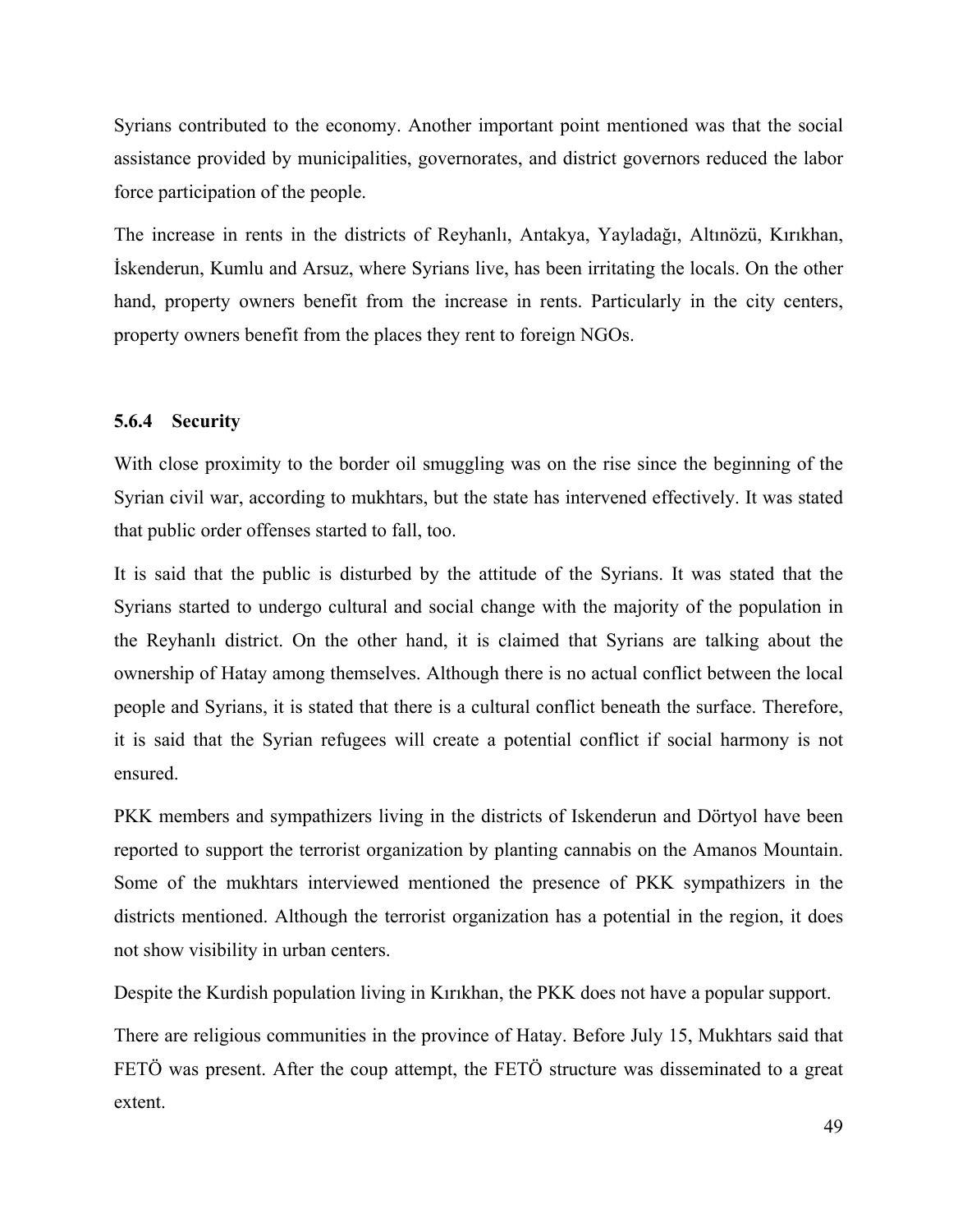In the districts of Reyhanlı and Yayladağı, there were attacks from ISIS in the past. However, by the intervention of the security forces, ISIS or similar groups have been largely eliminated.

In the regions where people of Alawite origin live, locals react to the Syrians more than other regions. People living in Samandağı district do not want Syrians to be in their districts. For this reason, Syrians do not go to Samandağı district.

It has been stated that the left-wing terrorist organizations such as the terrorist organization DHKP-C in Hatay have a significant potential but no actual activities. It is stated that foreign NGOs are carrying out missionary activities in the districts where Syrians live.

#### **5.6.5 Bureaucracy and Politics**

According to Mukhtars, ethnic differences have a significant impact on determining political tendencies. Different projects are carried out for young people throughout the province. These projects are mainly carried out by the governorships. However, municipalities also organize similar projects due to the competition between the governorate and municipalities. Likewise, the metropolitan municipality and district municipalities are managed by different parties, so there is a competition between them, too, benefitting the youth. As a result of this competition, new social facilities are built.

#### **5.7 Istanbul**

According to Turkish Statistical Institute data of 2017, 15.067.724 people live in 39 districts and 961 neighborhoods in the province of Istanbul as the biggest city with the metropolitan status. As the country's biggest city, Istanbul hosts people both from different cities of Turkey and many different nationalities and with more than 15 million residents, it is believed that each and every terror group can try to influence their target audiences with various ethnic, religious and ideological motives. With several terror attacks in the last four years by ISIS and PKK-linked TAK, the city is also a major target to have a significant propaganda effect for any terror group. All in all, Istanbul is one of the cities this study should definitely look into.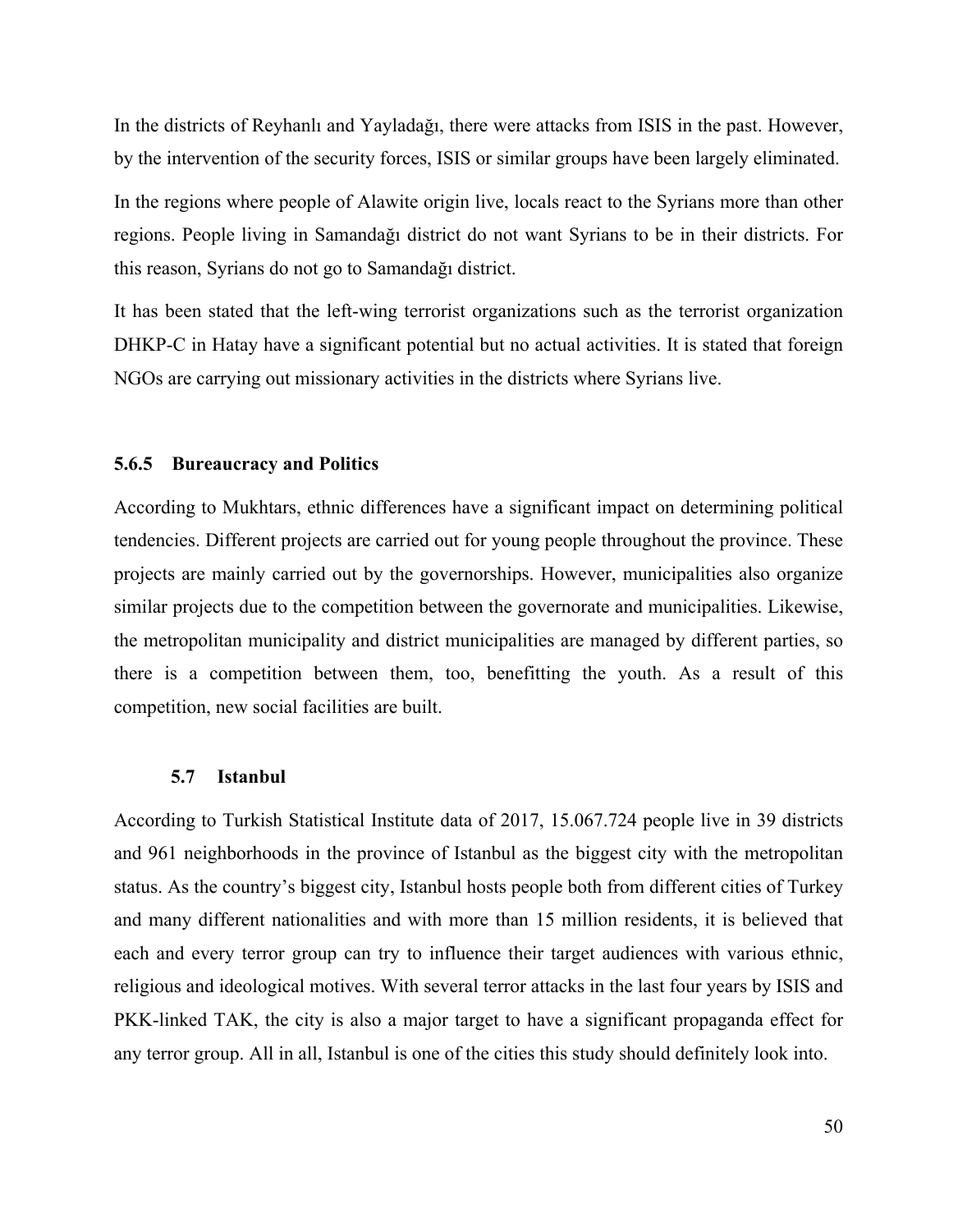# **5.7.1 Social Structure**

Istanbul is a metropolitan city that the population of many districts is quite a mix. It is known that the population in some neighborhoods of Istanbul was even larger than the average city population in Anatolia. Where neighborhoods are large and combined, it is stated that the neighborhood culture gradually begins to disappear and the problem of getting to know each other emerges.

Nevertheless, it is stated that residents in certain neighborhoods still appeal mukhtars to solve own problems. Mukhtars, stated that with the erosion of traditional social structure, the concept of family is weakening.

Mukhtars stated that, with the concentration of the Syrian population in Istanbul, cultural adaptation problems began to emerge in certain neighborhoods. At the same time, mukhtars stated that Istanbul faced various problems in terms of migration, and they stated that there is a n ongoing migration flow in some neighborhoods. General population and migration data of Istanbul province can be seen in the Table-8 below.

Mukhtars stated that the interaction between mukhtar and the residents has decreased as many legal and administrative documents can now be collected via the Internet. Therefore, mukhtars said that people (mukhtars and residents) have been losing their direct contact. Mukhtars expressed that the media has a significant impact on citizens.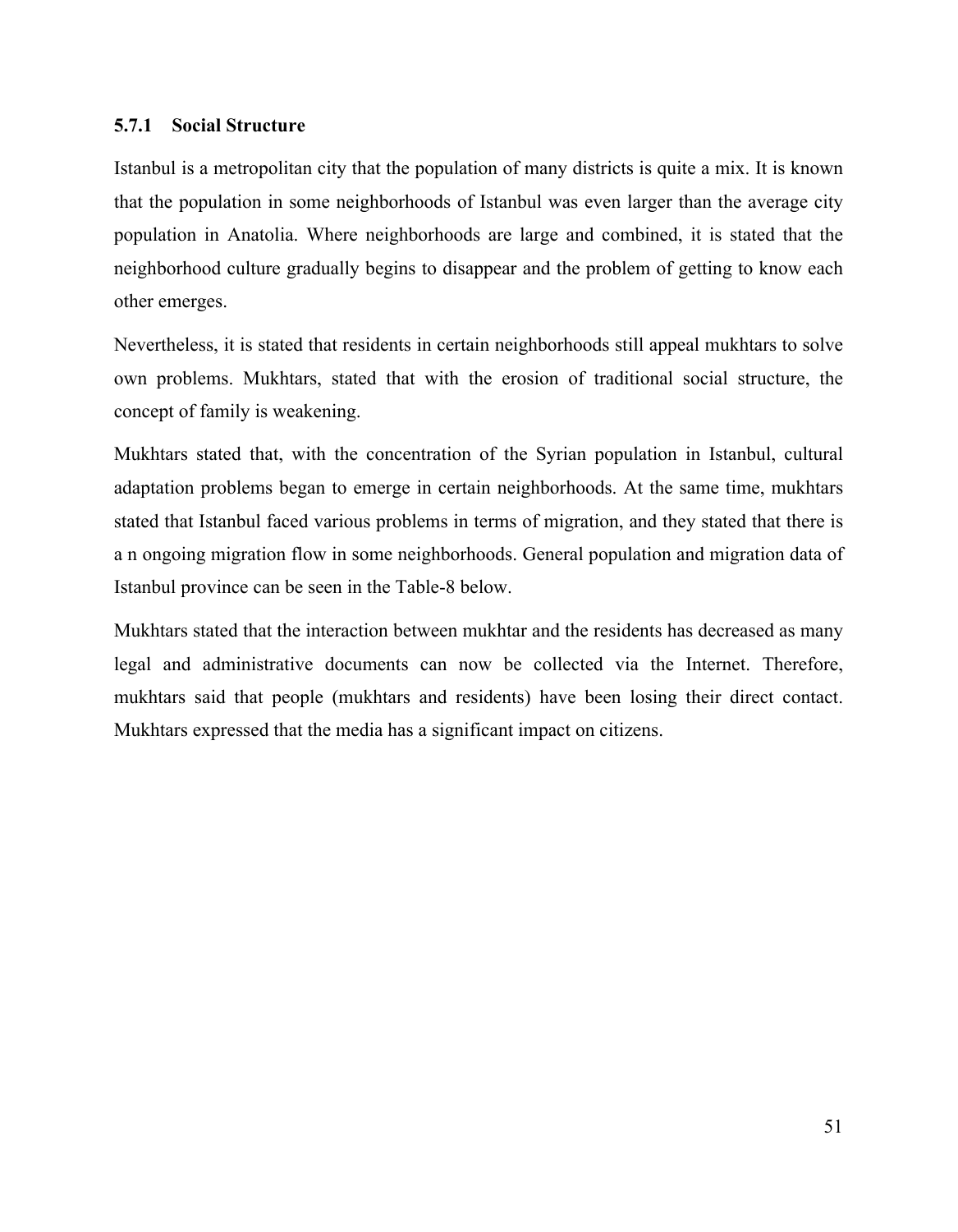| Year          | $ABPRS^{37}$<br><b>Population</b> | <b>Received</b><br><b>Immigration</b> | <b>Outgoing</b><br><b>Immigration</b> | <b>Net</b><br><b>Immigration</b> | <b>Net</b><br><b>Immigration</b><br>Speed $(\overline{\mathscr{C}_{o}})$ |
|---------------|-----------------------------------|---------------------------------------|---------------------------------------|----------------------------------|--------------------------------------------------------------------------|
| 2017-2018     | 15,067,724                        | 385,482                               | 595,803                               | $-210,321$                       | $-13,9$                                                                  |
| 2016-2017     | 15,029,231                        | 418,587                               | 422,559                               | $-5,972$                         | $-0,4$                                                                   |
| 2015-2016     | 14,804,116                        | 369,582                               | 440,889                               | $-71,307$                        | $-4,8$                                                                   |
| 2014-2015     | 14,657,434                        | 453,407                               | 402,864                               | 50,543                           | 3,5                                                                      |
| 2013-2014     | 14,377,018                        | 438,998                               | 424,662                               | 14,336                           | 1,0                                                                      |
| 2012-2013     | 14,160,467                        | 437,922                               | 371,601                               | 66,321                           | 4,7                                                                      |
| $2011 - 2012$ | 13,854,740                        | 384,535                               | 354,074                               | 30,461                           | 2,2                                                                      |
| 2010-2011     | 13,624,240                        | 450,445                               | 328,663                               | 121,782                          | 9,0                                                                      |
| 2009-2010     | 13,255,685                        | 439,515                               | 336,932                               | 102,583                          | 7,8                                                                      |
| 2008-2009     | 12,915,158                        | 388,467                               | 348,986                               | 39,481                           | 3,1                                                                      |
| 2007-2008     | 12,697,164                        | 374,868                               | 348,193                               | 26,675                           | 2,1                                                                      |

Table 8- Population and immigration data of the city of Istanbul

#### **5.7.1.1** *Youth and Women*

The number of choices and facilities for social and cultural activities for the young population in Istanbul is quite high compared to other cities. However, it is stated that the existence of social facilities that the youth can benefit from is based on the conditions of neighborhoods. Mukhtars stated that such facilities are important in preventing young people from being involved in crime and bad habits.

It is stated that the most important problems of the youth in Istanbul are unemployment and drug addiction problems. It is expressed that with the lack of unemployment and the lack of social facilities that young people can enjoy free of charge, these young people are likely to turn into focal points of all kinds of extreme ideas and groups.

 $\overline{a}$ 

<sup>&</sup>lt;sup>37</sup>Address Based Population Registration System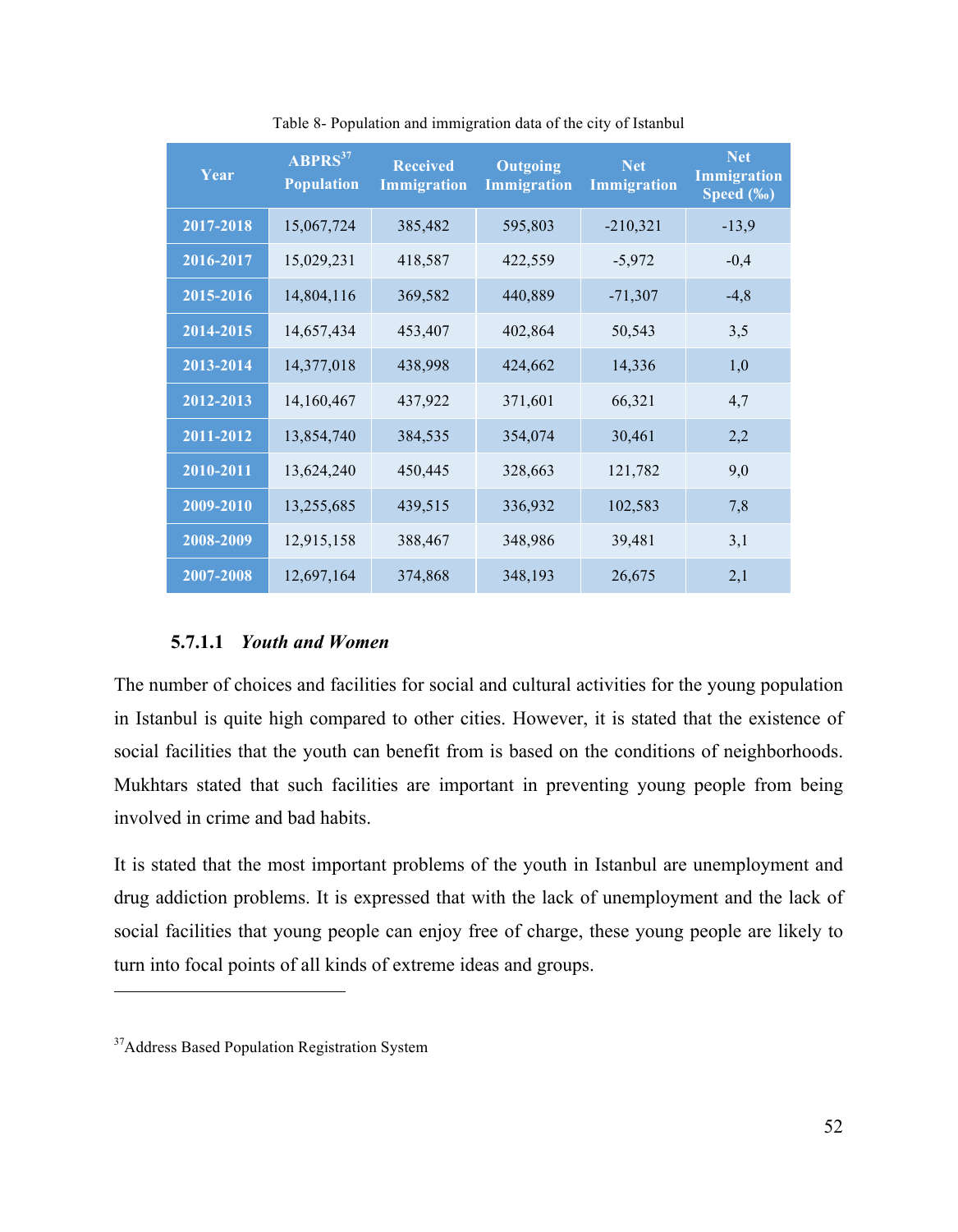However, despite all the shortcomings, it has been stated that the young people do not tend to go astray in the neighborhoods where the neighborhood culture is relatively protected, and they have no cultural dissonance problem.

There are courses for women in neighborhoods in general. While the social, cultural and economic patterns of Istanbul are quite different from other cities, it is stated that women's participation in social and economic life is more limited in neighborhoods where traditional lifestyle continues. In some neighborhoods women's participation in social life is low due to their high levels of involvement in in economic life.

## **5.7.1.2** *Foreigners*

It is stated that a significant part of the foreign population in Istanbul lives in Zeytinburnu, Fatih, and Bağcılar districts.

It is stated that there is no high risk of radicalization among Syrians, and they should not be seen as a key target audience for criminal organizations. However, it is stated that differences between Syrians and Turkish people at cultural and lifestyle level bear the risk for future tension. Mukhtars stated that the Syrians did not cause any problems in the neighborhood where the cultural structure is strong.

One of the main reasons for the reaction to the Syrians is that they are preferred by the enterprises because of cheap labor, and this encourages the already existing unemployment problem. Mukhtars said that residents think that "we are unemployed because of the Syrians". Mukhtar added that Syrians actually positively contribute to the existing labor shortages in the areas, where the local population does not work and/or does not want to work in particular jobs. The increase in rents in low-income neighborhoods also causes a reaction. Another reason for reaction to Syrians is the pressure on basic services such as education, health, municipal services. Local people think that because of the Syrians, the quality of education has fallen, the classes are crowded, and they are experiencing difficulties in getting health care. Finally, the local people think that the Turkish government and its authorities are more tolerant to the Syrians. However, despite all reactions to Syrians, it is stated that they do not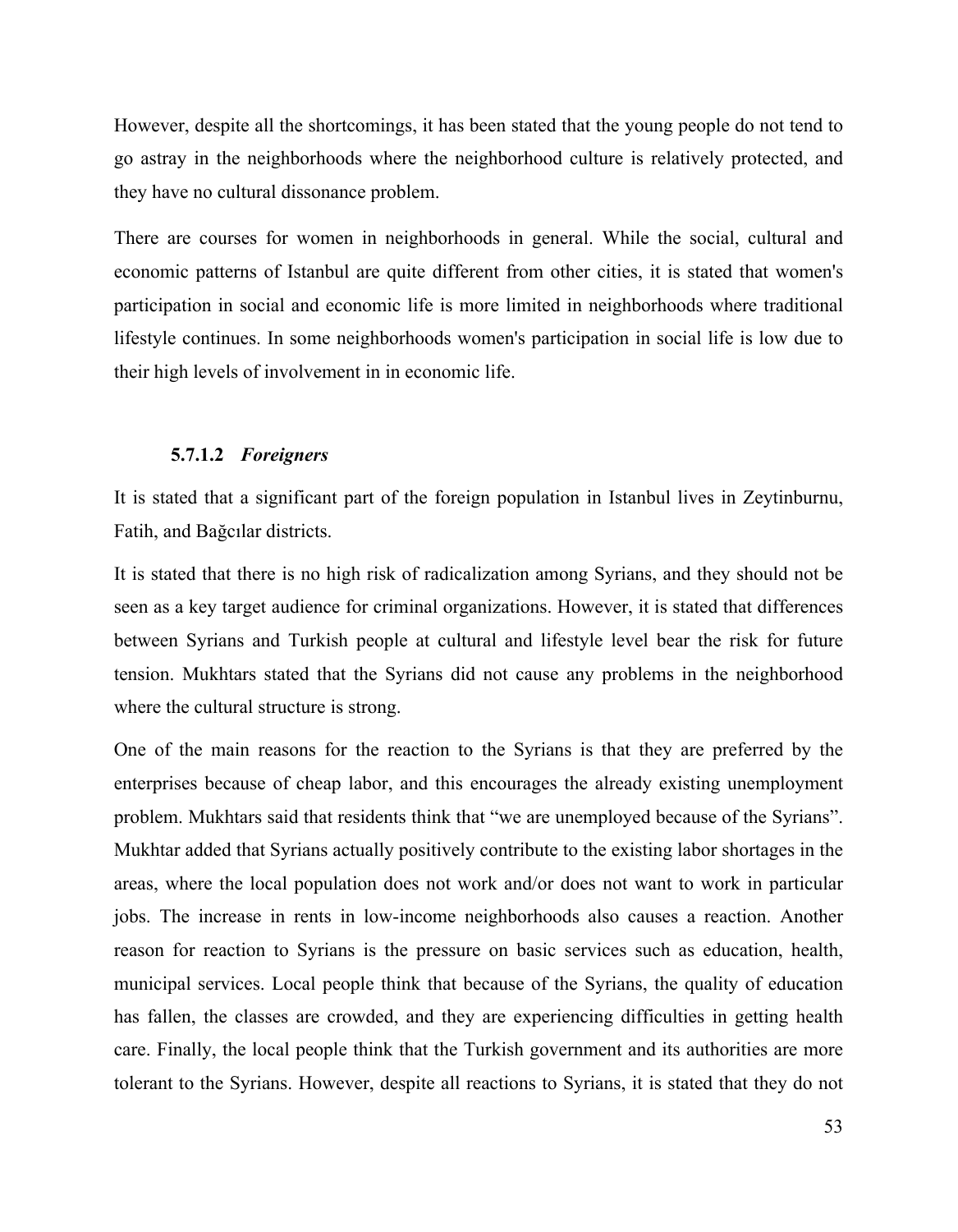infect crime, do not create a security problem except for small cases, and almost all are working.

The neighborhoods where foreigners live are naturally low-income ones, and the local population needs social assistance, too. Many locals believe that foreigners heavily benefit from social benefits due to international aid, while residents receive much less social assistance, causing inter-communal tension. It is stated that even if an asylum seeker/refugee committed a crime, no one could be identified, and no sanction could be imposed due to registration problems.

It was mentioned by mukhtars that there was a risk of religious radicalization among some of the foreigners who settled in Istanbul's low-income neighborhoods and that the associations established in some neighborhoods paved the way for this. It was stated that these associations carried out activities based on religious propaganda, but they started to disappear as a result of cooperation between mukhtars and law-enforcement agencies.

During the field research, in the Çırpıcı, Yeşiltepe, Nuri Paşa, and Sümer neighborhoods, where the foreigners live in the Zeytinburnu district, it is seen that the risk of radicalization among the foreigners from Central Asia is high. Also, it was stated that the ISIS terrorist who carried out the terrorist attack in Reina, Abdulgadir Masharipov, was also from one of these neighborhoods. In these neighborhoods, mukhtars said that there was a serious risk of religious radicalization among these communities. The risk of religious radicalization does not directly come from Central Asian people, but the Uzbek community in Istanbul is more vulnerable. Mukhtars added that some Afghans in Istanbul are taking part in various criminal organizations, in particular, the ones focusing on drug sales and human trafficking.

It was stated that the pressure of Turkish security units on these structures increased after the terrorist attack in the Reina nightclub and many associations were closed down and thus, the activities that prepared the ground for radicalization were tried to be eliminated.

It can be said that the risk of local reaction in neighborhoods, where foreigners live, is stemming from people's concerns for their own future. The current atitude does not turn into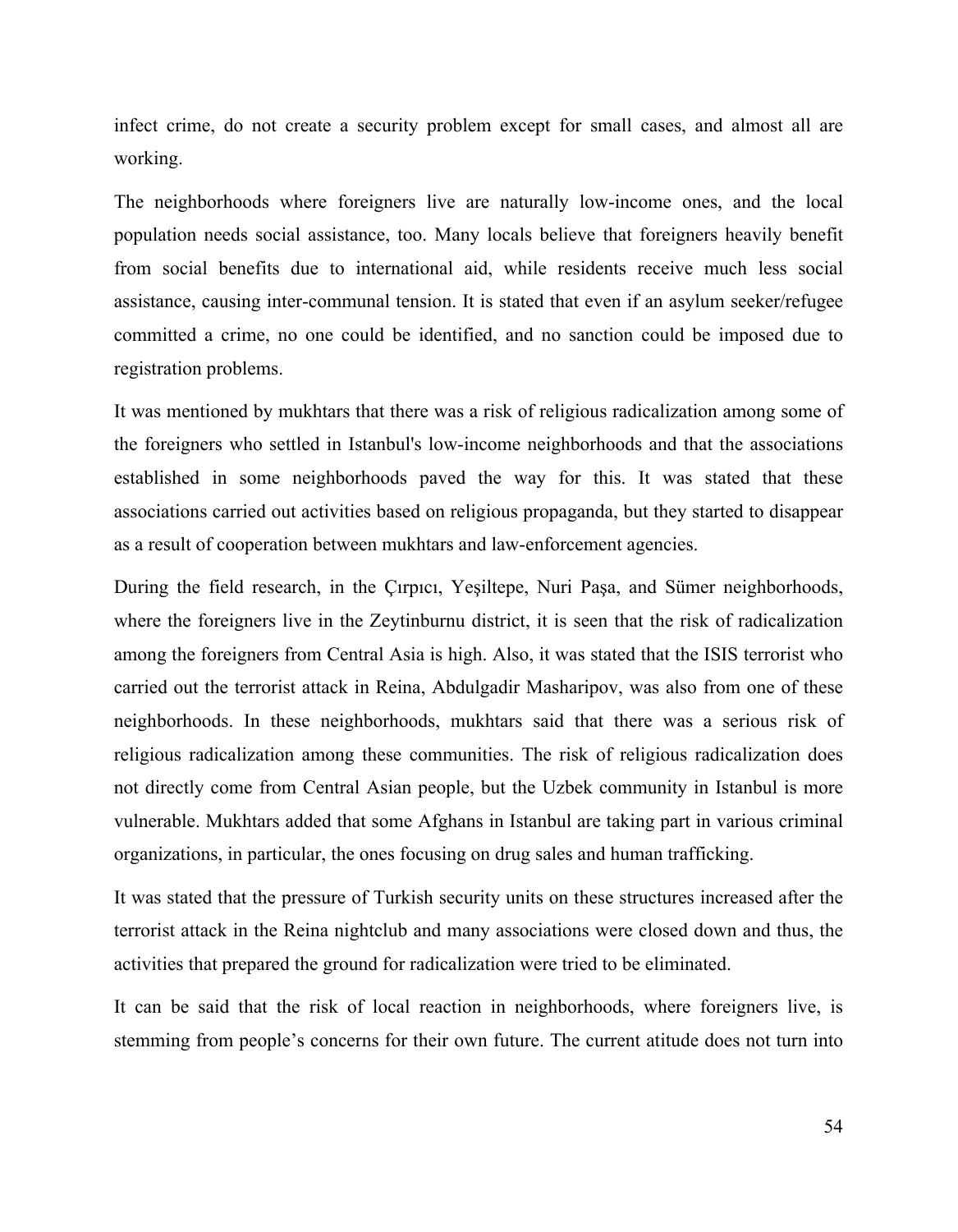any concrete action except for small incidents, but there is a very fragile ground for such a development.

### **5.7.2 Education**

Although mukhtars stated that children and young people have a high school attendance rate, this rate after high school depends on economic conditions in neighborhoods. However, as it can be seen in other cities, it was stated that Roma citizens had problems in their children's participation in the school, and they could not support their children due to economic difficulties.

Mukhtars stated that young people who have completed high school have started to work in small businesses in their neighborhoods if they cannot attend university. Mukhtars stated that courses for illiterate people were opened in their neighborhoods.

### **5.7.3 Economy**

In neighborhoods that have economically middle- and lower-income levels, it is stated that the economy consists of workshops is mostly unregistered. In some places, Syrians started to work in these workshops, and the labor force participation rate of Turkish citizens started to decrease. In certain neighborhoods, mukhtars stated that the unemployment problem is not so high, and that young people do not like the job because of their education levels and social status.

#### **5.7.4 Security**

Based on the fieldwork conducted in low-income neighborhoods in Istanbul, there was no direct radicalization risk among the local population. However, the number of foreigners/refugees in Istanbul has been increasing rapidly in recent years. It is stated that this increases the discomfort among the locals that might marginalize not only themselves but also the refugees.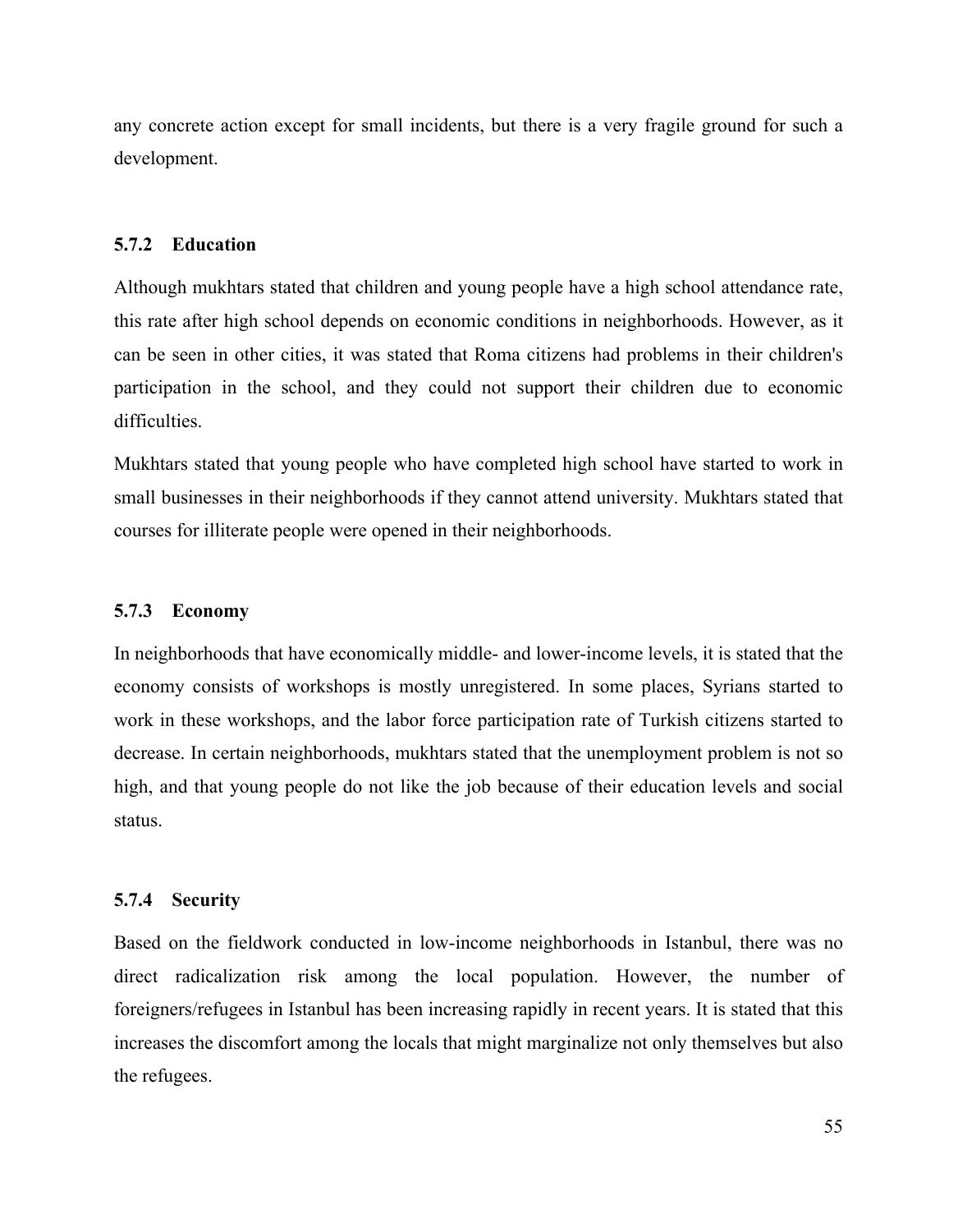The majority of the local population in Istanbul's low-income districts have settled in the city as a result of internal migration. Therefore, residents from different cities have different lifestyles and identities continue to live together in harmony. However, in certain cases, this causes tensions among the local people. The most important risk factor in this respect is the events among the Turkish and Kurdish people. In certain neighborhoods, there is a mutual distrust between the two groups, and this situation caused conflicts between the two communities in the past. In certain neighborhoods, it is stated that there is a small amount of PKK influence, some young people are radicalized and join the terrorist group.

One of the security risks in some neighborhoods in the Kartal district of Istanbul is the tendency of young people with radical leftist ideas to turn to leftist terrorist groups. In this context, a certain number of the youth support the legally marginalized left-wing political parties, while some others join in left-wing terrorist organizations such as TIKKO and DHKP-C. One of the factors that are effective in the process of intensifying the polarization among young people and their tendency towards radical left groups in Istanbul is the intensive use of social media. According to the local officials who were interviewed, the discussions of the youth on social media have intensified especially after the Gezi protests, and this has fueled the polarization.

Recently, it is said that law enforcement agencies have increased their control over the use of social media and the situation calms down with prevention or elimination of hate speech. Another factor related to the inclination of young people towards radical leftist organizations is related to identity. In this context, it is seen that especially the young people living in the predominantly Alawite neighborhoods and having a feeling of exclusion as economic and identity have tended to join such groups.

The foreign population is increasing in the districts with a low-income level, such as Zeytinburnu and Fatih. This situation causes the change in social texture in the neighborhoods where the foreign population is also present, and the local people find their way out of their neighborhood. Consequently, certain neighborhoods in Istanbul are now becoming the places where foreigners live, where the local people feel unfamiliar, and when they find the opportunity to leave, the locals mostly take their chances.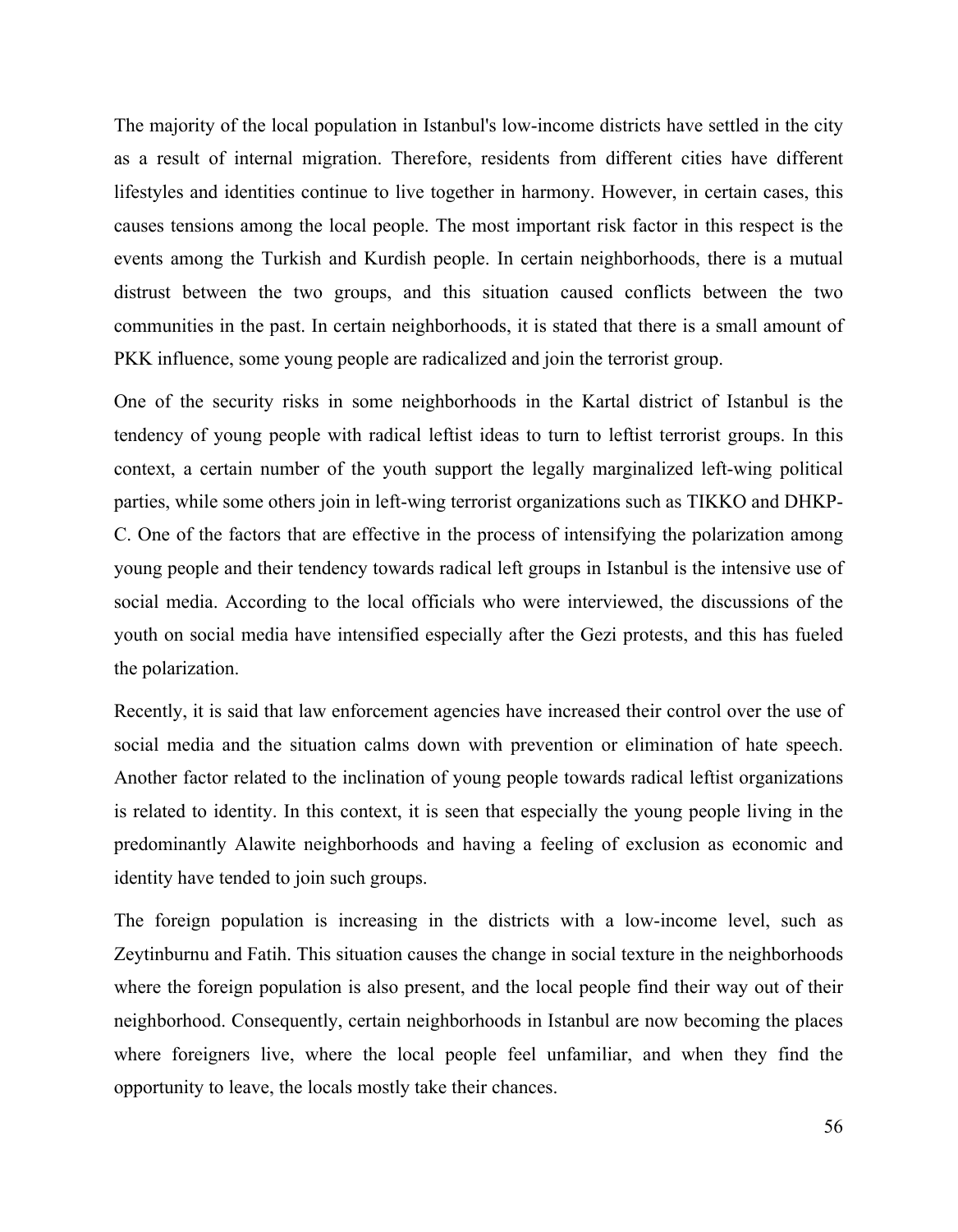According to the statements of the local authorities interviewed, within a few years, foreigners will fully be inhabited in some neighborhoods. Another finding related to this issue is that the problems of the local people has become of secondary significance with the increase of the foreign population in recent years and the local people who have different identities develop a common reaction against foreigners. Mukhtars stated that the conflict between the people, who came from different parts of Turkey, became of secondary importance, and now local people with different identities have begun to take a common stance against refugees. Therefore, it can also be said that the increase in foreign population in Istanbul results in reducing the tensions between the local people with different ethnic backgrounds.

Mukhtars stated that drug addiction is an important problem, both in the neighborhoods that can be defined as the center of Istanbul and in the middle-upper income level or the lowerincome level neighborhoods. Thanks to the collaboration between local authorities and lawenforcement agencies, drug networks have been largely neutralized, but drug trafficking and drug addiction are still considered as a major issue needs to be tackled.

# **5.7.5 Bureaucracy and Politics**

Mukhtars have a high level of awareness regarding social and security-related problems in their neighborhoods, and they have a quite close contact and collaboration mechanisms with law-enforcement agencies. It was stated that the communication and cooperation between the local authorities and the law-enforcement agencies in Istanbul was very good, resulting in a significant reduction in the crime rates, the destruction of the networks and the drug gangs.

Mukhtars, who stated that they did not encounter big problems in terms of participation in the political field, emphasized that every ideology or set of thought can live together in their neighborhoods, but some extreme ideologies and ideas can jeopardize this.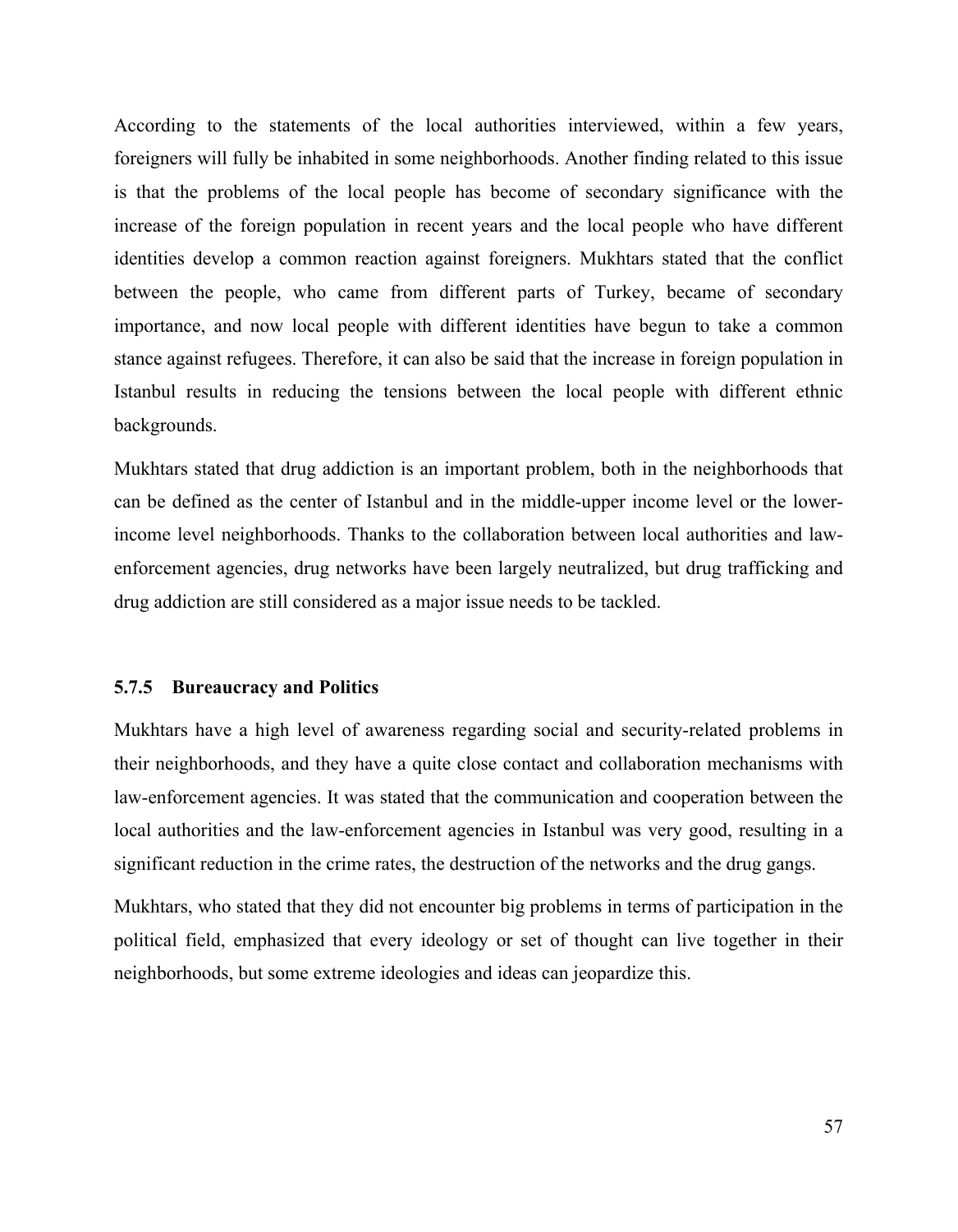# **5.8 İzmir**

According to Turkish Statistical Institute data of 2018, 4.320.519 people live in 30 districts and 1298 neighborhoods in the city of İzmir. İzmir is Turkey's third biggest city y. There is a growing foreign population in the city of which the majority are Syrians, and many want to seek asylum in Europe after the war started in Syria. Also, the city has an ethnically diverse structure because of the migration flows from the east of Turkey. So, because of heterogeneous demography in the city, and increasing foreign population, it was important to conduct a field study in İzmir.

## **5.8.1 Social Structure**

Table 9- Population and immigration data of the city of İzmir

| Year      | ABPRS <sup>38</sup><br><b>Population</b> | <b>Received</b><br><b>Immigration</b> | <b>Outgoing</b><br>Immigration | <b>Net</b><br>Immigration | <b>Net</b><br><b>Immigration</b><br>Speed (‰) |
|-----------|------------------------------------------|---------------------------------------|--------------------------------|---------------------------|-----------------------------------------------|
| 2017-2018 | 4,320,519                                | 130,092                               | 117,113                        | 12,979                    | 3.0                                           |
| 2016-2017 | 4,279,677                                | 127,394                               | 102,776                        | 24,618                    | 5.8                                           |
| 2015-2016 | 4,223,545                                | 122,668                               | 98,902                         | 23,766                    | 5.6                                           |
| 2014-2015 | 4,168,415                                | 126,238                               | 105,389                        | 20,849                    | 5.0                                           |
| 2013-2014 | 4,113,072                                | 124,439                               | 101,447                        | 22,992                    | 5.6                                           |
| 2012-2013 | 4,061,074                                | 113,673                               | 99,681                         | 13,992                    | 3.5                                           |
| 2011-2012 | 4,005,459                                | 105,804                               | 95,954                         | 9,850                     | 2.5                                           |
| 2010-2011 | 3,965,232                                | 110,364                               | 101,420                        | 8,944                     | 2.3                                           |
| 2009-2010 | 3,948,848                                | 111,255                               | 99,775                         | 11,480                    | 2.9                                           |
| 2008-2009 | 3,868,308                                | 116,390                               | 89,517                         | 26,873                    | 7.0                                           |
| 2007-2008 | 3,795,978                                | 117,067                               | 89,819                         | 27,248                    | 7.2                                           |

<sup>38</sup>Address Based Population Registration System

 $\overline{a}$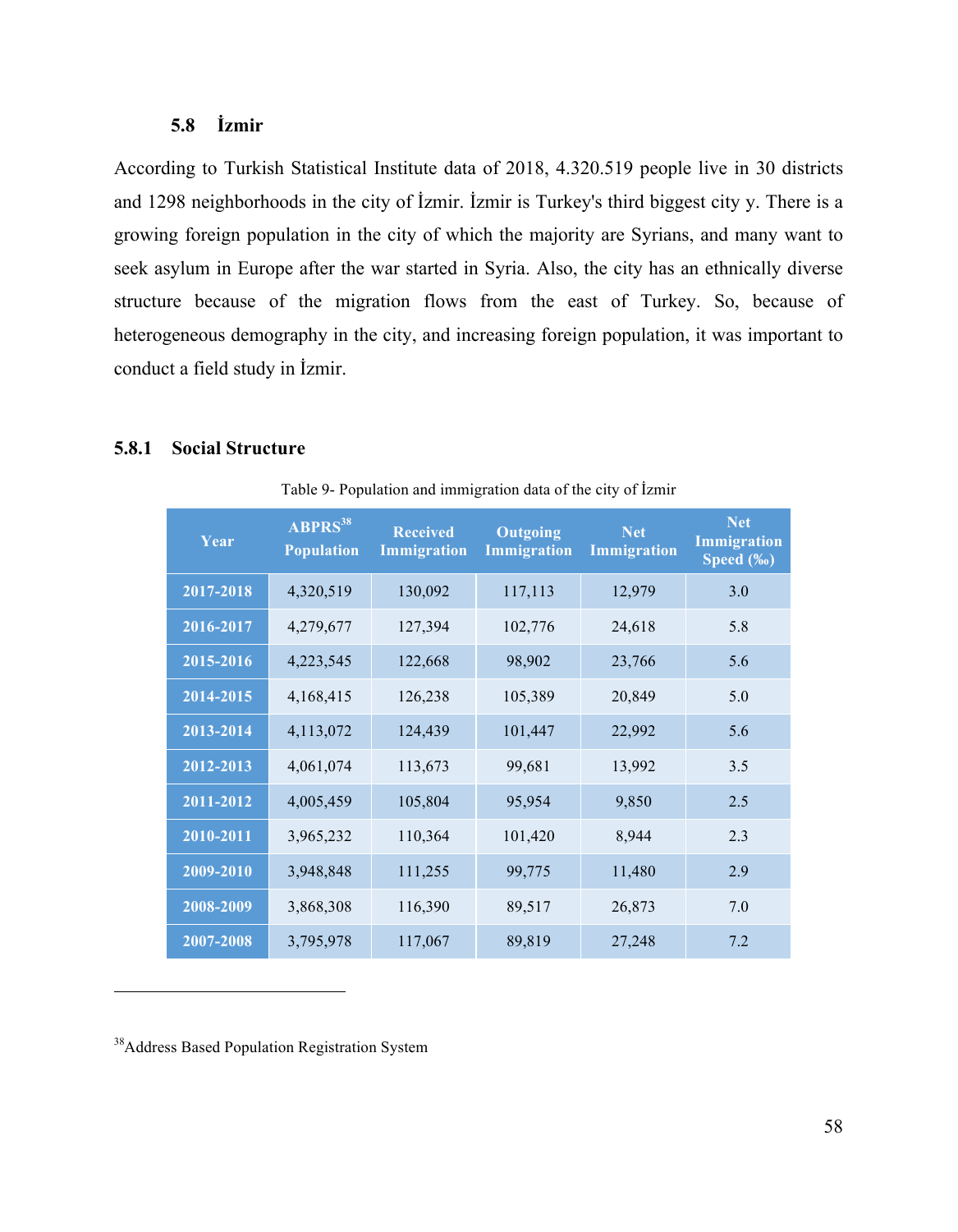Since Izmir attracts migration flows both from inside and outside of the country, there are neighborhoods where different ethnic or religious identities and cultural backgrounds live together. Among these different social segments, the problem of social cohesion continues. It is stated that there is social polarization in neighborhoods where immigrants from the Balkans and east of Turkey live together. Mukhtar stated that there is Alawite population in certain neighborhoods and extreme leftist groups try to reach out to the Alawite youth. Religiousbased radicalization risk was observed to be quite low.

## **5.8.1.1** *Youth and Women*

The biggest social problem among young people in Izmir is unemployment and drug addiction, which is in an increasing tendency. This problem is at the forefront of Izmir's lowincome districts and the districts where migrants predominantly live. The police forces have been actively involved in the prevention of drug addiction in the last year. Recently, people involved in drug trade were arrested, and criminal organizations were eliminated to a large extent. In this way, the visibility of drug addicts has decreased. One of the most important shortcomings in the suburbs is that social facilities are either insufficient or non-existent. In some neighborhoods, schools are inadequate, but this does not prevent school-age students from continuing their education. It is stated that the participation rate in education is high even in the neighborhoods where there is a low-income population.

# **5.8.1.2** *Foreigners*

In Izmir, refugees/asylum seekers are mostly concentrated in certain neighborhoods of Konak, Buca, and Bornova. The most densely populated neighborhoods are Mustafa Kemal, İnönü, Göksu, Fırat, Tan, Pınarbaşı, Altınordu, Mirali, and Yeşilbağlar. The common feature of these neighborhoods is that the rents are cheap, and they are the neighborhoods where the textile companies intensively operate.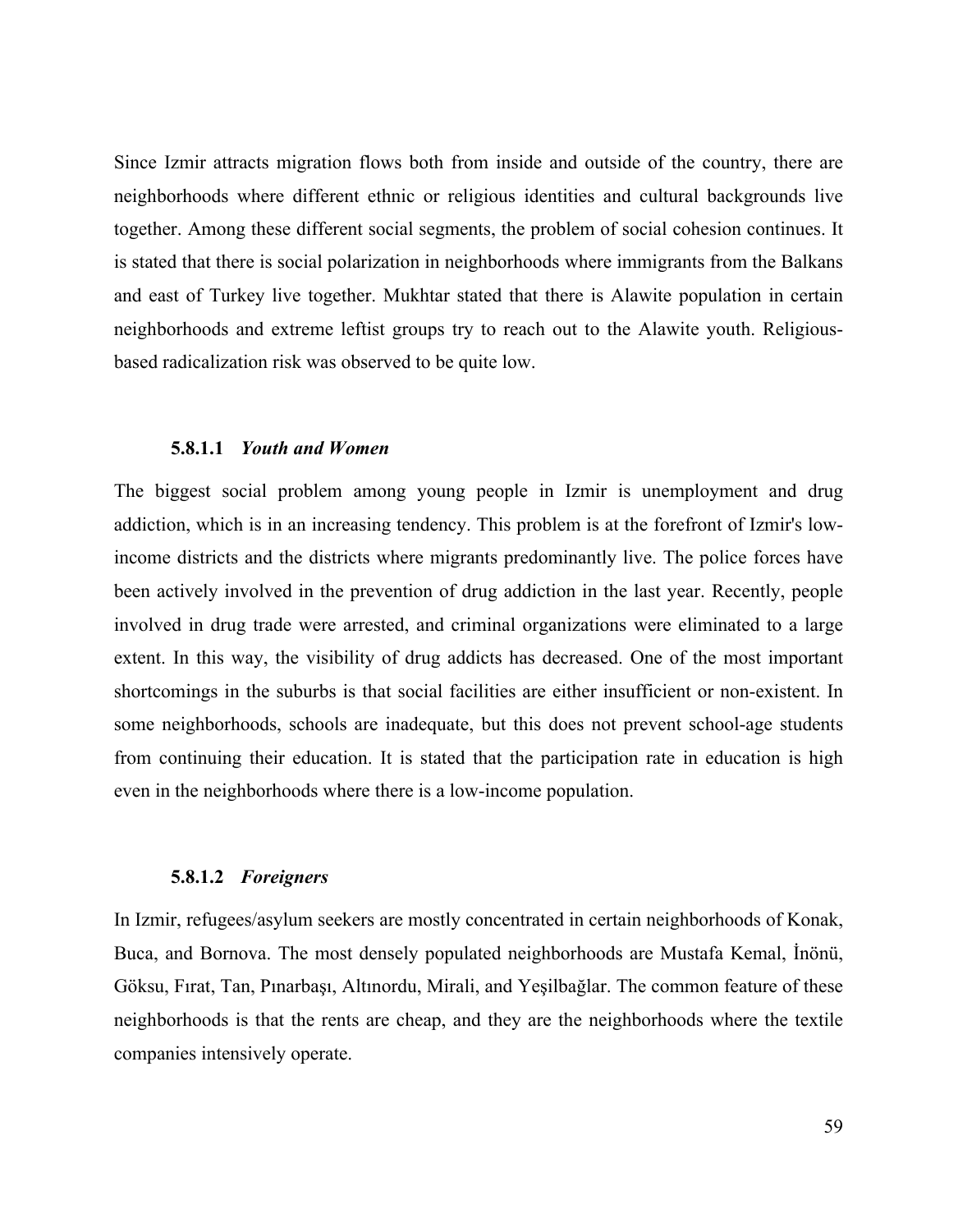The main reasons behind the choice of İzmir is that as a metropolitan city, living is cheaper than Istanbul, more job opportunities in the textile industry can be found, illegal passage to Europe is easier through sea route. In the past, many foreigners chose to stay in this city after coming to Izmir instead of going to Europe. Although there is a tendency to migrate to Europe by 2016, it is said that this trend has ended, and most refugees have become permanent residents. However, illegal immigration efforts continues as mukhtars stated.

There are several reasons of rising discontent towards the Syrians where they intensively live. In the first place, problems are arising from the Syrians' lifestyle and cultural differences. Residents say that Syrians do not comply with the general rules of cleanliness, they roam the streets, they make a lot of noise, and they "occupy" parks. It is stated that Syrians act together against the local population, they are displaying solidarity and not acting as a guest in Turkey. The Syrians were accepted and supported by the local people at first. Changing attitudes of the Syrians, according to many mukhtars resulted in a growing tension among the locals. The most typical example of minority solidarity is that Syrians are very well organized through social media, and when they have a debate/fight between a Syrian and a Turkish citizen, they can gather in a very short period of time and act together against the Turkish citizen.

The second reason for local discontent with the Syrians is economical. Mukhtars stated that "the idea of Syrians taking our jobs as a cheap labor force" is common among local residents. However, if Syrians suddenly withdrawn from the labor market, it is mentioned that there will be a major economic problem. Another factor related to the economic dimension is that Syrians open offices and establishments, affecting the businesses of the local shop owners negatively. As mukhtars who are also businessmen stated, their workplaces are about to go bankrupt and therefore they are very critical of the presence of Syrians. According to this idea, Syrians only shop at the shops opened by Syrians, and the Syrian business owners sell their products at lower prices because they do not pay taxes and they can be preferred by local people. The local artisans say that they are subject to all rules and regulations, that they face a risk of bankruptcy if they fail to provide a single document whereas public institutions are extremely tolerant towards the Syrian tradesmen. Another economic factor is that although the Syrians receive social assistance from the state, the local poor people cannot utilize these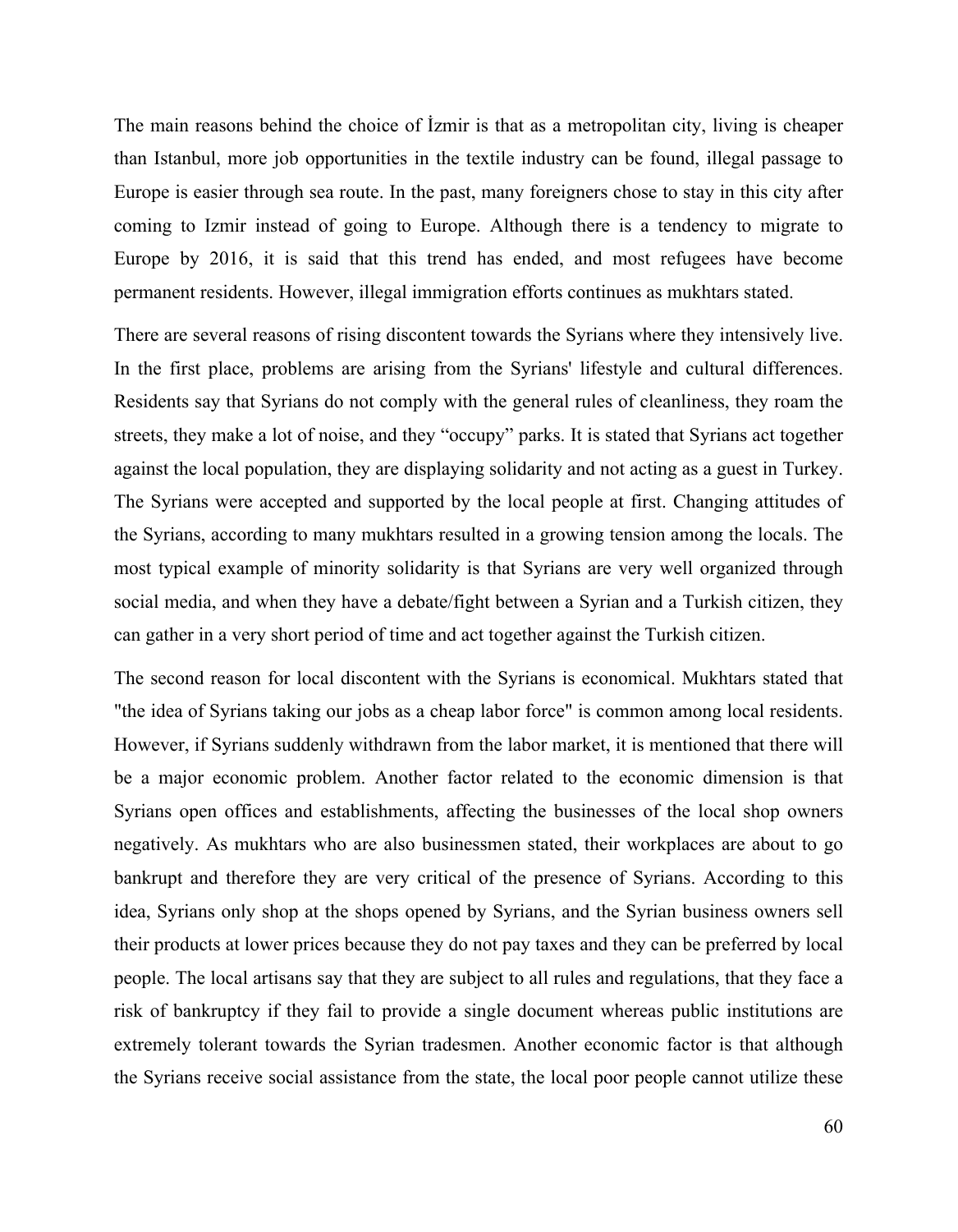benefits at all. Another source of discontent stems from positive discrimination applied to Syrians is expressed by Kurdish citizens. The people of Kurdish origin says they are subject to terrorism-related accusations if they have Kurdish signs in their shop, whereas all Syrians were very comfortable using Arabic signs in their workplaces.

Another problem related to Syrians is that they cause a decrease in the quality of basic services, especially in education. When Syrian children are at the age of the primary school, they are receiving Turkish education in public schools. Therefore, it is said that the number of students in the classes increased and the quality of education decreased. . One of the most serious social consequences of Syrian migration is the relocation of the local people to different neighborhoods. If this trend continues, some neighborhoods and districts, where only Syrians and foreigners live, will emerge. The response to foreigners in Izmir is not limited to Syrians. In the suburbs of Izmir, Afghan and African foreigners live. The local people say that foreigners have no record, they settle in their neighborhoods, they do not know who they are, and this creates a feeling of insecurity among the public.

As of now, there is a negative approach towards Syrians among the local population, but it does not turn into violence. However, the potential for such a possibility should be recognized and necessary steps needs to be taken as soon as possible. So far, examples of inter-communa tension have been experienced only in the neighborhoods of Pınarbaşı and Göksu.

There was no risk of radicalization among Syrians in general. The main reason is that almost most of the Syrians are actively in the job market and had to focus on their living. In addition, the process of integration of Syrians benefit from the presence of NGOs working on the improvement of the conditions of refugees. These NGOs carry out projects in the areas of language education, cultural adaptation, and participation in the labor market. These projects play a critical role in terms of the integration of Syrians into Turkish society.

Despite all the risk factors, it was stated by all mukhtars that there is no risk of radicalization among youth even in the suburbs in Izmir. One of the most important reasons for this is that the family structure is strong, and the control of the family elders on their children is high. The risk of radicalization among foreigners, especially Syrians, as well as local people, is also regarded low by mukhtars. Most of the Syrians are employed and in the process of being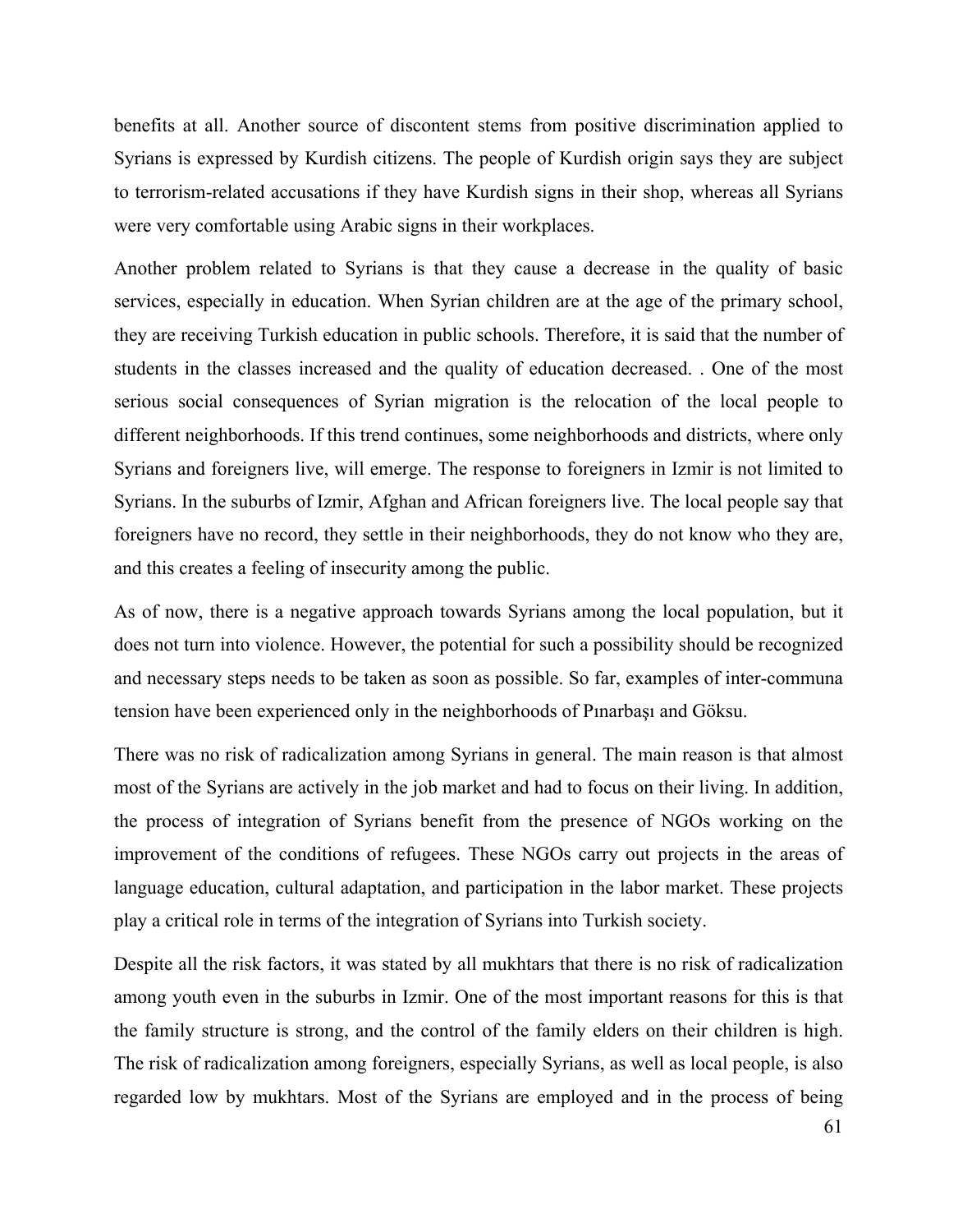integrated into Turkish society both culturally and economically. In a few neighborhoods in Izmir, there was polarization based on some ethnic-religious differences among the local population, but it did not turn into a conflict, and there was no tendency towards radical ideas among young people despite all social problems.

## **5.8.2 Education**

Mukhtars, who stated that there were problems in terms of access to education, stated that there is a significant issue in the neighborhoods where Roma citizens live. A mukhtar said that he is Roma himself and added that "we fight for bread, and we cannot support our children's further level of education because of our economic weakness". Mukhtars stated that Roma people think that even if Roma youth completed their higher education, they face serious problems in employment phase of their career. However, mukhtars said that Roma people do not show any tendency towards violent extremism.

In some schools where Syrians participated in education, it was stated that there were tensions based on hate speech among children and they can also affect their parents. Still no major violent incident has been recorded so far.

# **5.8.3 Economy**

Izmir, which is a quite important city for the Turkish economy, also enjoys close proximity to the large industrial cities such as Manisa as a major port and industrial city. However, when the Syrians started to work in the city, especially in the industrial zones, many Turkish citizens started to lose their jobs. It was also stated that many young people who struggled to have access to the employment market direct their anger towards the Syrians due to their unemployment after graduation.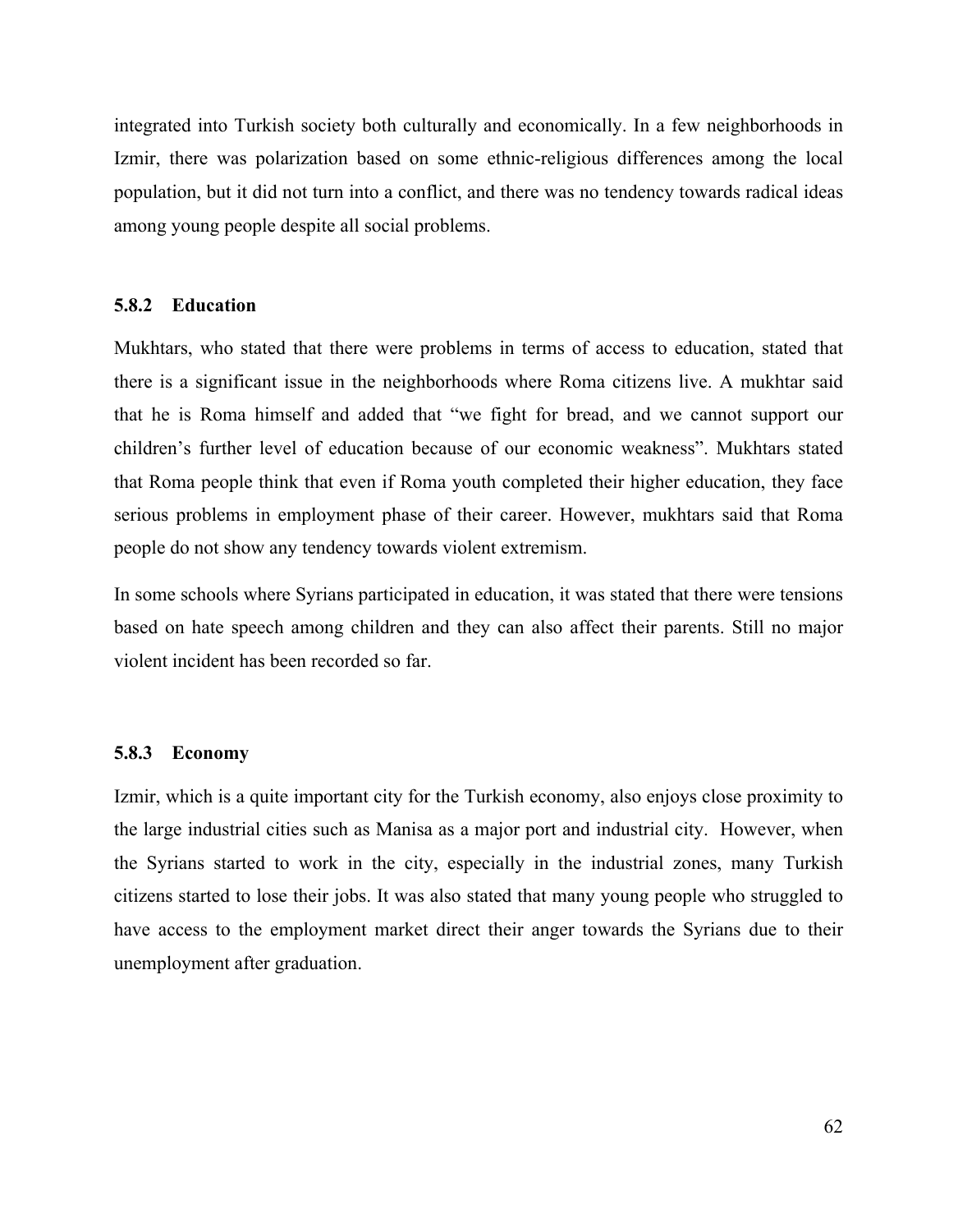### **5.8.4 Security**

The biggest security problem is drug addiction according to the interviews in Izmir. After Süleyman Soylu became the Minister of Interior Affairs, mukhtars stated that the lawenforcement agencies were made considerable progress in the fight against drug addiction. Mukhtars stated that they know who is addicted and who is conducting drug trade with whom in their neighborhoods and such persons are also prone to criminal organizations.

The second major problem arises from hatred and anger towards Syrians. Mukhtars stated that young people are increasingly angry with the cheap labor force created by Syrians and this bears a high risk for inter-communal tension in the future.

## **5.8.5 Bureaucracy and Politics**

Mukhtars stated that they could easily complain about the problems to law-enforcement agencies and the civil administration. There is strong and uninterrupted communication line among sides. They stated that they did not receive the necessary support from politicians though. Mukhtars added people think that they were not adequately represented in political life. According to mukhtars, people feel that they remembered by local and national politicians only during pre-election periods.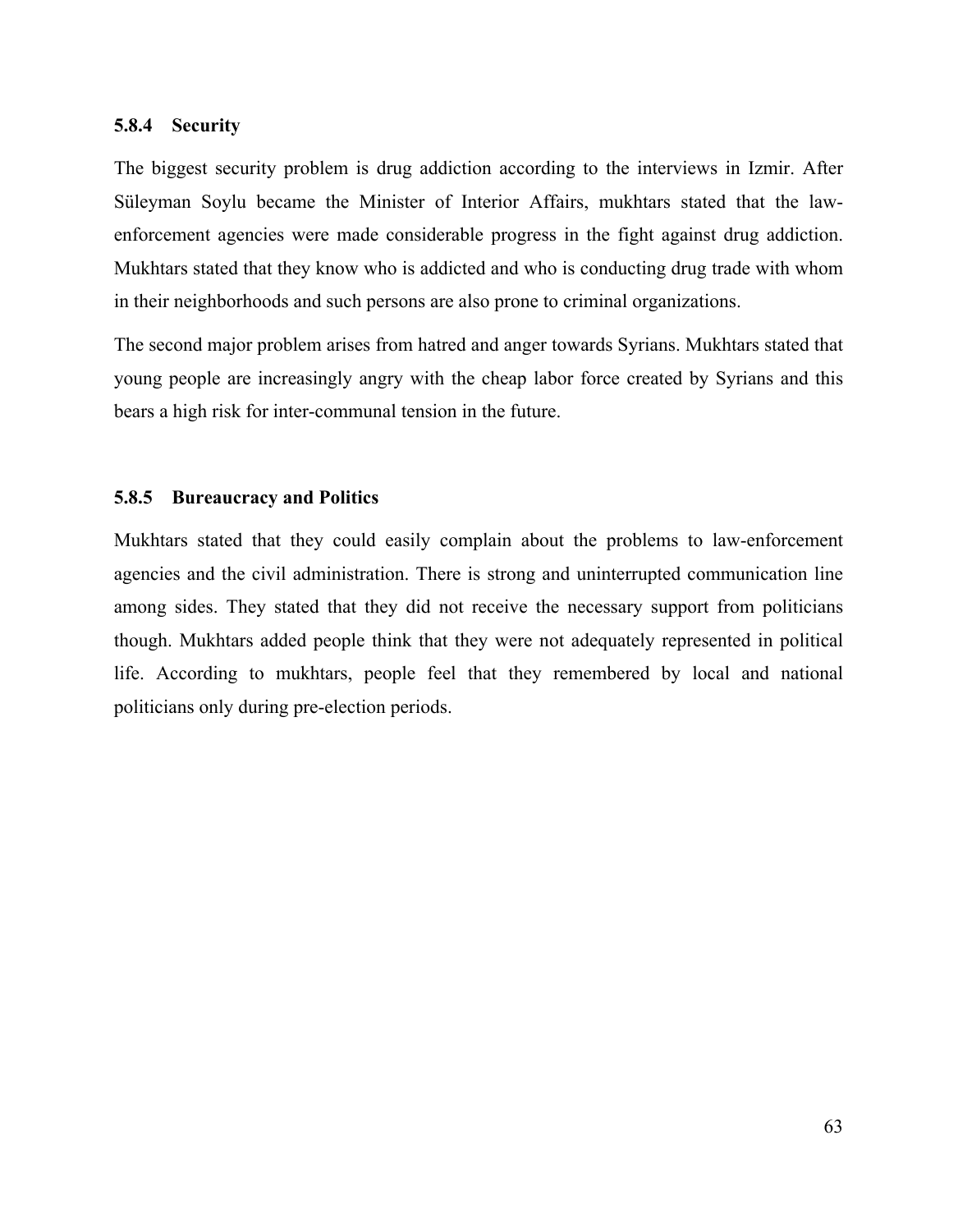### **5.9 Konya**

According to Turkish Statistical Institute data of 2018, 2.205.609 live in 31 districts and 1154 neighborhoods in Konya. As one of the most important cities of Anatolia during the Seljuki and Ottoman eras, Konya even acted as the capital city in the Seljuki period and today stands out as a city of agriculture, industry and education. The city is known with its dominant conservative culture. Although extremist religious groups have chosen Konya as a potential source of human resources, Konya did not provide them with such a fertile ground they expected.

## **5.9.1 Social Structure**

Many people migrated from districts of Konya to city center and countries such as Germany, France, the Netherlands, and Sweden.. Mukhtars imply that migrated people cannot find work or are unable to complete education in Turkey. Therefore, the population in the villages is decreasing. For the last two years, social facilities have been built to enable the socialization of people in Konya. However, it was stated that the facilities are not sufficient.

Incoming migrants mostly come to work in the construction sector. These immigrants, such as foreign migrants, affect the traditions of the city. It is also stated that the rapid increase in the population of the city and migrants caused problems in hospitals and infrastructure. In the neighborhoods of the city that have undergone an urban transformation, it is stated that Syrian and Afghan migrants begin to settle in the places abandoned by the local population.

The population in Cihanbeyli district is not as homogeneous as the demography in the central districts. Mukhtars say that approximately 70% of the population of the district is composed of Kurds. Although there is no ethnic problem among Turks and Kurds in the district, kinship ties have been established by marriage. It was stated that approximately 100 Syrian families were living in the district.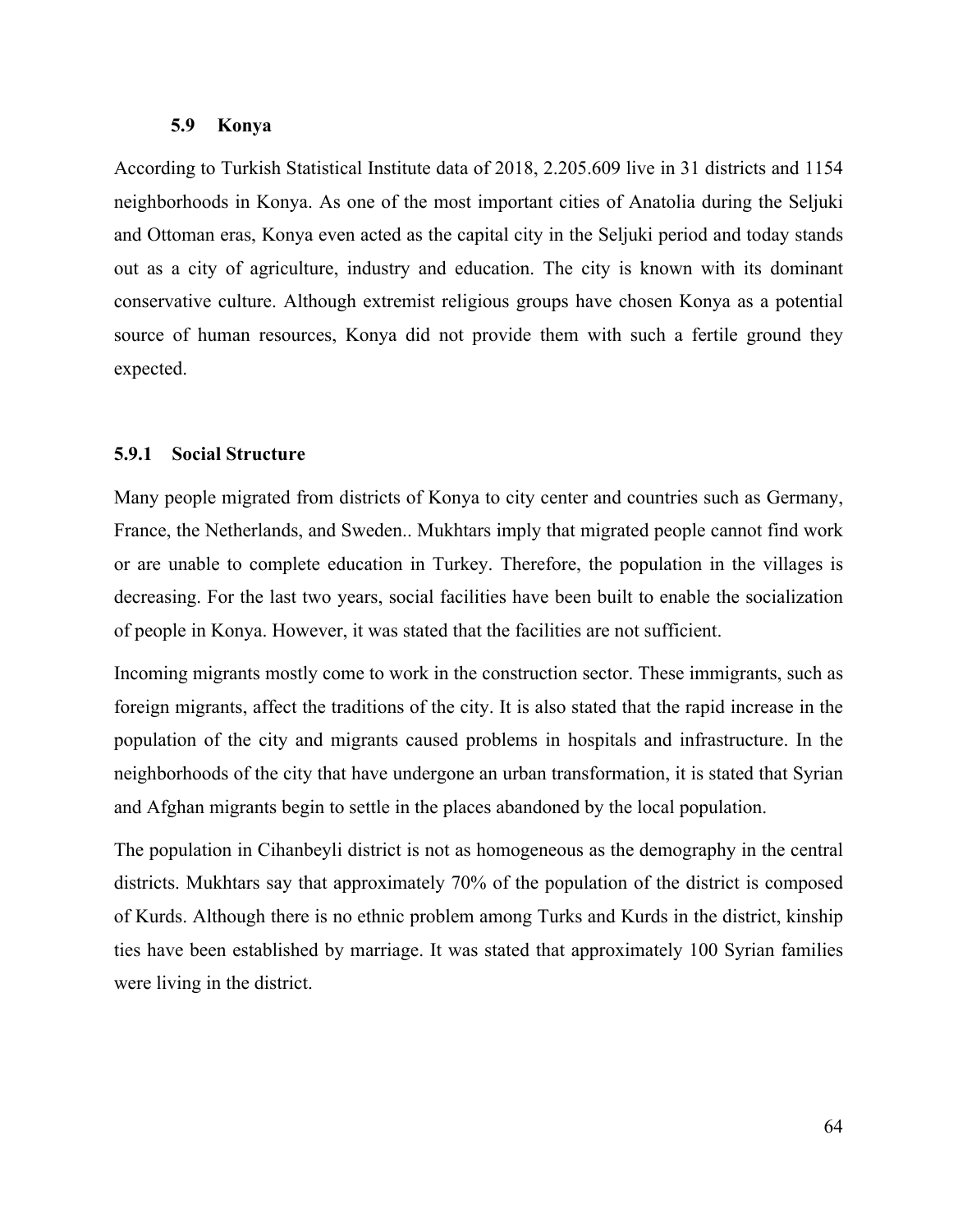| Year      | <b>ABPRS</b> <sup>39</sup><br><b>Population</b> | <b>Received</b><br><b>Immigration</b> | <b>Outgoing</b><br><b>Immigration</b> | <b>Net</b><br>Immigration | <b>Net</b><br><b>Immigration</b><br>Speed (%o) |
|-----------|-------------------------------------------------|---------------------------------------|---------------------------------------|---------------------------|------------------------------------------------|
| 2017-2018 | 2,205,609                                       | 58,300                                | 60,571                                | $-2,271$                  | $-1.0$                                         |
| 2016-2017 | 2,180,149                                       | 53,007                                | 56,594                                | $-3,587$                  | $-1.6$                                         |
| 2015-2016 | 2,161,303                                       | 56,500                                | 54,712                                | 1,788                     | 0.8                                            |
| 2014-2015 | 2,130,544                                       | 56,817                                | 57,056                                | $-239$                    | $-0.1$                                         |
| 2013-2014 | 2,108,808                                       | 55,798                                | 55,453                                | 345                       | 0.2                                            |
| 2012-2013 | 2,079,225                                       | 51,080                                | 55,006                                | $-3,926$                  | $-1.9$                                         |
| 2011-2012 | 2,052,281                                       | 51,981                                | 48,313                                | 3,668                     | 1.8                                            |
| 2010-2011 | 2,038,555                                       | 52,134                                | 54,533                                | $-2,399$                  | $-1.2$                                         |
| 2009-2010 | 2,013,845                                       | 47,901                                | 56,729                                | $-8,828$                  | $-4.4$                                         |
| 2008-2009 | 1,992,675                                       | 46,042                                | 51,006                                | $-4,964$                  | $-2.5$                                         |
| 2007-2008 | 1,969,868                                       | 45,502                                | 56,760                                | $-11,258$                 | $-5.7$                                         |

**Table 10**- Population and immigration data of the city of Konya

# **5.9.1.1** *Youth and Women*

Mukhtars stated that the participation rate of the youth in education is high, and the social opportunities of the city are increasing day by day, but the unemployment problem is an important problem. Although the city has a large capacity in terms of industry, it is not seen sufficient. Since the city is also home to several universities, it is stated that the young population is prominent and circulating. Mukhtars, who stated that university students were

 $\overline{a}$ 

<sup>&</sup>lt;sup>39</sup>Address Based Population Registration System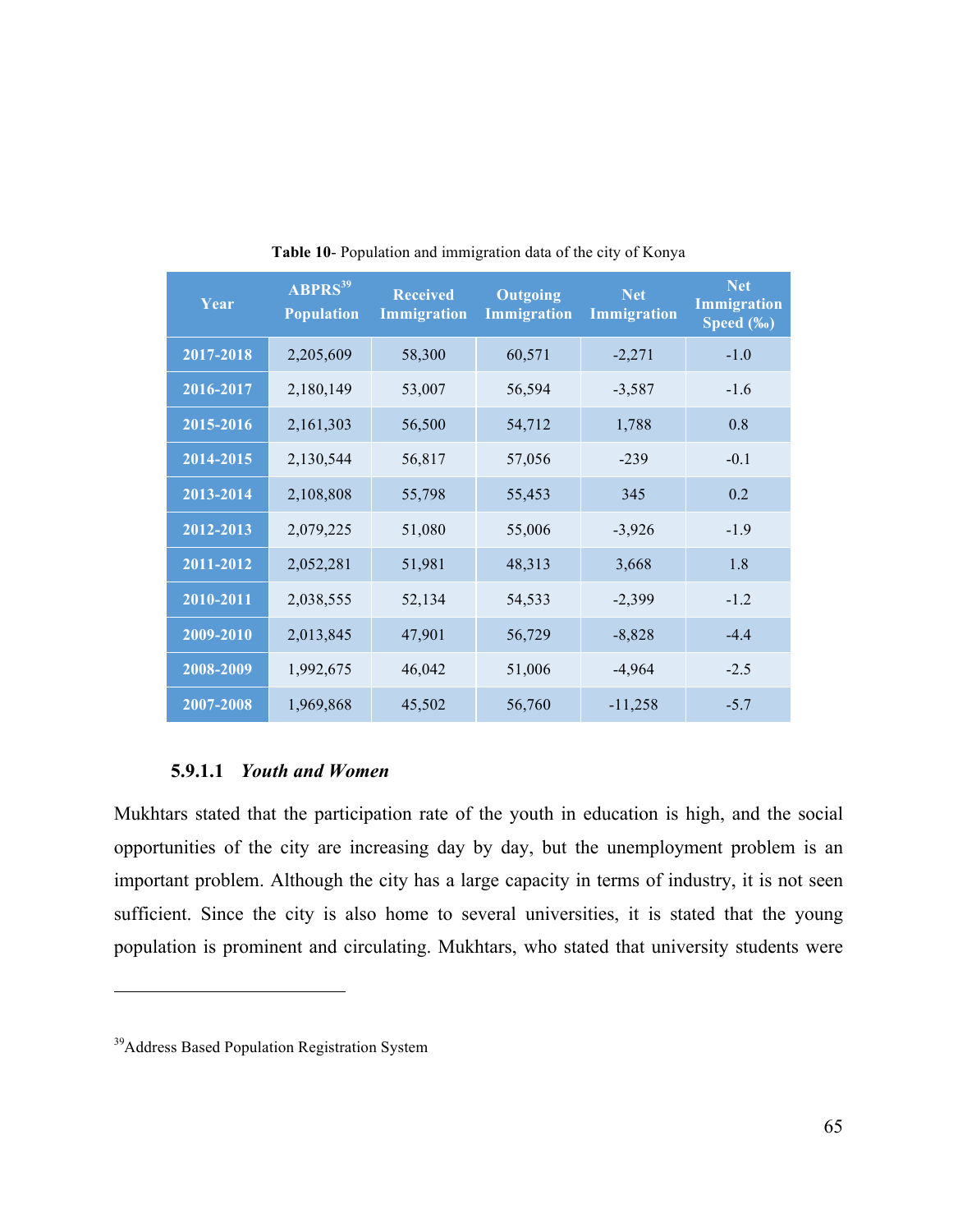concentrated in certain neighborhoods, said that students not visited so much mukhtars' office, because of e-government application. Therefore, they stated that they could not say anything about young people in their neighborhood.

Since the city has a traditional structure, it has been stated that the position of women in daily life changes according to the economic situation of the neighborhoods. However, it is stated that the number of the clubs  $(lokal/dernek)<sup>40</sup>$  and courses for women in the city have increased in recent years.

# **5.9.1.2** *Foreigners*

There are Syrian and Afghan immigrants living in Cihanbeyli district. There are no major problems between the immigrants and the public. The people accept them because they did not discretionally. These migrants receive social assistance. Some of the Syrian migrants live in the homes of families who go abroad for job.

Mukhtars said that people complain about the presence of immigrants because of their behaviours in the city. Although there is a PKK sympathizer among the population who migrated to Kulu district, the PKK is not supported by the local population. There are also PKK sympathizers among the migrants who migrated from Urfa, Diyarbakır, and Mardin 30- 40 years ago.

# **5.9.2 Education**

 $\overline{a}$ 

Since the agricultural and transport sector does not provide enough financial income, young people continue their education. Therefore, the proportion of those who go to school is increasing. Compared to men, women have a higher reading rate. Since there is no science

 $40$  It is kind of association that established for specific goals.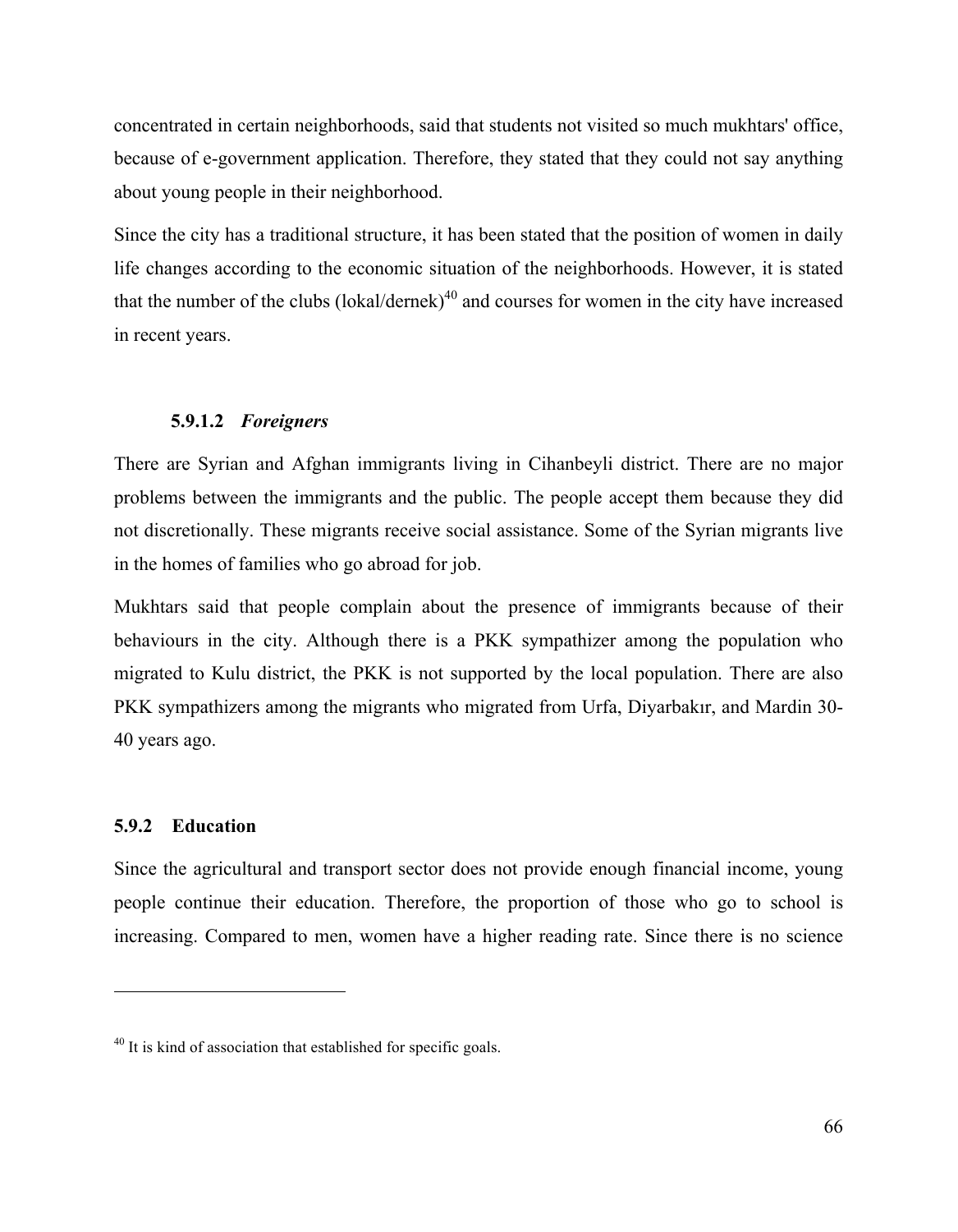high school in Cihanbeyli district, the students go to the central districts of Konya or Ankara. Families with no financial means cannot send their children for education. Despite this, it is stated that education rate increased compared to previous years.

The education rate is high in Selçuklu district. Konya Vocational Training Courses (KOMEK) and Selçuklu Vocational Training Courses (SELMEK) encourage young people to acquire a profession. Although most of the women are housewives, the participation rate among girls is also high. When security problems occur in schools, security forces are slow to intervene. This situation makes their families uneasy.

## **5.9.3 Economy**

People in Konya generally earn their livelihood from agriculture and livestock. In the districts such as Cihanbeyli, besides agriculture, people earn their livelihood from different sectors such as transportation. The drought has a negative impact on farmers. For this reason, farmers cannot pay their debts to banks. Due to the lack of material resources, most farmers are unable to give fertilizer to their crops and prefer non-certified seeds. However, the income provided by the farmers is not enough to sustain their families. While farming and agricultural activities are not seen as an unprofitable sector, mukhtars added that livestock is losing its value. For this reason, many young people work in low-cost jobs in factories. Nevertheless, there are rich villages, thanks to the people worked abroad.

The participation of women in business life is limited. Worsening economic conditions affect parental conflict. Therefore, divorce rates are also increasing. Six or seven of the ten cases in the courthouse are divorce cases.

The Syrian and Afghan immigrants who came to Konya have caused wages to fall. Therefore, young people have serious difficulties in finding a job and many of them work without social security. Some young people who spend most of the year as unemployed are living in the winter months and provide their livelihood.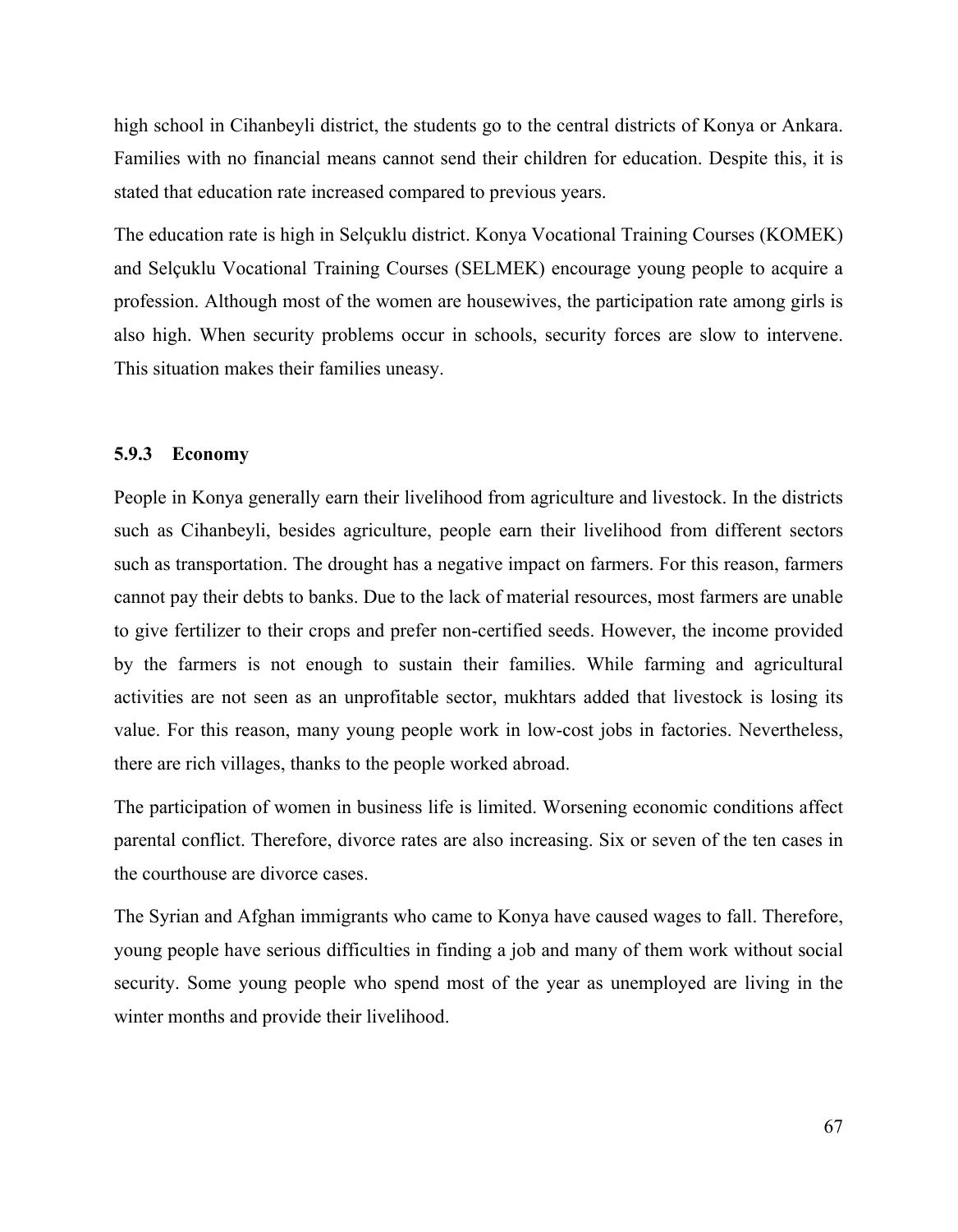# **5.9.4 Security**

Mukhtars state that some of Syrians living in Karatay take part in organized crime. In the Sedirler and Saraçoğlu neighborhoods, ISIS cell was detected. However, the detected cells neutralized by counter-terrorism operations.

No major security issue is mentioned in the district of Cihanbeyli. However, several cases of joining PKK were witnessed in Gölyazı. Certain Kurdish families and tribes are known to have joined PKK. The impact of Syrian and Afghan refugees on public order varies according to the districts. In some districts, they reach a remarkable rate compared to in other districts. There are no major groups involved in the crime. Besides the local population of Cihanbeyli district, there are PKK sympathizers among those coming from provinces such as Mardin and Agri.

Drug addiction is becoming widespread in the Konya. Some of the mukhtars stated that the Syrian migrants brought drug addiction to the city. Also, mukhtars added that drug addiction is frequently seen in the areas where the urban transformation process continues.

Among Syrian refugees, there are some criminal cases such as murder and prostitution. Especially in the summer months, the number of public order problems connected to Syrians are increasing.

### **5.9.5 Bureaucracy and Politics**

The mukhtars, who pointed out that Konya is in a strong position both in terms of bureaucracy and politics, expressed that when they faced any problem, they were generally not challenged even if they had minor difficulties in bringing them to the attention necessary authorities. In addition, after July 15, they stated that reaching bureaucracy has become easier than ever.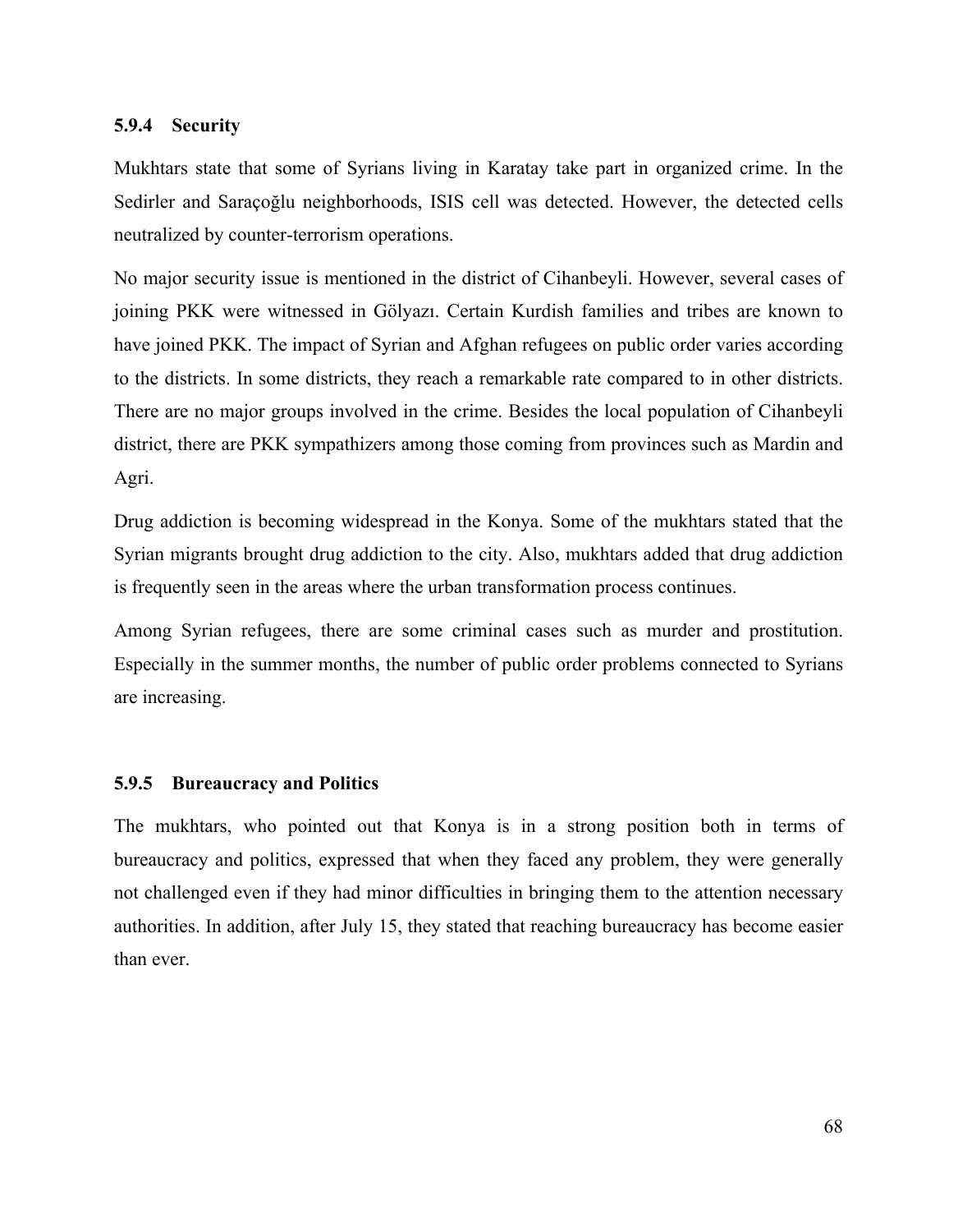## **5.10 Şanlıurfa**

According to Turkish Statistical Institute data of 2018, 2.035.089 live in 13 districts and 1420 neighborhoods in the city of Şanlıurfa. In the city, predominantly Arab and Kurdish communities live. Şanlıurfa, neighboring Syria, has been one of the most affected cities following the atrocities during the civil war. Also, the city is the hometown of the jailed leader of the PKK terrorist organization, and it is the place where he carried out his first terror attack. All the points above make conducting research in the city essential.

# **5.10.1 Social Structure**

Mukhtars stated that there was no problems in terms of the local population in the city where different ethnic and religious groups live together, and it was stated that tensions arose between the Kurdish and Arab groups from time to time due to Syrian refugees. However, it is also emphasized that this remains at the individual level.

It is stated that the current tribal structure in Şanlıurfa has important roles in many areas of social life. The tribes, which play a role in a wide framework from the solution of social problems to the prevention of radicalization, are regarded as one of the most important reasons for the failure of terrorism in Şanlıurfa according to mukhtars.

Arab and Turkish communities in the city is generally defined as nationalist-statist and at least half of the Kurdish community has a political tendency in the same direction. Among the remaining Kurdish population, it is stated that there is a section that is distant to the center and sometimes even sympathetic to the PKK. It can be seen that this section is prominent in Suruç, Viranşehir and Ceylanpınar districts located in Şanlıurfa countryside.

There are difficulties in accessing social assistance for the poor. Likewise, the fact that social assistance is mostly channeled to Syrians, or the perception in this direction causes discontent among the local population.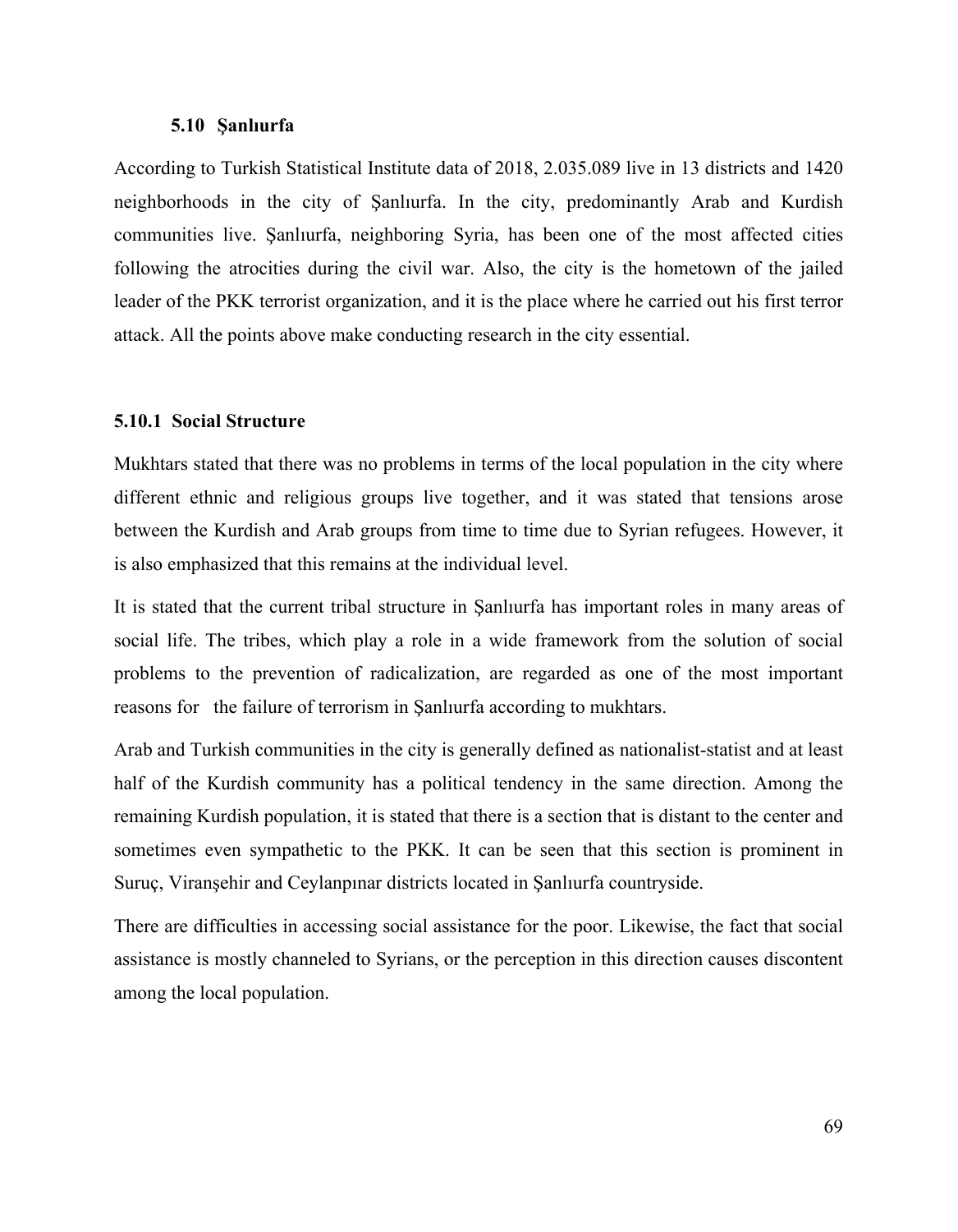| Year      | $ABPRS^{41}$<br><b>Population</b> | <b>Received</b><br><b>Immigration</b> | <b>Outgoing</b><br><b>Immigration</b> | <b>Net</b><br><b>Immigration</b> | <b>Net</b><br><b>Immigration</b><br>Speed (‰) |
|-----------|-----------------------------------|---------------------------------------|---------------------------------------|----------------------------------|-----------------------------------------------|
| 2017-2018 | 2,035,089                         | 44,448                                | 56,748                                | $-12,300$                        | $-6.0$                                        |
| 2016-2017 | 1,985,753                         | 40,058                                | 52,648                                | $-12,590$                        | $-6.3$                                        |
| 2015-2016 | 1,940,627                         | 38,662                                | 49,789                                | $-11,127$                        | $-5.7$                                        |
| 2014-2015 | 1,892,320                         | 40,135                                | 50,580                                | $-10,445$                        | $-.5.5$                                       |
| 2013-2014 | 1,845,667                         | 35,670                                | 49,030                                | $-13,360$                        | $-7.2$                                        |
| 2012-2013 | 1,801,980                         | 33,383                                | 47,429                                | $-14 - 046$                      | $-7.8$                                        |
| 2011-2012 | 1,762,075                         | 31,890                                | 44,878                                | $-12,988$                        | $-7.3$                                        |
| 2010-2011 | 1,716,254                         | 35,888                                | 41,570                                | $-5,682$                         | $-3.3$                                        |
| 2009-2010 | 1,663,371                         | 32,555                                | 37,555                                | $-5,000$                         | $-3.0$                                        |
| 2008-2009 | 1,613,737                         | 27,190                                | 35,154                                | $-7,964$                         | $-4.9$                                        |
| 2007-2008 | 1,574,224                         | 25,510                                | 37,282                                | $-11,772$                        | $-7.5$                                        |

Table 11- Population and immigration data of the city of Şanlıurfa

# **5.10.1.1** *Youth and Women*

In Şanlıurfa, two problems come to the fore in connection with youth, according to mukhtars. "The first one is unemployment. The participation rate for university graduates is very low. Unemployed youth who come together in social areas such as coffee houses, waste their time", one mukhtar said. While this situation caused psychological issues among young people, it was observed that there was no political, ethnic or religious radicalization tendency among youth thanks to the strong family structure, strong tribal structure, and the self-control mechanism among the people in the neighborhood.

 $\overline{a}$ 

<sup>41</sup>Address Based Population Registration System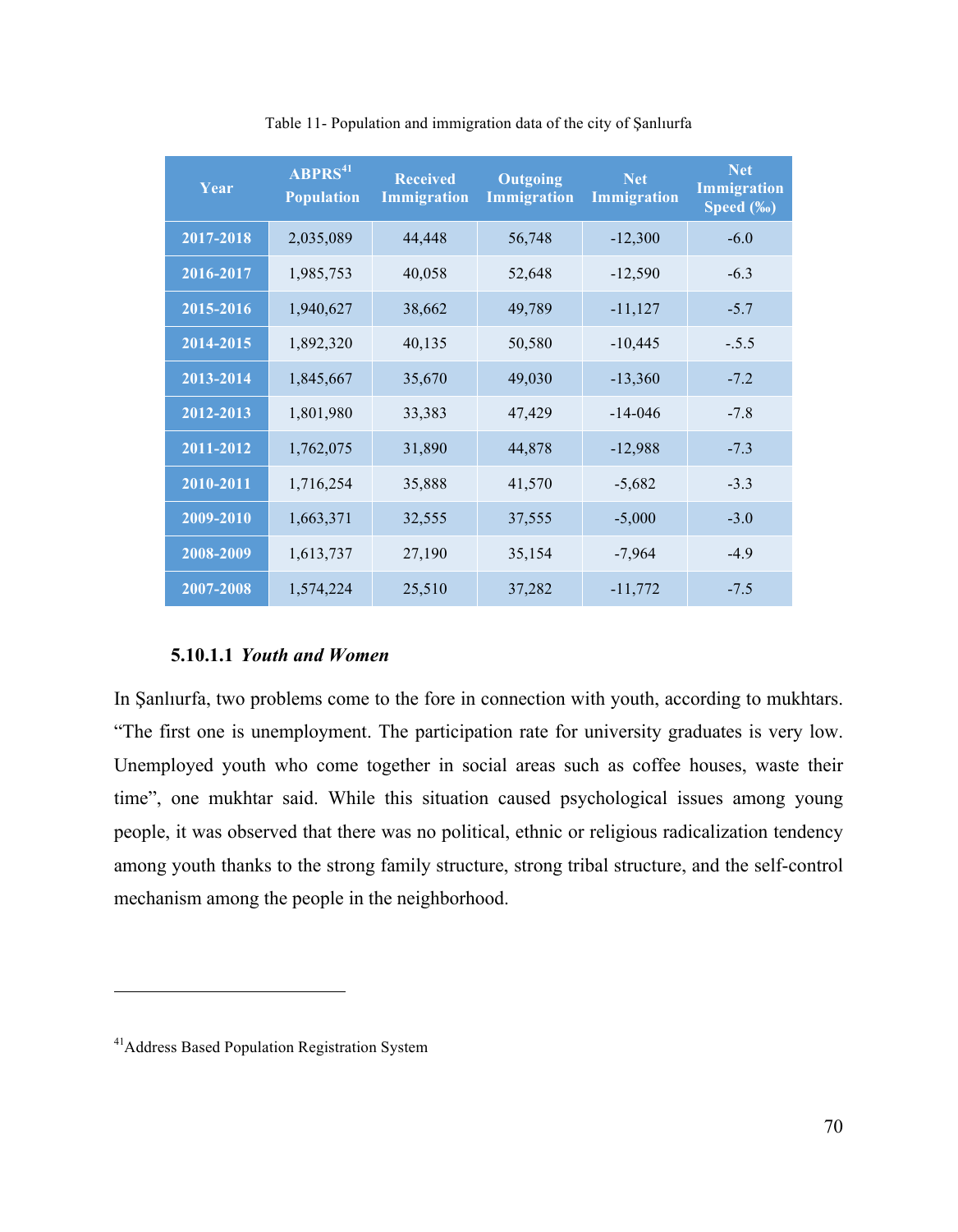The second problem associated with the youth is drug addiction that is also partly due to the above-mentioned unemployment problem and has a growing tendency to spread. It is stated that although there are youth centers in Şanlıurfa, they are mostly located in the central neighborhoods and that everyone cannot benefit from them. In this respect, mukhtars think that all neighborhoods should have youth centers. Due to the conservative nature of Şanlıurfa, the level of participation of women in business life is low.

### **5.10.1.2** *Foreigners*

 $\overline{a}$ 

The greatest threat to the social fabric of the city in Şanlıurfa is the perception that there will be no local people in the city shortly due to the increasing number of Syrians and that all the residents will be Syrian soon. Şanlıurfa comes just after Istanbul in terms of the number of Syrians. 42

In the middle of 2018, Syrians killed two Turkish citizens in the neighborhood of Eyyubiye. This incident caused tension between the local population and the Syrians. The events were not limited to the Eyyubiye neighborhood, but had a spill-over effect. With the growth of the events, all Syrians in the Eyyubiye neighborhood were moved by law-enforcement forces to other neighborhoods of the city. This event shows rising discontent towards Syrians among the people of Şanlıurfa and, more importantly, it shows that at some point, this attutide has the potential to turn into violence towards Syrians.

The reasons for this negative attitude towards Syrians in Şanlıurfa are based on social and economic issues. Mukhtars state that the issue that caused the most distress to the local population is the way of life of the Syrians. Refugees, as a result of the incompatibility along the way to bring their cultural life into Turkey, is perceived as a threat to local traditions. Şanlıurfa is a city that stands out with its extremely conservative structure. It is thought that

<sup>&</sup>lt;sup>42</sup> 21.03.2019 dated data available on the Immigration Administration General Directorate's Website. http://www.goc.gov.tr/icerik3/gecici-koruma\_363\_378\_4713 (Date of Access: 01.04.2019)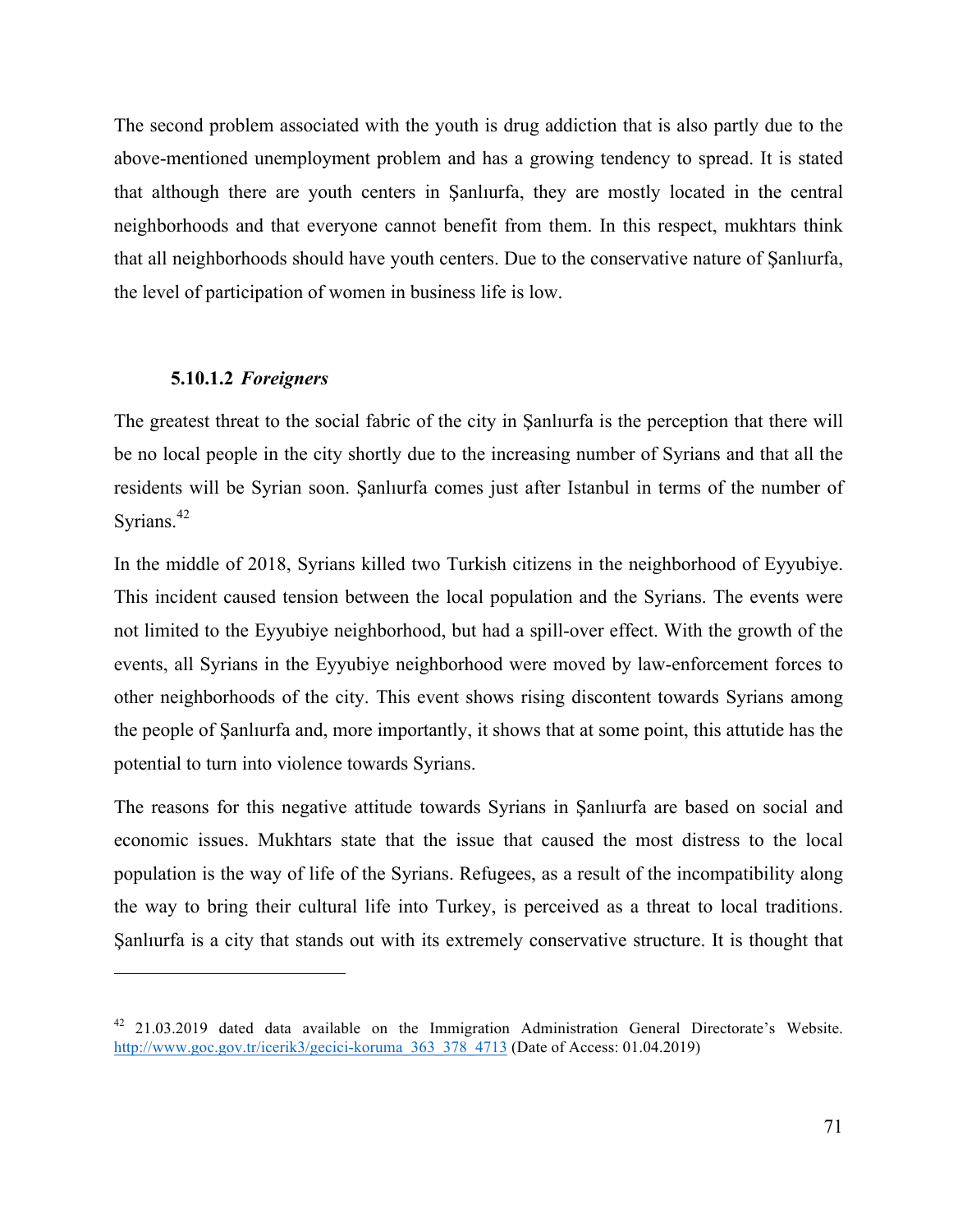the Syrians disrupt the cultural texture of the city with their different lifestyles and targeted common values. One of the interlocutors among mukhtars shared an example on this case: "Local people are uncomfortable when Syrians smoke hookah in front of their workplaces, houses or in the parks of the neighborhood." Due to the conservative nature of Sanlurfa, there are no nightlife facilities in the city. However, the local people also complain about the Syrians who open such venues.

Another aspect of the social reaction is the perception that Syrians tend to commit crimes in general which in fact, empirically wrong. The data shows that the rate of Syrians' involvement in crime is not high. Another reason is economics. Because Syrians are working at a lower cost, they are regarded as cheap labor by small-scale enterprises and preferred over the local people. This causes the reaction of the local people saying "Syrians take our jobs and we cannot find work because of the Syrians. "In addition, Syrians' opening work without paying taxes creates an unfair sense of competition between local tradesmen and causes reactions", one of the interviewees stated, and added that "80% of Syrians are fraudsters". This approach, which is largely perceptive and probably exaggerated, is striking since it shows the negative perception among the local population.

In the same way, there is a belief that Syrians do not pay their utility and water bills, and they live for free. The majority of the people of Şanlıurfa are of Arab and Kurdish origin. The fact that Syrians are from the same ethnic background and they can interact with the same language is has prevented the emergence of an ethnic or religious-based reaction among the local population. The pressure that Syrians have on health, education, and municipal services is another cause of the reaction. Lastly, it was stated that the judicial system was insufficient against the crimes committed by the Syrians and that they were not subject to criminal sanctions due to registration problems.

## **5.10.2 Education**

The rate of participation in education varies according to the economic situation of the neighborhoods. Mukhtars stated that the number of schools in Şanlıurfa's sub-districts is not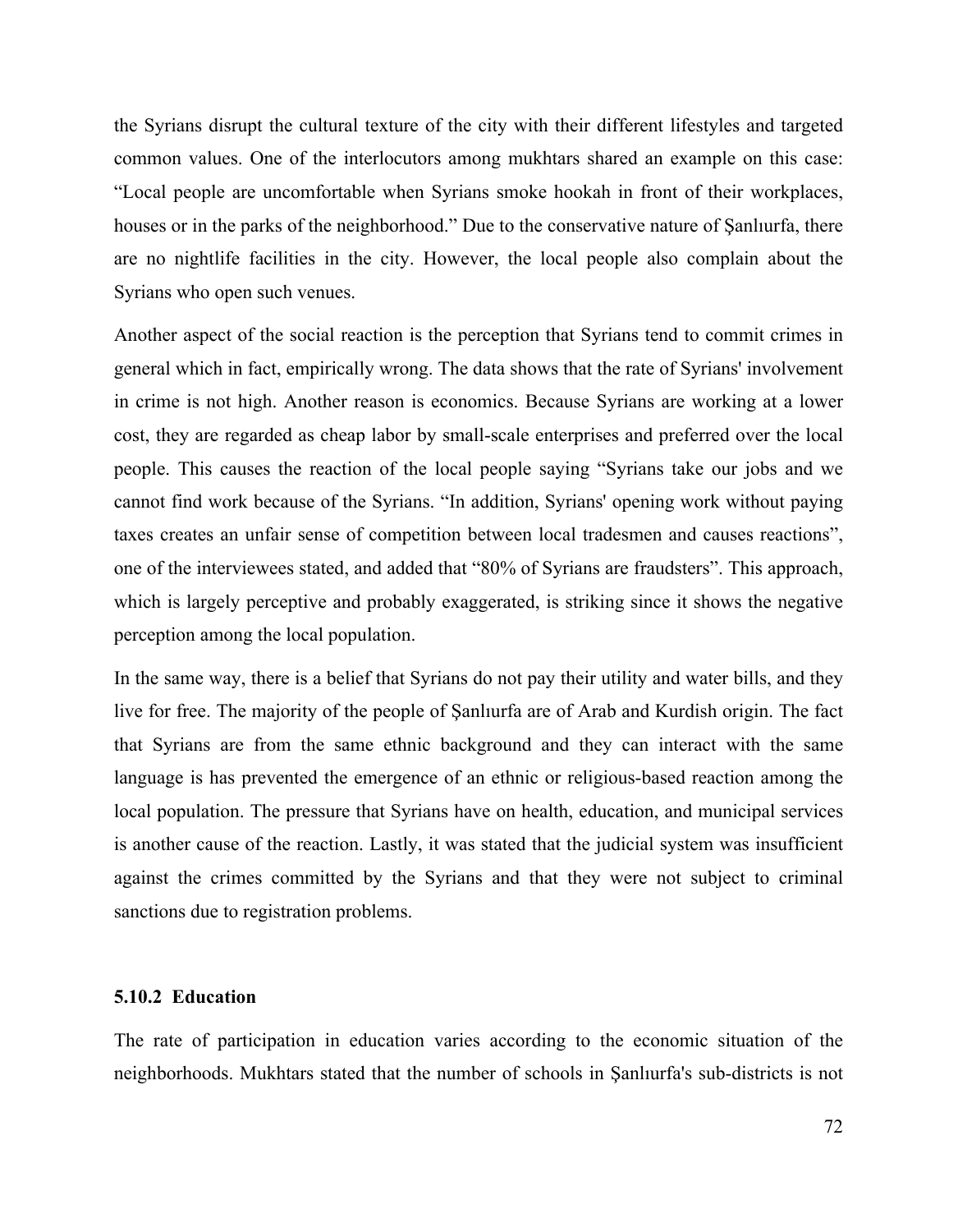enough and that the participation rate of school-age young people is low in education. The majority of families in the suburbs work as seasonal workers. For this reason, families cannot send their children to school regularly, and this leads to a decrease in the rate of education. It has also been determined that families in the suburbs usually send their children to primary school, but the majority does not attend secondary education.

In addition, as a result of the interviews with mukhtars, it was concluded that the status of education was not only related to the material situation. In some interviews, it is stated that some of the neighborhoods which are lower in terms of economic income have higher education participation rates.

### **5.10.3 Economy**

Mukhtars stated that the biggest problem in the economy is that it is related to lack of employment increase at the local level. Mukhtars mentioned that the ones, who came to Turkey following the war in Syria, causing discomfort among local population about the job market. Syrians are working for much lower wages, so fear of job loss among the local population is on the rise.

### **5.10.4 Security**

In the interviews with mukhtars, it was stated that drug addiction is one of the most important problems of the city. It is seen that these complaints are especially for the neighborhoods where Syrians are located. Drug addicts sometimes attack the public. However, this problem is also minimized by the cooperation between Mukhtars and law-enforcement agencies.

Close cooperation between law-enforcement officials and mukhtars in security provides positive results in terms of combating against different type of crimes. Nevertheless, mukhtars stated that the number of patrols of the police was insufficient. Smaller security problems, such as theft, vary according to the welfare of neighborhoods. It was stated that there was no problem in the neighborhoods where education and welfare were high, and demographic diversity in these rich neighborhoods was not faced any problems.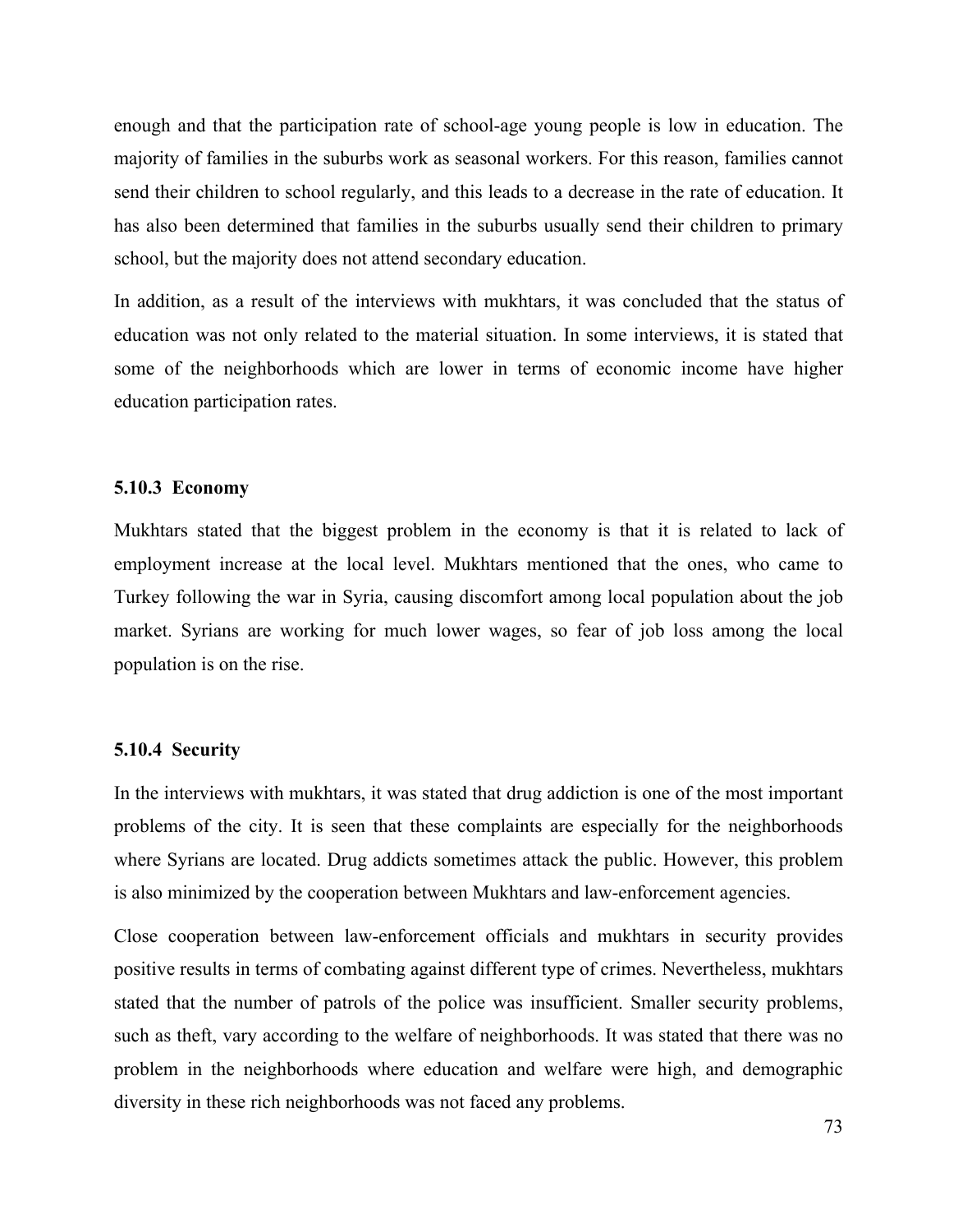It is determined that there is no radicalization tendency among young people and local people in Şanlıurfa. Even in the interviews carried out in the poor neighborhoods of Şanlıurfa, which has the highest potential for radicalization, no such determination was seen. Mukhtar said that the tribal structure plays an important role in terms of prevention.

One of the biggest security problems in Şanlıurfa is linked to Syrians. In Şanlıurfa, Syrians are very well organized among themselves, and they can be organized in a very short time through social media. When the Syrians suffer from a problem with local people, they gather in a very short time and act together against the local people. As a result, it is stated that there are many quarrels in the city. Such developments deepen the polarization existing in the city and lead to a number of small-scale incidents.

Because of the increasing number of Syrians, there has been a perception that they have become a minority among the local population. Mukhtars said that law-enforcement responceses against Syrians remain weak and local authorities behave very tolerantly towards them, causing a sense of injustice among local people. As a result, the negative attitude among the locals of Şanlıurfa is on the rise and this has the potential to turn into a serious security problem in the future. It is stated that the legal infrastructure is intact, but the problem arises from the application of necessary measures.

The reason for the low crime rate in the suburbs of Şanlıurfa is that the tribal structure is strong. Due to the tribal structure, almost everyone in the neighborhood gets to know each other. On the other hand, it was determined that there was no radicalization tendency among Syrians. One of the main reasons for this is that Turkish security forces increase safety measures and border security measures. This played an important role in preventing radicalization among Syrians.

Lack of investment in the suburbs does not create a security problem for now, but it plays a role in weakening social cohesion and social structure. Some of the mukhtars interviewed in the suburbs of Şanlıurfa stated that the local services caused the "we are not a citizen of this country" sense of injustice.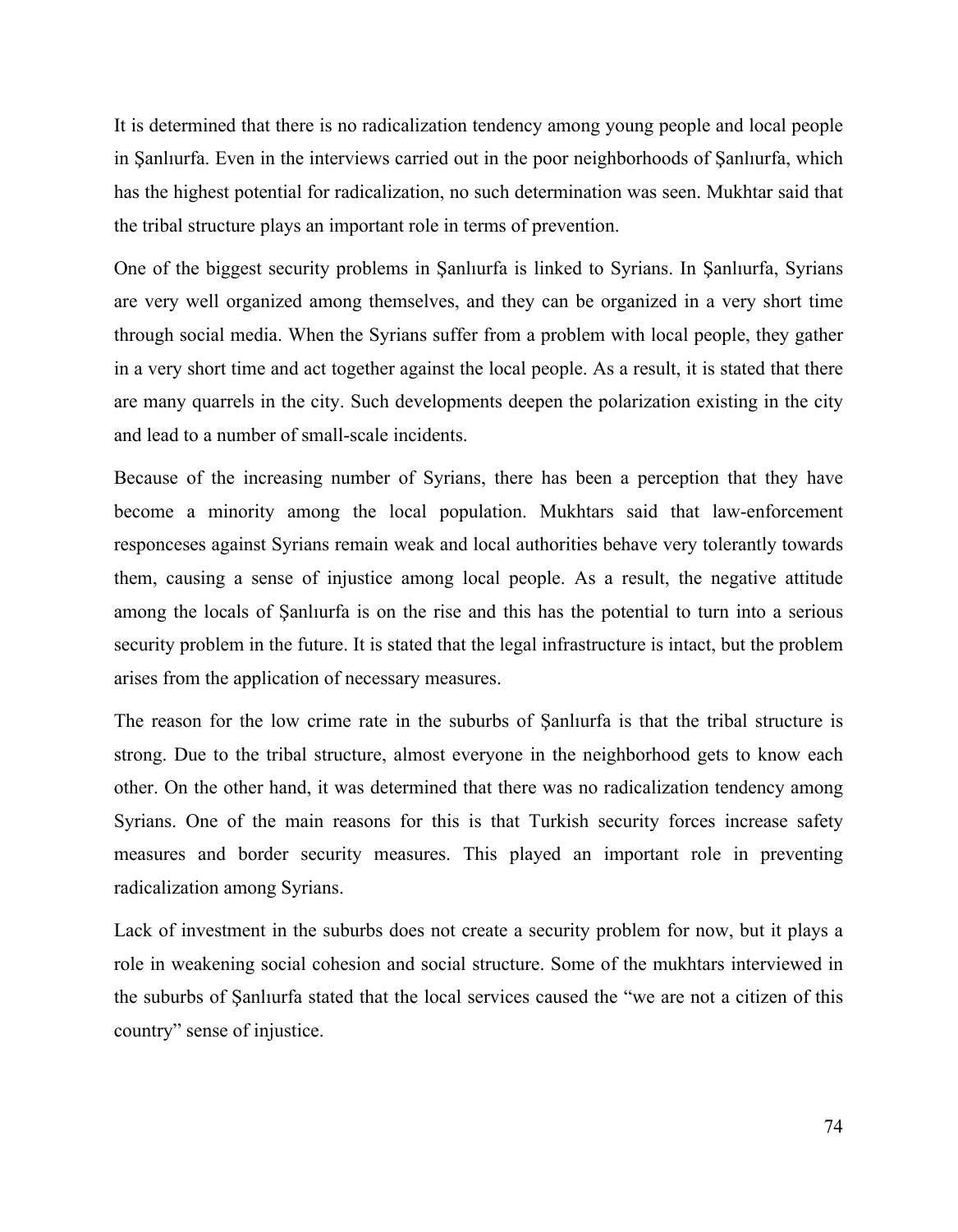Mukhtars stated that some districts in the rural areas of Şanlıurfa are still under the influence of the PKK propaganda.

## **5.10.5 Bureaucracy and Politics**

Mukhtars state that the relations with the bureaucracy have been improved in the recent years and they feel that they can reach out to the institutions easier than before even though they stated that politicians are not paying enough attention to local issues and their contact with the people, in many cases is only well and alive during pre-election periods, causing disappointment among the electorate and the feeling of marginalization and political exclusion.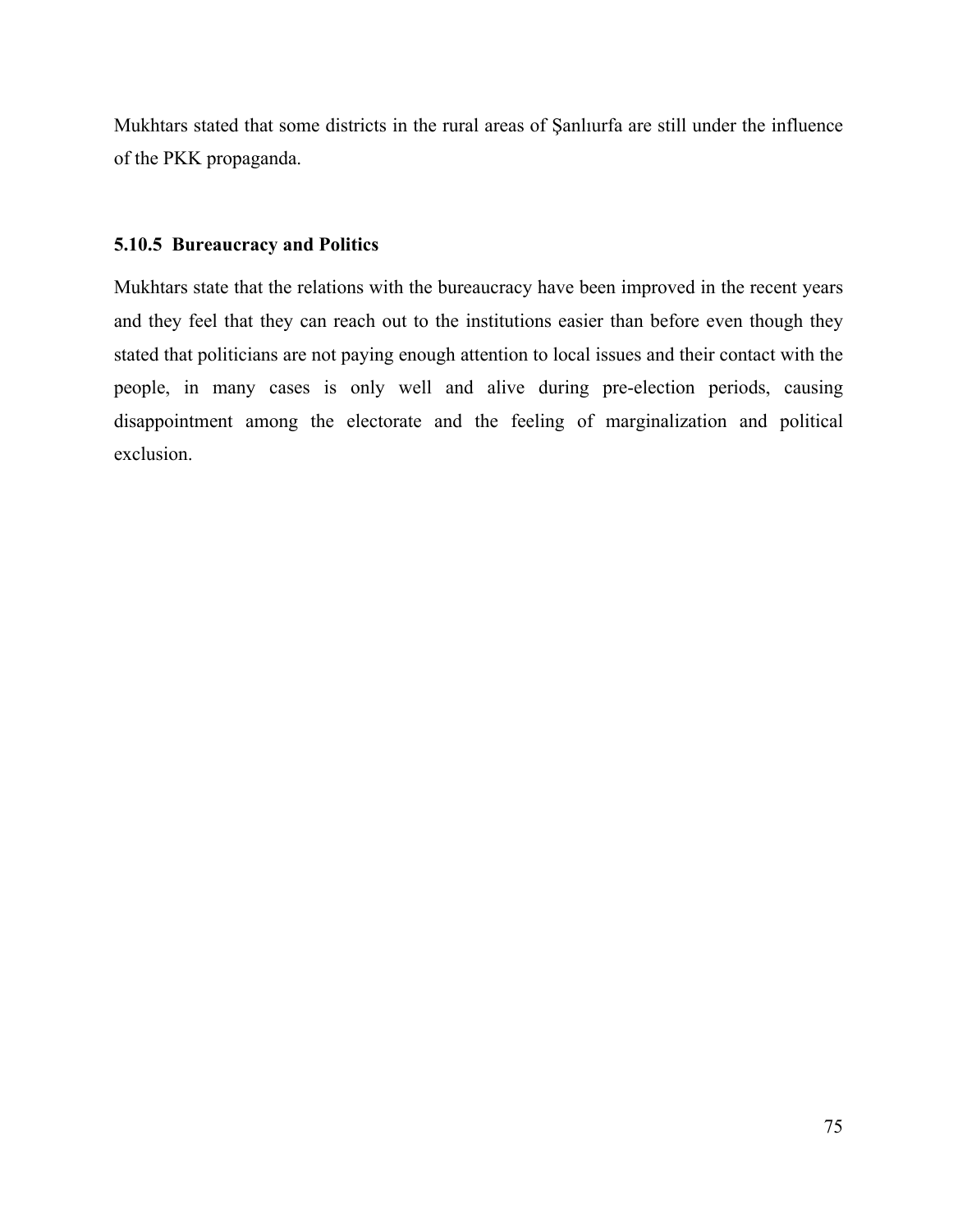## **5.11 Conclusion**

As a result of interviews with 450 mukhtars within 11 cities, it is in general concluded that mukhtars are aware of the changing dynamics and issues arising in their responsibility area . It is seen that mukhtars mostly have direct contact or information about residents in their neighborhoods. It is understood that mukhtars play an important role in P/CVE activities even they are not directly aware of the concepts. Also, neighborhood administration and mukhtars' role need a new configuration and need to be strengthened in the face of today's problems.

As a result of this study, the following results are obtained with respect to awareness of the mukhtars:

- Although mukhtars are unfamiliar with radicalism, radicalization, and violent extremism, they are not unfamiliar with the concept of terrorism/terrorism. In these interviews, mukhtars were less familiar with the concepts when asked about radicalization, radical groups, or extremism/violent extremism, but they answered more comfortably when questions asked about terrorism or criminal organizations.
- Mukhtars are generally aware of the developments and problems in their neighborhood. However, as a result of the latest metropolitan law, some mukhtar administrations were merged. Due to the merger, the size of the responsibility area has expanded, and the population living in the neighborhood administrations of responsibility has increased. Additionally, improvement in the e-government system has an impact on residents' frequency of visiting mukhtar's offices. As a result of this, social interaction between residents and mukhtars has been declining day by day.
- Mukhtars stand out as the people who are well respected in their neighborhoods. The residents of the neighborhood come to mukhtar when they faced problems among themselves or in the family which cannot be solved by themselves (especially for the mukhtars in the East and Southeast Anatolia).
- The credibility of mukhtars in the neighborhood play an important role in trms of acting as **gatekeepers** in combating radicalization and violent extremism.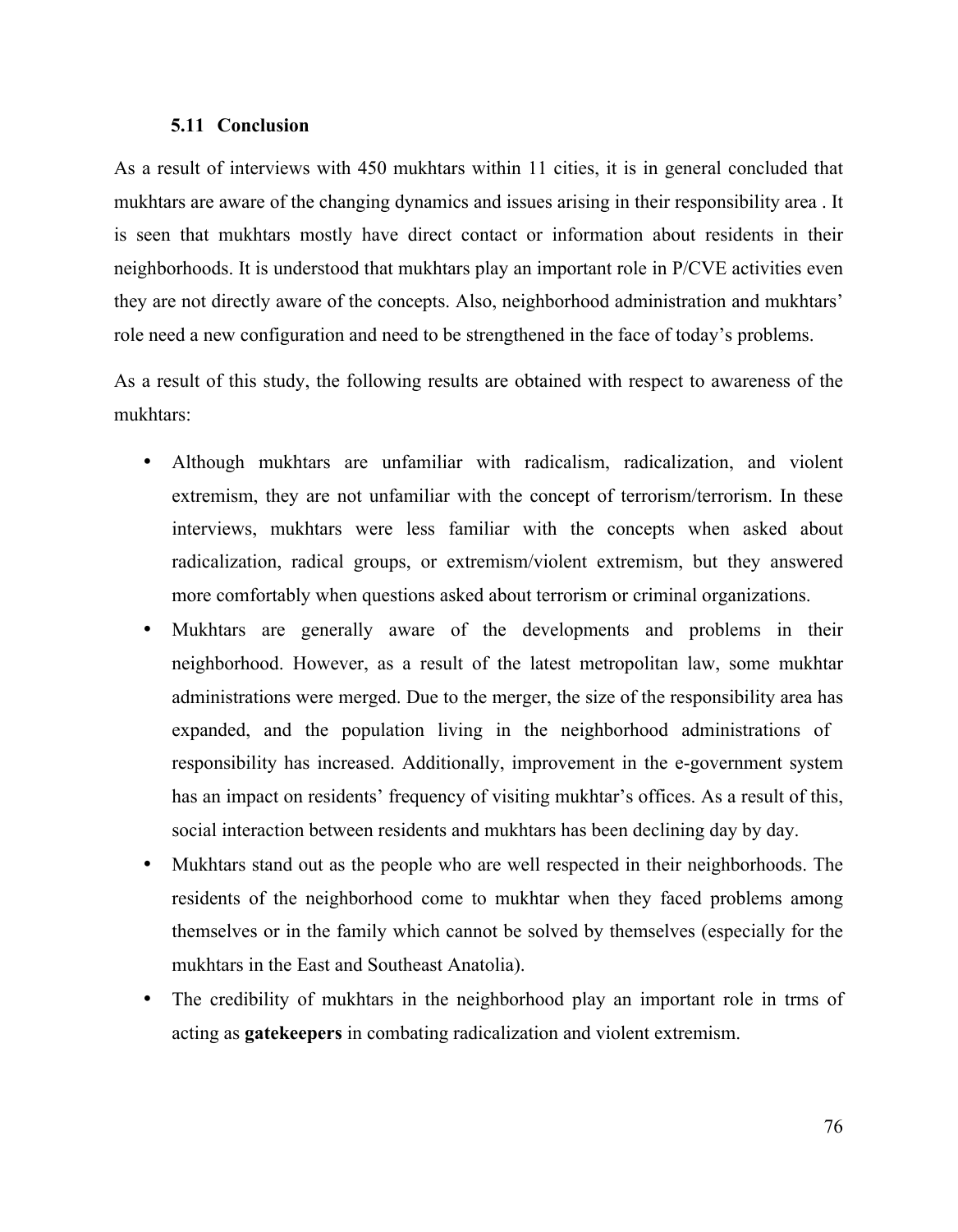- Drug addiction is one of Turkey's most important problems. With the appointment of Süleyman Soylu as the Ministry of Interior, it is observed that the measures taken against this threat have been strengthened. However, it is known that there are still young people who are drug addicts in the neighborhoods and sellers who try to access the neighborhoods. Mukhtars say that young people who are drug addicts are generally unemployed and have no future prospects. It is necessary to protect these individuals from falling into the hands of violent groups and terrorist organizations. Because it is known that in different parts of the world, many violent extremist groups are prioritizing drug addicts for militant recruitment.<sup>43</sup>
- Beyond Turkey's national security interests, effects of crisis in Syria to Turkey and rising number of refugees/asylum seekers in the country increase complaints. as the background of these complaints, cultural, economic, and demographics were found to be effective.
- Considering the relationship between economy and radicalization, which is considered to be an important factor in the radicalization of individuals, the literature has been divided into two main camps, where one side defend the argument that poor economic conditions trigger radicalization process, and another one defends the other way around. It has been stated that the increasing number of the educated unemployed population is causing disappointment among young people. It is seen that it is important to construct social and cultural facilities where young people of different neighborhoods benefit from. Either it is based on the neighborhood or the city center, it is stated that such centers are in high demand.
- It was stated that the relationship between citizens and bureaucracy was strengthened after the measures taken in the aftermath of the July 15 coup attempt. Nevertheless, it

 $\overline{a}$ 

<sup>43</sup>https://www.dailytrust.com.ng/group-sensitizes-650-against-drugs-abuse-extremism-in-yobe.html (Date of Access: 20.01.2019)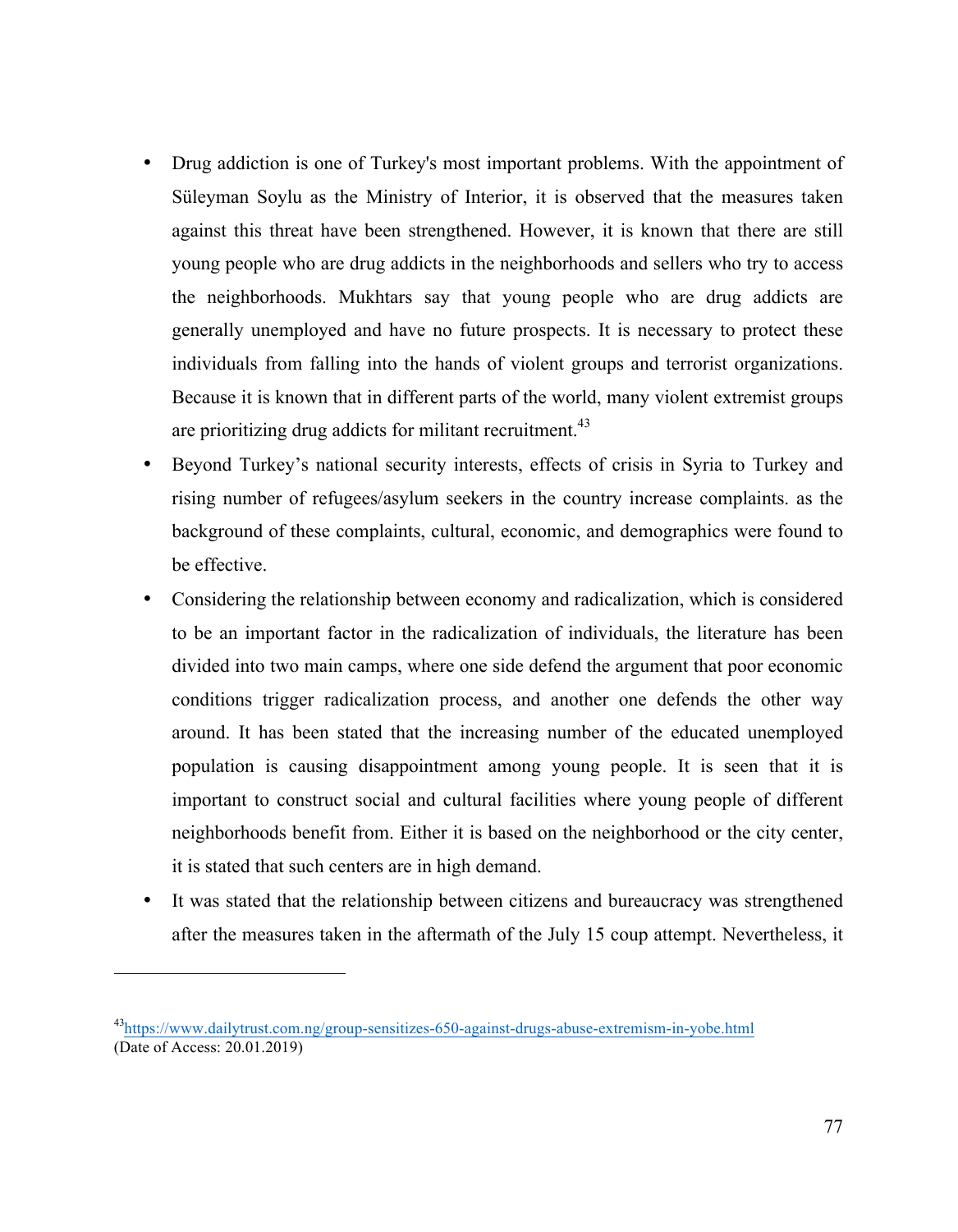is added that citizens generally have problems with reaching out to politicians. The possibility of looking for alternative solutions and the feeling of marginalization and political exclusion should not be disregarded.

Consequently, mukhtars have an important gatekeeper capacity in Turkey's fight against radicalization. By acknowledging the importance of the role of mukhtars at social and administrative levels, their awareness and capacity can be raised in the fight against violence and extremism. At this point, mukhtars may conduct regular apartment visits, and increase coordination with schools in their neighborhoods and encouragement is necessary in that regard in the face of negative impact of neighborhood mergers and e-government applications in terms of weakening the link between the local people and mukhtars.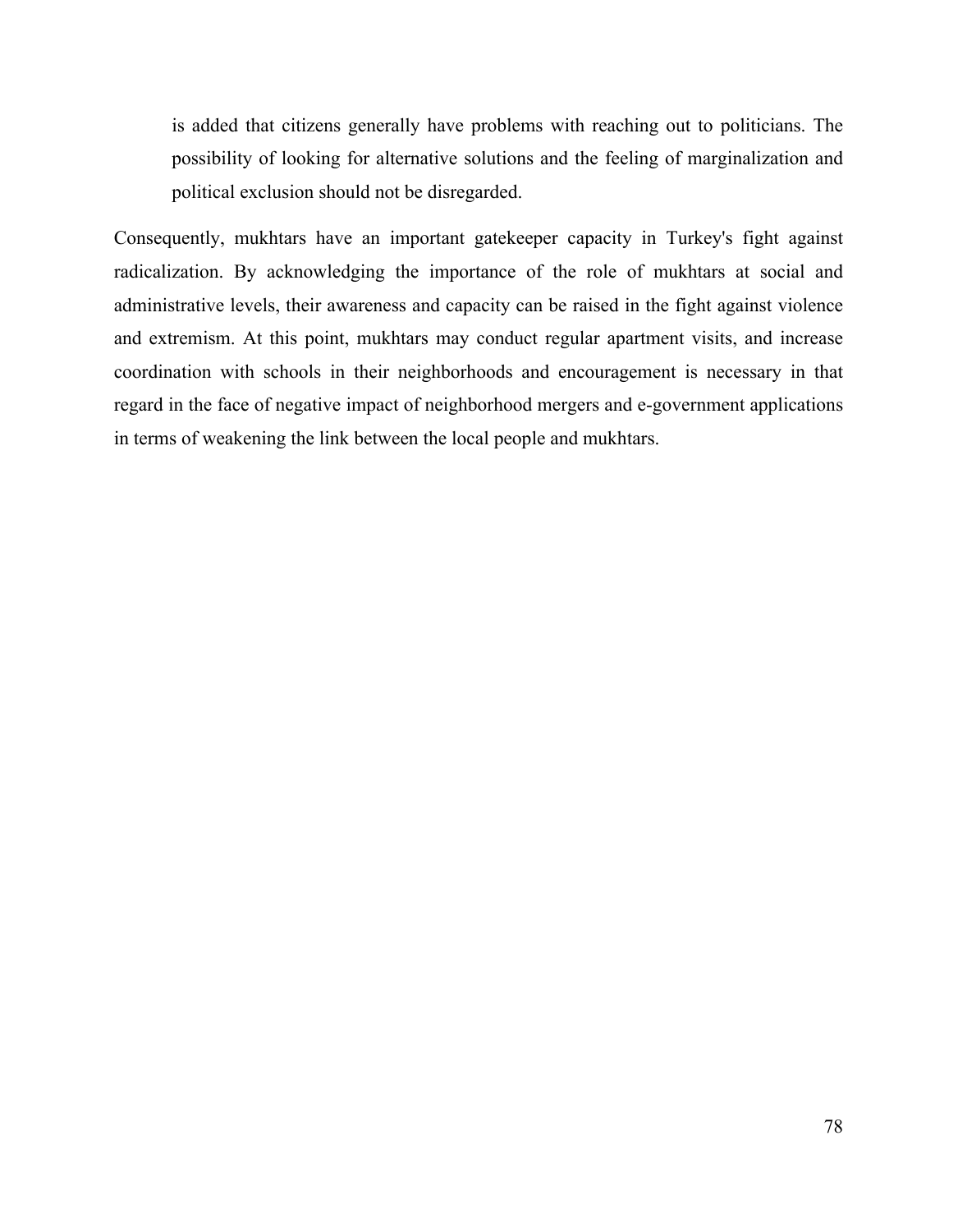# **NOTES**

| . |
|---|
|   |
|   |
|   |
|   |
|   |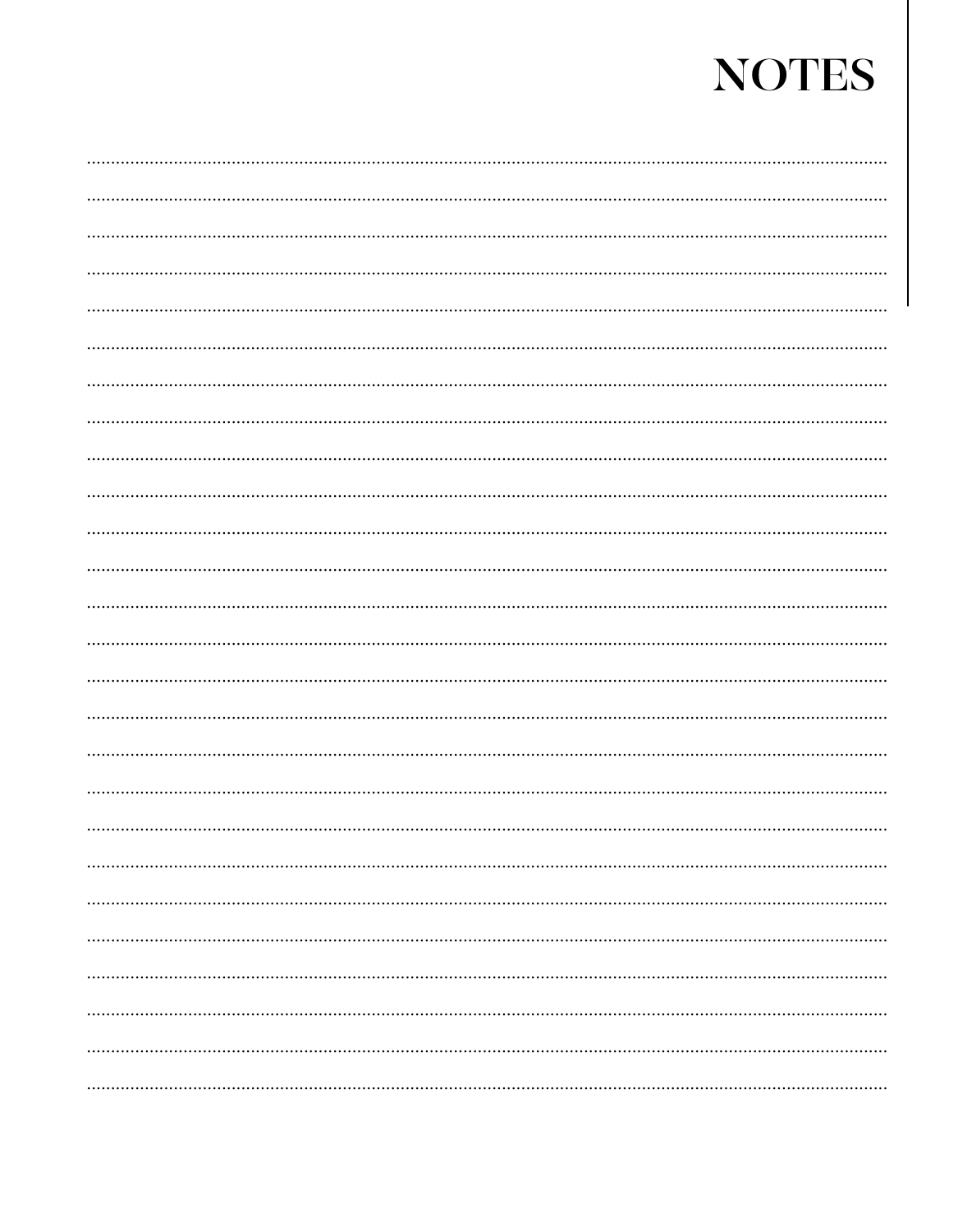The Role Of Mukhtars in Preventing Violent Extremism (PVE)/ Countering Violent Extremism (CVE)

## **NOTES**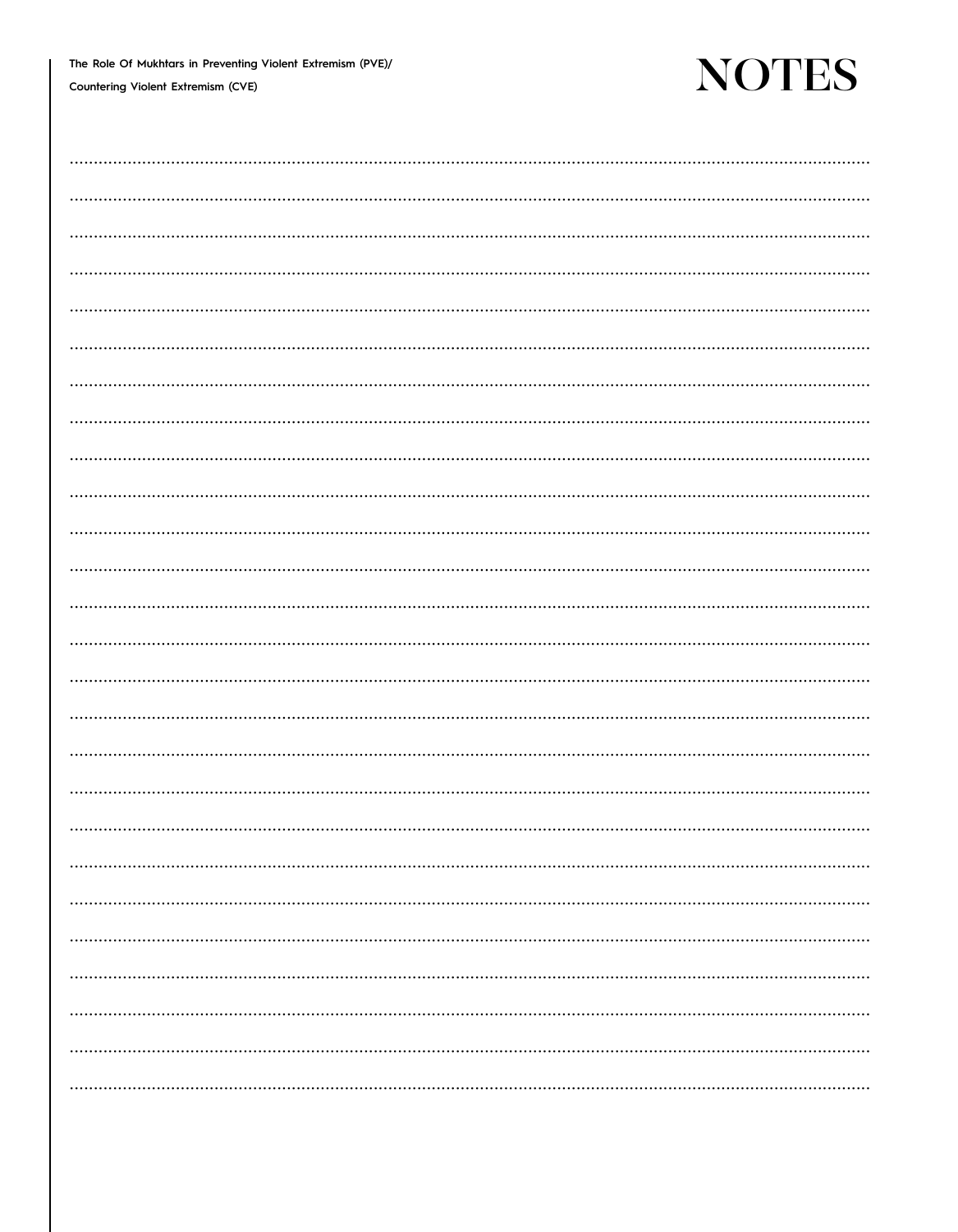The Role Of Mukhtars in Preventing Violent Extremism (PVE)/ Countering Violent Extremism (CVE)